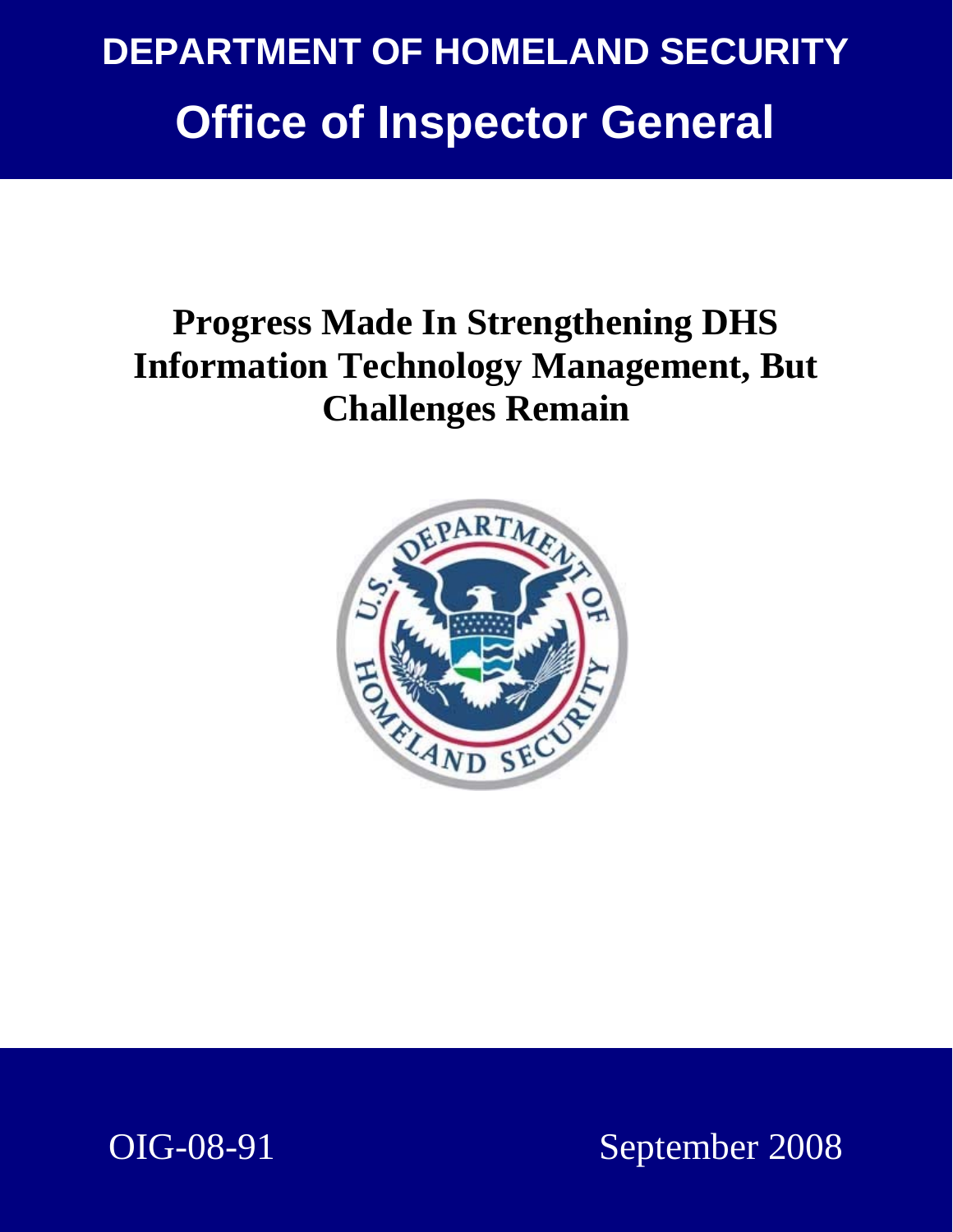*Office of Inspector General* 

**U.S. Department of Homeland Security**  Washington, DC 20528



September 4, 2008

#### Preface

The Department of Homeland Security, Office of Inspector General, was established by the *Homeland Security Act of 2002* (Public Law 107-296) by amendment to the *Inspector General Act of 1978*. This is one of a series of audit, inspection, and special reports prepared as part of our oversight responsibilities to promote economy, efficiency, and effectiveness within the department.

This report addresses the strengths and weaknesses of Information Technology management activities as carried out by the department's Office of the Chief Information Officer. It is based on interviews with employees and officials of relevant agencies and institutions, direct observations, and a review of applicable documents.

The recommendations herein have been developed to the best knowledge available to our office, and have been discussed in draft with those responsible for implementation. It is our hope that this report will result in more effective, efficient, and economical operations. We express our appreciation to all of those who contributed to the preparation of this report.

Richard L. Skimmer

Richard L. Skinner Inspector General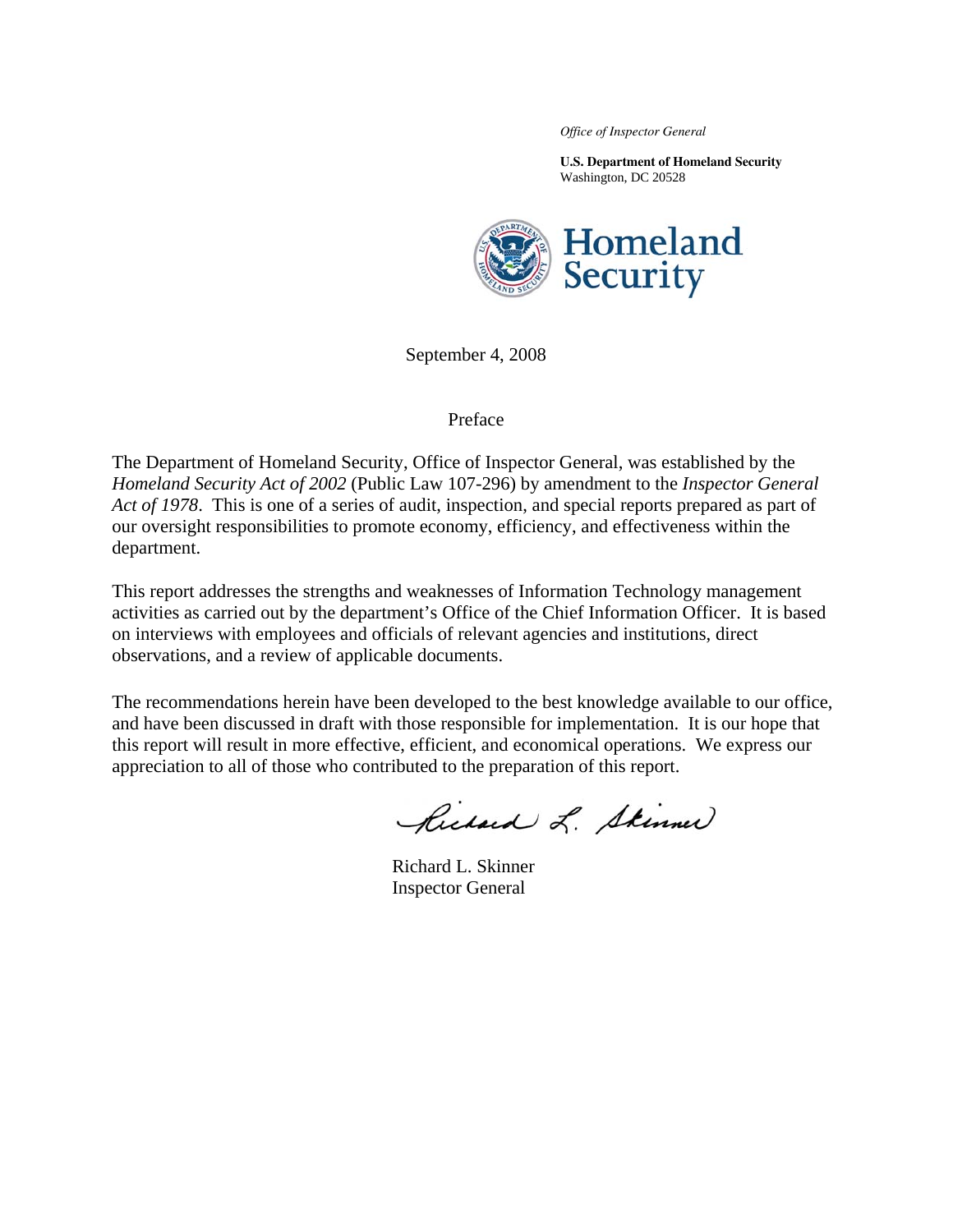### **Appendices**

#### **Abbreviations**

| <b>CFO</b>   | <b>Chief Financial Officer</b>                   |
|--------------|--------------------------------------------------|
| <b>CIO</b>   | <b>Chief Information Officer</b>                 |
| <b>CPIC</b>  | Capital Planning and Investment Control          |
| C&A          | Certification and Accreditation                  |
| <b>DHS</b>   | Department of Homeland Security                  |
| EAB          | <b>Enterprise Architecture Board</b>             |
| E-Gov        | Electronic-Government                            |
| <b>FISMA</b> | Federal Information Security Management Act      |
| GAO          | Government Accountability Office                 |
| ICE          | U.S. Immigration and Customs Enforcement         |
| <b>IRB</b>   | <b>Investment Review Board</b>                   |
| <b>IT</b>    | <b>Information Technology</b>                    |
| <b>ITAR</b>  | <b>Information Technology Acquisition Review</b> |
| <b>ITSO</b>  | <b>Information Technology Services Office</b>    |
| MD           | <b>Management Directive</b>                      |
| OCIO         | Office of the Chief Information Officer          |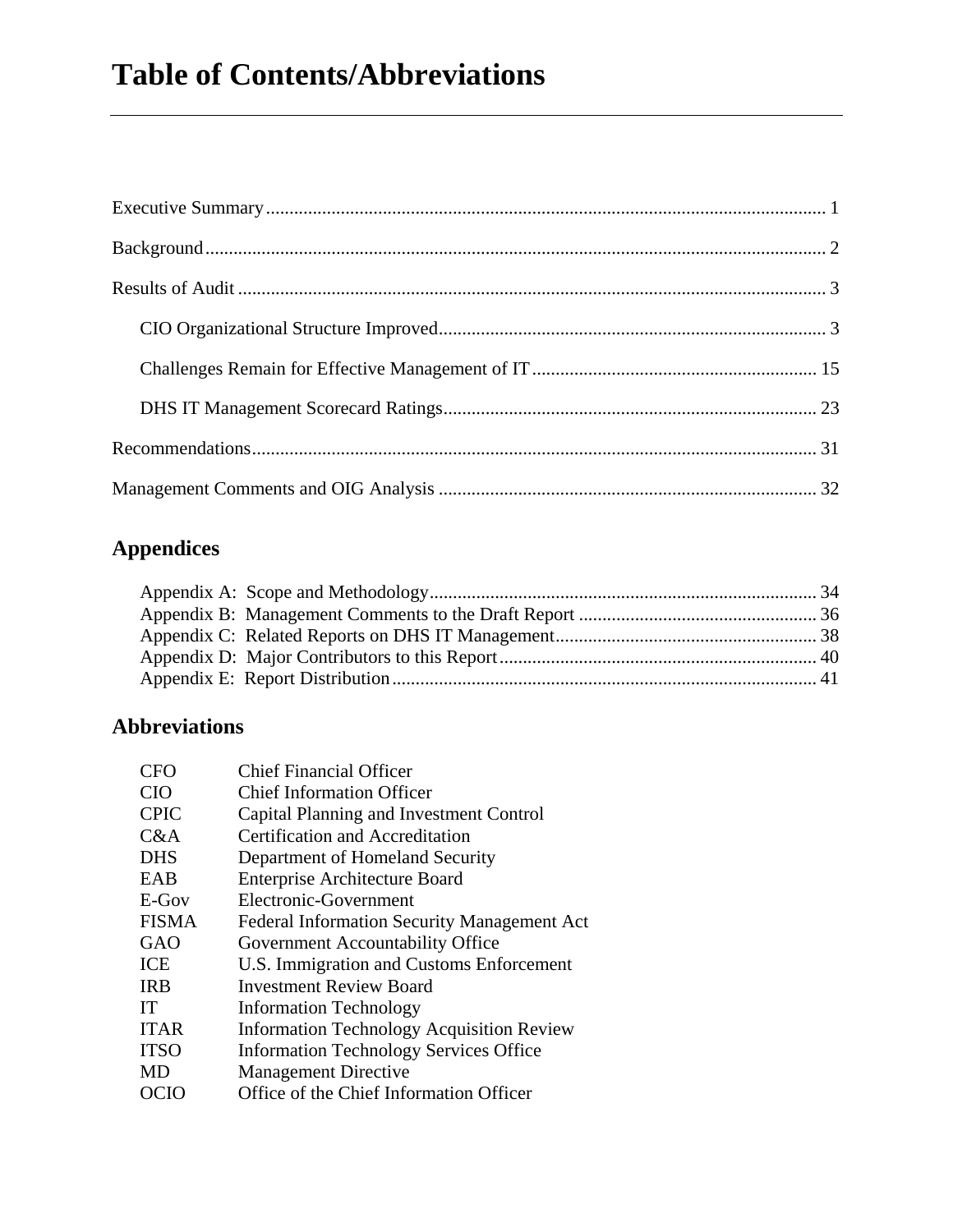## **Table of Contents/Abbreviations**

| <b>OIG</b>   | Office of Inspector General               |
|--------------|-------------------------------------------|
| <b>OMB</b>   | Office of Management and Budget           |
| <b>OPM</b>   | <b>Office of Personnel Management</b>     |
| <b>TSA</b>   | <b>Transportation Security Agency</b>     |
| <b>USCG</b>  | <b>United States Coast Guard</b>          |
| <b>USCIS</b> | U.S. Citizenship and Immigration Services |

## **Figures**

| Figure 1 |  |
|----------|--|
| Figure 2 |  |
| Figure 3 |  |
| Figure 4 |  |
| Figure 5 |  |
| Figure 6 |  |
| Figure 7 |  |
| Figure 8 |  |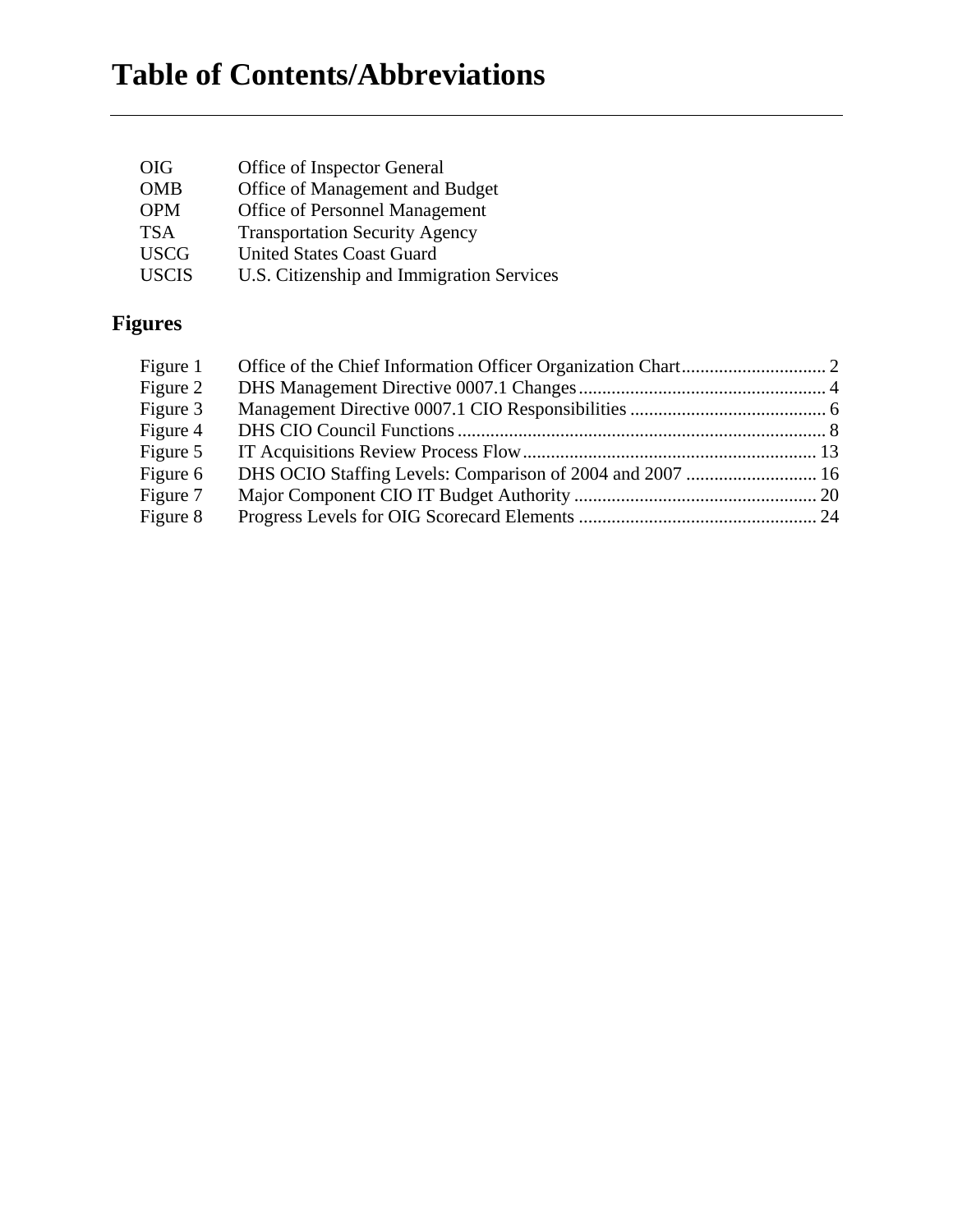# OIG

#### *Department of Homeland Security Office of Inspector General*

#### **Executive Summary**

Creating a unified information technology (IT) infrastructure for effective integration and agency-wide management of IT assets and programs remains a challenge for the Department of Homeland Security (DHS) Chief Information Officer (CIO). In our 2004 report, *Improvements Needed to DHS' Information Technology Management Structure* (OIG-04- 30), we said that the DHS CIO was not well positioned with sufficient authority or staffing to manage IT assets and programs. We identified actions that DHS could take to improve IT investment oversight.

We conducted a follow-up audit to examine DHS' efforts to improve its IT management structure and operations. The objectives of this audit were to identify the current DHS CIO management structure and changes made to roles, responsibilities, and guidance for managing IT; determine whether current IT management practices and operations are effective to ensure strategic management of IT investments; and to assess progress in addressing our prior recommendations.

DHS budgets more than \$5 billion a year for its IT programs. Since its formation in 2003, DHS has faced significant challenges to establish an effective IT management structure to oversee and guide the department's IT resources. However, DHS has taken steps over the past year to strengthen the CIO's role for centralized management of IT. Specifically, the DHS CIO attained greater authority for leading component CIOs toward a unified IT direction. In addition, the DHS CIO has gained oversight of IT acquisitions by establishing new policies and improving IT investment governance functions. As a result, the DHS CIO is better positioned to guide the department's IT resources. However, continued CIO staffing shortages and inconsistent component-level IT budget practices impede progress. Additionally, DHS' IT management capabilities at the component level, such as IT strategic planning, have not been fully implemented. As a result, the DHS CIO remains hindered in his ability to fully integrate IT management practices to ensure IT investments fulfill mission and infrastructure consolidation goals.

DHS must address these challenges to achieve its IT goals. We recommend that the DHS CIO update the CIO office's staffing plan, ensure that components submit comprehensive budgets, and develop and maintain IT strategic plans and enterprise architectures aligned to DHS' mission.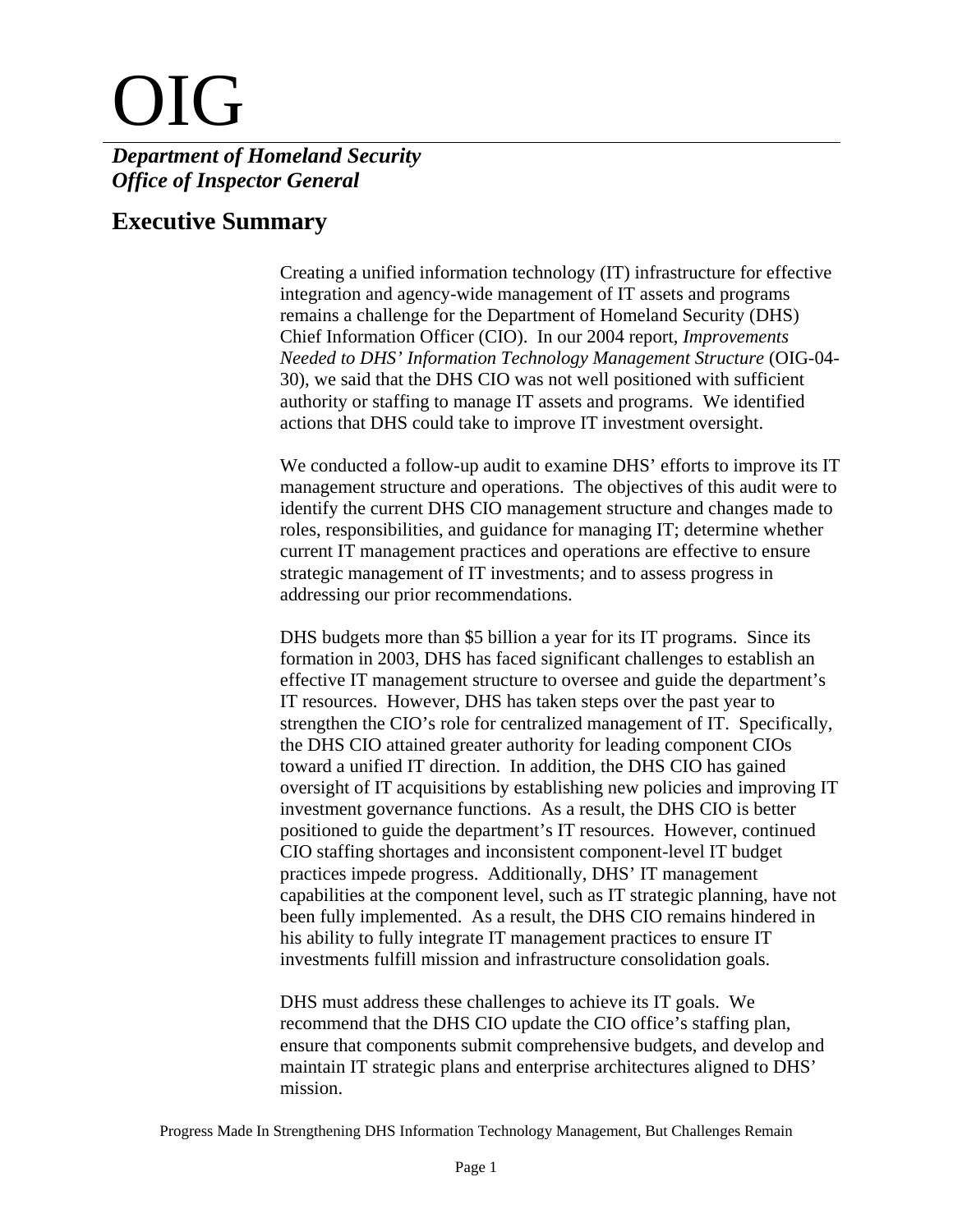#### **Background**

The Homeland Security Act of 2002<sup>1</sup> established a Chief Information Officer (CIO) to govern information technology (IT) across the newly created Department of Homeland Security (DHS). The primary goal of the DHS CIO is to transform the department into a high-performing and integrated organization by providing effective technologies and systems to meet DHS' mission needs.

The 22 component agencies that currently make up DHS rely extensively on IT to perform mission operations, as evidenced by DHS' fiscal year 2008 IT budget of over \$5 billion. Given the size and significance of DHS' IT investments, effective management of department-wide IT expenditures is critical.

The DHS CIO reports to the Under Secretary for Management and is supported by the Office of the CIO (OCIO), which comprises the Deputy CIO, a Chief of Staff, and a full time OCIO staff with contractor support. The mission of the DHS OCIO is to collaborate with DHS componentlevel CIOs to align the IT systems and infrastructure in support of missions and activities across the department. The OCIO is organized into five major offices, as depicted in Figure 1 below.



Office of the Chief Information Officer Organization Chart

**Figure 1: Office of the Chief Information Officer Organization Chart** 

The Enterprise Business Management Office oversees IT budget functions and manages the department's IT investments to align to mission priorities and planned targets. The Office of Applied Technology has primary

<sup>&</sup>lt;sup>1</sup> Public Law 107-296, November 25, 2002.

Progress Made In Strengthening DHS Information Technology Management, But Challenges Remain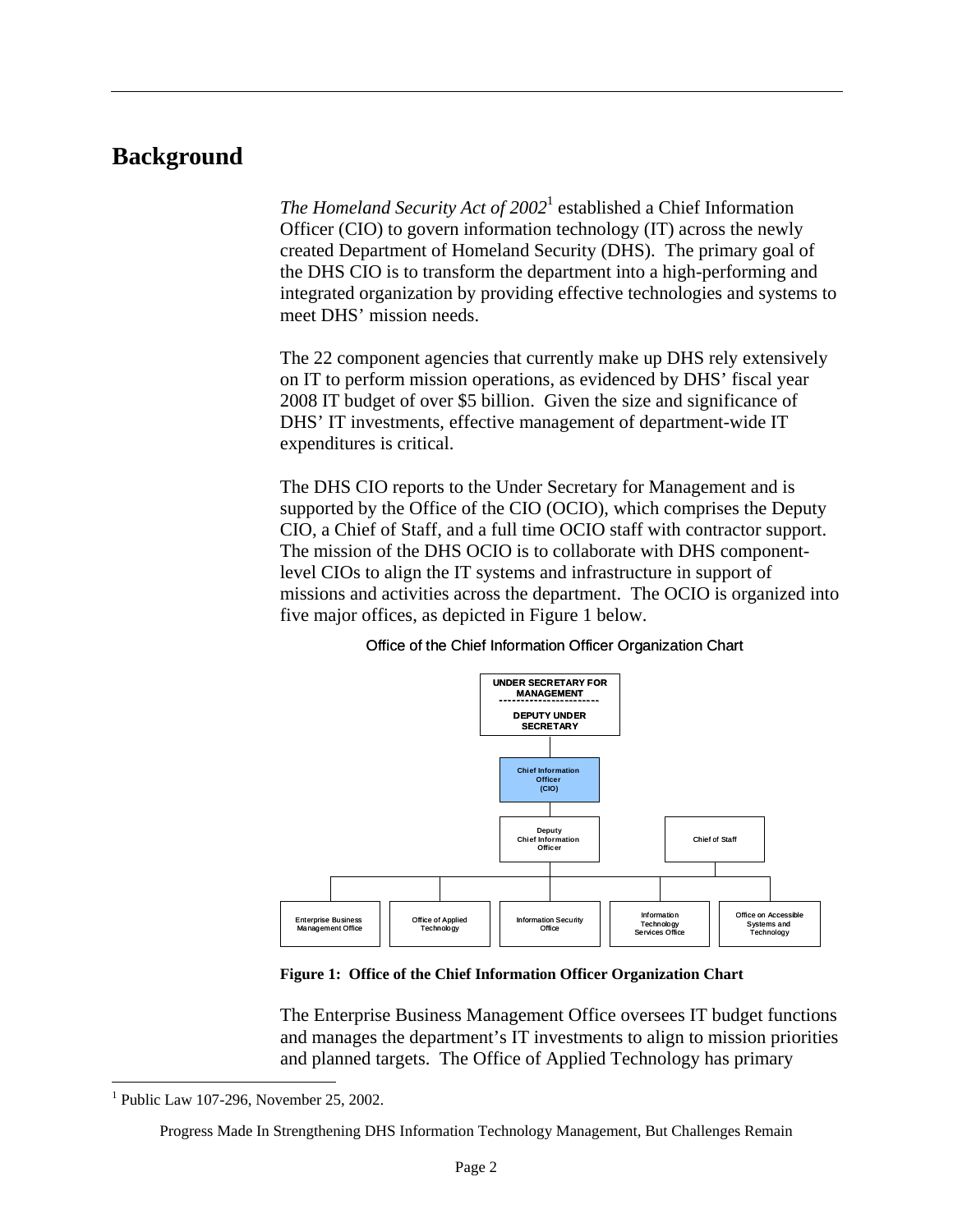<span id="page-6-0"></span>responsibility for the department's enterprise architecture. The Information Security Office provides oversight to ensure a secure and trusted computing environment that enables the department to effectively share information in support of its mission. The Information Technology Services Office is responsible for managing the IT infrastructure including network, email, Internet, telecommunications infrastructure, and end-user services to users in the DHS headquarters offices. The Office of Accessible Systems and Technology leads department-wide implementation of Section 508 of the *Rehabilitation Act of 1973*, 2 providing technical support and training to ensure DHS employees and customers with disabilities have equal access to information and data.

In 2004, we reported challenges in the DHS CIO's ability to effectively manage IT resources and capabilities to fulfill the department's diverse and unique missions.<sup>3</sup> Specifically, we found that the DHS CIO did not have sufficient oversight of IT investments or support to execute central IT direction due to a lack of authority within the DHS leadership structure. Additionally, the CIO did not have sufficient staffing or a defined component-level CIO reporting relationship. Based on these findings, we recommended that DHS:

- Centralize IT support services, provide the CIO with authority to influence department-wide IT investments and strategies;
- Document and communicate the roles of component-level CIOs;
- Provide the DHS OCIO with the necessary staffing resources; and
- Assign the DHS CIO a key role in all levels of the department's investment review process.

#### **Results of Audit**

#### **CIO Organizational Structure Improved**

DHS has improved the DHS CIO's role in managing IT by better defining CIO responsibilities and reinforcing authority over IT department-wide. In addition, DHS has strengthened the DHS CIO's management structure and reporting relationships to the component-level CIOs. As a result, the DHS CIO is better positioned to meet the department's IT challenges and govern shared IT programs and services as well as to help better direct the components' mission and supporting technologies in a concerted manner.

<sup>2</sup> 29 U.S.C. Section 794d*.*

<sup>3</sup>*Improvements Needed to DHS' Information Technology Management Structure*, OIG-04-30, July 2004.

Progress Made In Strengthening DHS Information Technology Management, But Challenges Remain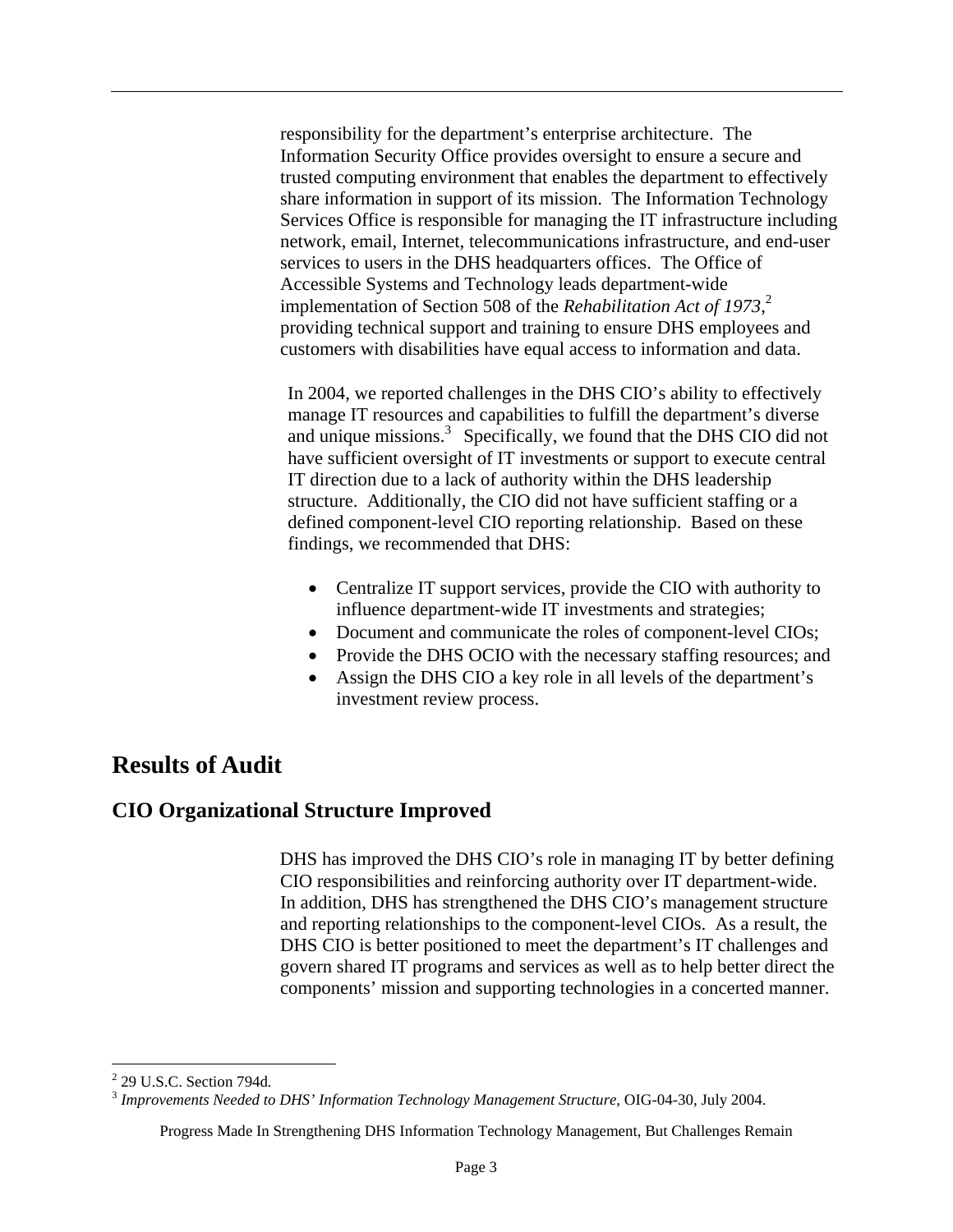#### **DHS IT Management Roles and Responsibilities are Better Defined**

Federal regulations provide guidance for establishing an effective management structure to govern IT, which has become increasingly critical to federal agency success. The *Clinger-Cohen Act of 1996*<sup>4</sup> requires that federal departments and agencies establish CIOs to institute, guide, and oversee frameworks for managing IT department-wide. Additionally, the *Homeland Security Act of 2002*<sup>5</sup> sets forth responsibilities to execute IT planning, budgeting, infrastructure management, systems development, IT human capital planning, and support services functions. With these responsibilities, the DHS CIO faces the complex challenge of managing a wide range of IT assets and programs for the third largest department of the federal government.

According to federal guidelines, executive agencies benefit from positioning the CIO as a member of the senior executive team with sufficient accountability and responsibility to manage IT across organizational units. However, in 2004, the DHS CIO was not a member of the senior executive management team and lacked the authority to strategically manage the department's technology assets and programs. In addition, there was no formal reporting relationship between the DHS CIO and the CIOs of major component organizations, which hindered department-wide support for a central IT direction.

In March 2007, DHS issued DHS Management Directive (MD) 0007.1: *Information Technology Integration and Management*. This directive is the principal document for leading, governing, integrating, and managing the IT function throughout DHS. As illustrated in Figure 2, the directive addressed several of the IT management challenges that we raised in 2004.

| <b>Prior IT Management Challenges</b>                 | <b>Management Directive 0007.1 Changes</b>                                                                                     |
|-------------------------------------------------------|--------------------------------------------------------------------------------------------------------------------------------|
| • DHS CIO lacked authority in<br>leadership structure | • Solidified DHS CIO's reporting relationship with<br>the Under Secretary for Management                                       |
|                                                       | • Authority establishing department IT priorities,<br>policies, processes, standards, guidelines, and<br>procedures reinforced |
| • Component CIO reporting<br>relationship undefined   | • Oversight of component CIOs defined including<br>recruiting, and conducting performance planning<br>and feedback             |
| • Oversight of IT investments<br>Insufficient         | • IT acquisition review authority defined<br>• IT budget review authority defined                                              |

**Figure 2: DHS Management Directive 0007.1 Changes** 

<sup>4</sup>*Clinger-Cohen Act of 1996*, Public Law 104-106, Division E, Section 5125, February 10, 1996. 5 *Homeland Security Act of 2002*, Public Law 107-296, November 25, 2002.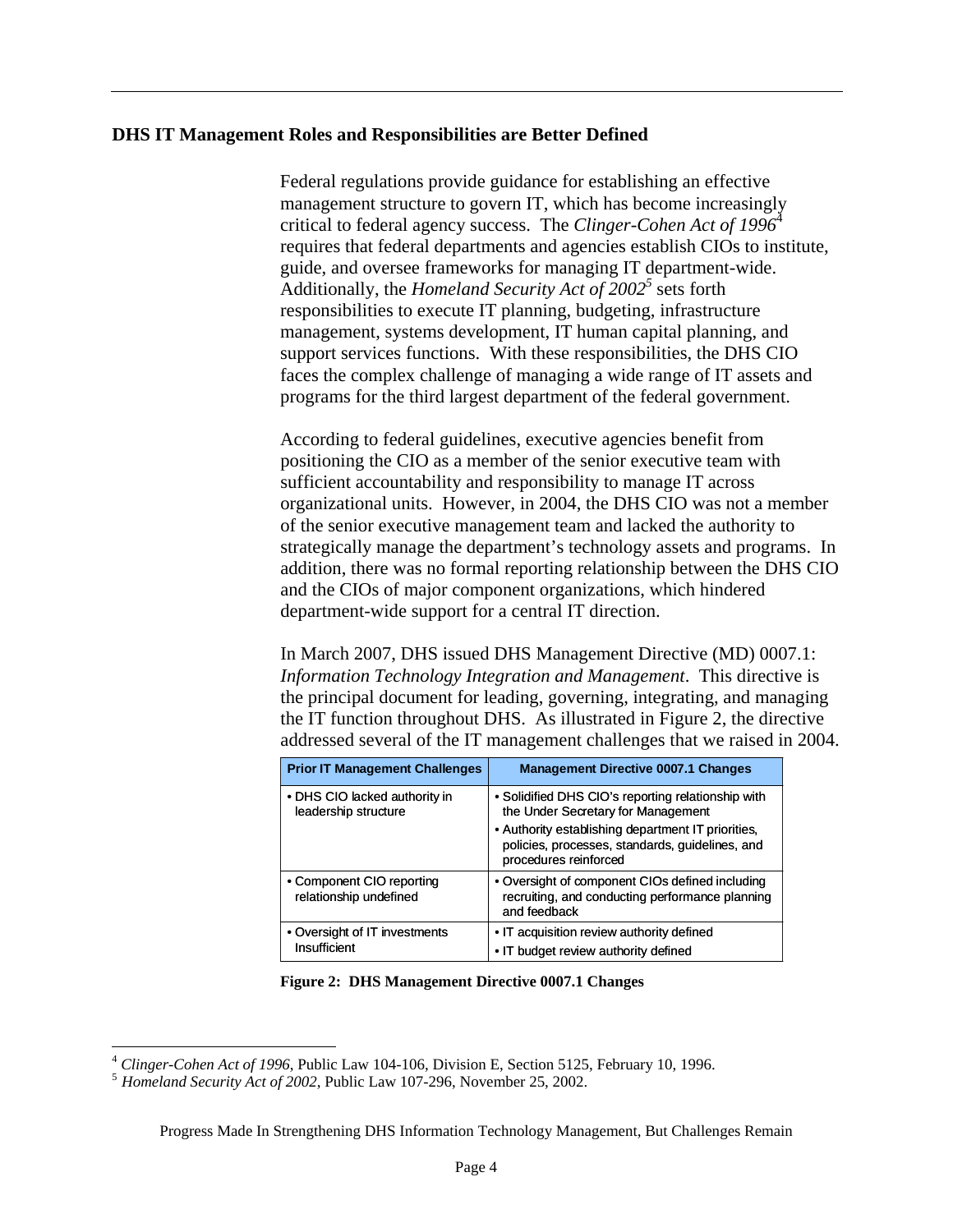Specifically, the directive solidified the reporting relationship of the DHS CIO to department leadership and established the CIO's authority over IT management. It also documented the component CIOs' reporting relationship to the DHS CIO.

#### DHS CIO's Authority Expanded

The MD 0007.1 established the authority and responsibilities of the DHS CIO. The directive sets forth DHS policy that the DHS OCIO shall serve as the foundational DHS organization through which all departmental IT activities and services will be overseen, defined, and measured. It also clarifies the DHS CIO's role to exercise leadership and authority over IT policy and programs department-wide by giving the DHS CIO authority to, among other things:

- Design the structure, processes, and systems to support both departmental and component missions and goals in collaboration with the CIO Council;
- Establish department IT priorities, policies, processes, standards, guidelines, and procedures;
- Conduct IT program reviews and recommend program improvements or corrective actions, including revocation of delegated authorities and cancellation of IT acquisitions, procurements, and initiatives;
- Implement an IT budget strategy for delivering and maintaining enterprise IT solutions and services in conjunction with the DHS Chief Financial Officer; and
- Establish training, development, and certification guidelines for DHS IT professionals.

The directive has improved the DHS CIO's authority within the existing leadership structure by strengthening the position of the DHS CIO. One senior official said that the DHS CIO has considerable cooperation and assistance from DHS leadership to support the CIO's direction for managing IT department-wide.

#### DHS CIO and Component CIO Responsibilities Defined

Since our 2004 report, DHS has made demonstrable progress toward strengthening the reporting relationships and responsibilities of the DHS CIO in relation to the component-level CIOs. The MD 0007.1 establishes a "dotted-line" reporting relationship from the component CIOs to the DHS CIO. Figure 3 lists the major roles and responsibilities of the DHS and component CIOs.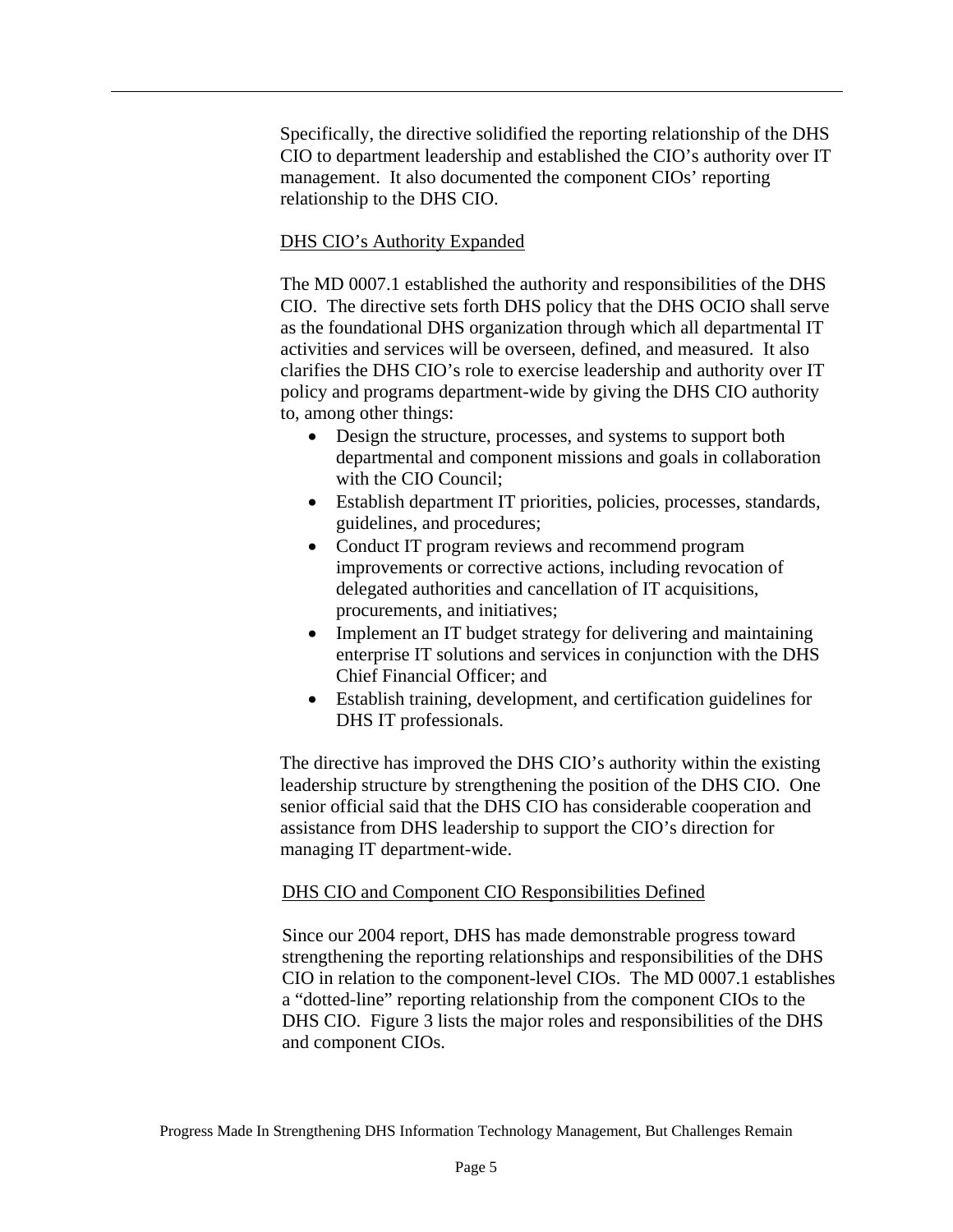| <b>Department CIO</b>                                                                                                                                                                                                                                                                                                                                                                                                                                                                                 | <b>Component CIOs</b>                                                                                                                                                                                                                                                                                                                                                                                                                                                                                                                                                                                                                |
|-------------------------------------------------------------------------------------------------------------------------------------------------------------------------------------------------------------------------------------------------------------------------------------------------------------------------------------------------------------------------------------------------------------------------------------------------------------------------------------------------------|--------------------------------------------------------------------------------------------------------------------------------------------------------------------------------------------------------------------------------------------------------------------------------------------------------------------------------------------------------------------------------------------------------------------------------------------------------------------------------------------------------------------------------------------------------------------------------------------------------------------------------------|
| Define the IT organization including<br>structure, priorities, policies, and<br>standards<br>Lead component CIOs, including<br>$\bullet$<br>recruiting, performance review, and<br>delegating authorities<br>Advise and report to senior-level<br>$\bullet$<br>officials on IT<br>Review of components' IT budgets,<br>$\bullet$<br>acquisitions, and programs<br>Lead CIO Council and EA Board<br>Establish the department-level<br>٠<br>information security program<br>Establish training guidance | Deliver IT services to support the component<br>٠<br>mission<br>Comply with department policies, processes,<br>٠<br>standards, and guidelines<br>Collaborate with DHS CIO to ensure<br>$\bullet$<br>effectiveness of IT programs and resources for<br>enterprise IT solutions<br>Implement the component-level EA and IT<br>٠<br>strategic plan<br>Facilitate communication between component<br>٠<br>heads and the DHS CIO and CIO Council<br>Submit IT budget and acquisitions for<br>٠<br>department CIO review<br>Participate in CIO Council and EA Board<br>٠<br>Develop a component-level information security<br>٠<br>program |

**Figure 3: Management Directive 0007.1 CIO Responsibilities** 

The directive gives the DHS CIO the authority to provide componentlevel CIOs written performance objectives at the start of the performance cycle, provide input to their rating official on their accomplishments against these objectives, and approve bonus or award recommendations. To solidify department-level oversight, the DHS CIO has the authority to perform an annual assessment of each component's functional performance. The DHS CIO's oversight role is further strengthened with the ability to delegate authorities to component CIOs to ensure appropriate administration of mission services. In addition, component heads must also collaborate with the DHS CIO in recruiting and selecting key IT officials by seeking DHS CIO approval on the qualification standards for positions, candidates identified for consideration, and final selections.

Component CIOs expressed support for the current DHS CIO reporting structure, stating that the degree of oversight is well balanced for IT planning and management. The current reporting relationship to the DHS CIO does not create excessive departmental oversight of component operations. For example, one component CIO stated they are able to effectively carry out their component-level IT leadership responsibilities in parallel to reporting to the DHS CIO.

#### **Increased Oversight of IT Budgets**

The MD 0007.1 also provides the DHS CIO with greater authority over component-level IT budgets. Starting in fiscal year 2009, component CIOs must prepare a separate IT budget across all programs and activities within the components. Component heads are to submit these budgets to the DHS CIO for review and approval. Both the DHS OCIO and component-level CIOs support the new budget process. DHS OCIO officials said the increased budget review responsibilities will greatly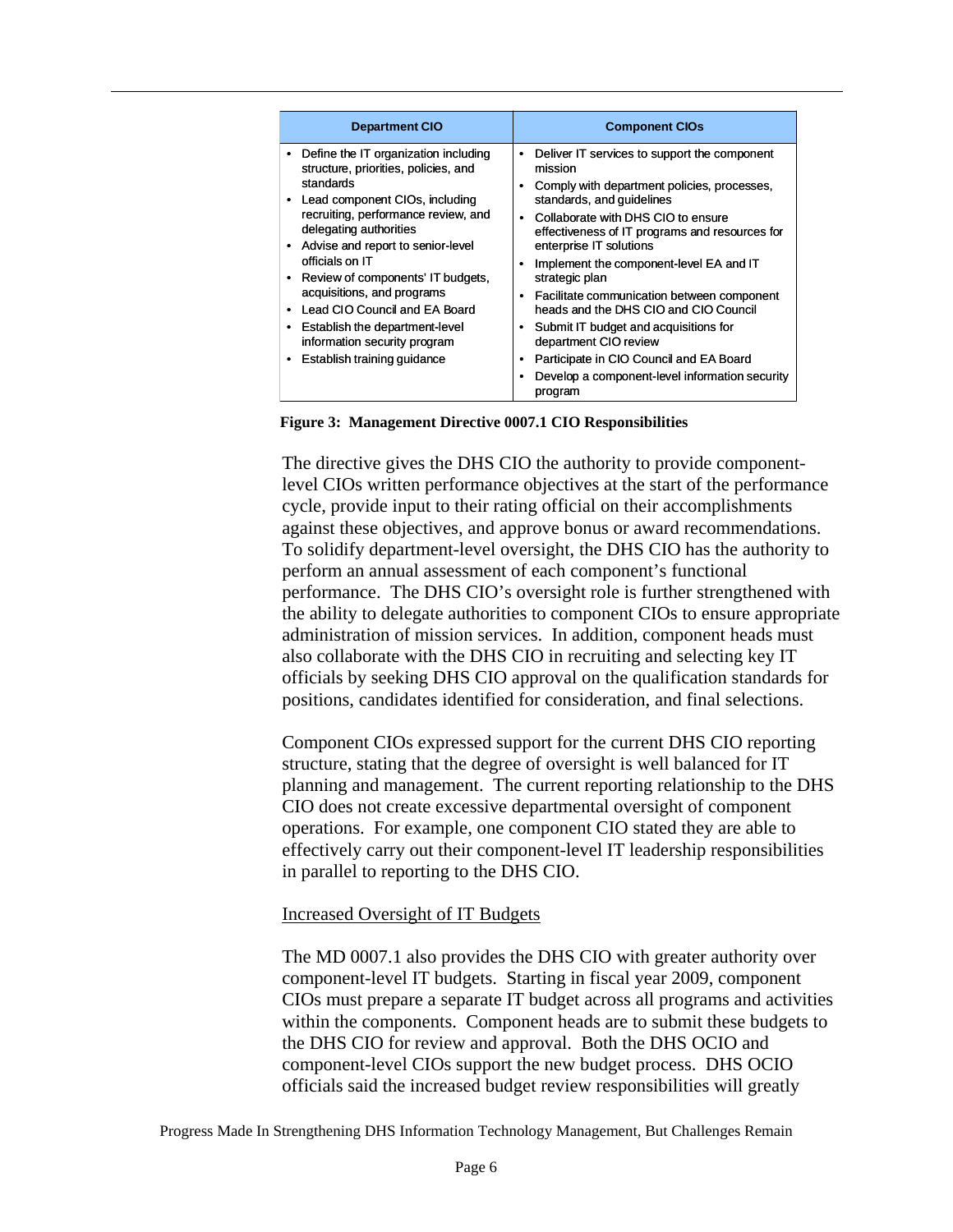improve the DHS CIO's level of leadership and authority over IT programs department-wide. Most component CIOs said that the process will increase their ability to gain oversight of component-level IT spending by providing them the authority needed to gain access to IT budget data throughout their agency. According to the U.S. Citizenship and Immigration Services (USCIS) CIO, the IT budget requirements set forth in the MD 0007.1 are providing greater visibility into actual IT spending that previously might not have been categorized as IT spending. Additionally, a 2007 Office of Inspector General (OIG) report<sup>6</sup> said that the Transportation Security Administration (TSA) had little centralized IT budget authority. However, according to the TSA Deputy CIO, the directive has improved visibility into IT spending.

The DHS OCIO has coordinated with component CIOs to ensure their understanding of the budget review process. For example, the DHS OCIO has conducted program reviews and held informal meetings with components to discuss IT budget data and answer their questions about the process. DHS OCIO officials said that this has been especially helpful for components with large budgets that may have more items for review.

The DHS CIO also provided a briefing of the fiscal years 2010 to 2014 IT budget review process at the January 2008 CIO Council meeting. The briefing was well received by component CIOs, who said that the guidance provided will help align and consolidate IT throughout the department. For example, the budget guidance identified specific enterprise IT targets, such as common data center and network technology, which will drive the department to move to a common infrastructure. These efforts by the DHS OCIO have increased understanding of the budget process in general and, more specifically, of what the components are expected to provide to DHS for their IT budget every year. As a result, components are better able to create componentlevel budgets that meet department expectations and that can be rolled up to allow for improved planning of department-wide IT spending.

#### **IT Investment Management Improvements**

 $\overline{a}$ 

DHS has improved its IT investment management through more effective governance bodies and activities. In addition, the DHS CIO's role in the department's investment review process has increased. As a result, the DHS CIO has greater oversight of department-wide IT investments, increasing his ability to achieve centralized management and awareness of all IT systems and initiatives.

<sup>6</sup> DHS OIG, *Information Technology Management Needs to Be Strengthened at the Transportation Security Administration*, OIG 08-07, October 2007.

Progress Made In Strengthening DHS Information Technology Management, But Challenges Remain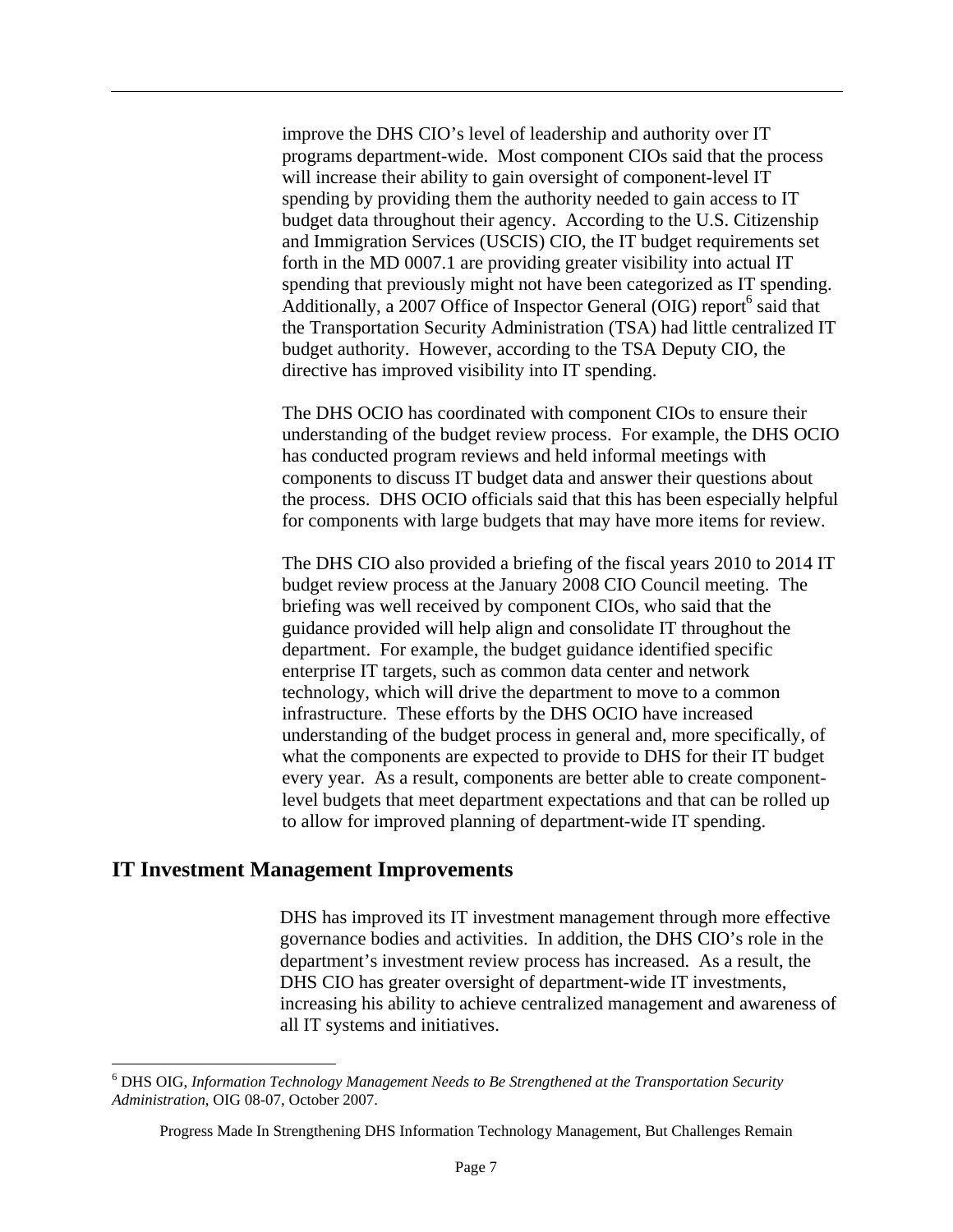#### **IT Governance Initiatives Increase CIO IT Management Capabilities**

According to federal guidance and departmental directives, the CIO is required to implement IT governance structures to ensure efficient and effective use of technology resources.<sup>7</sup> The DHS CIO relies on a variety of IT investment governance structures and functions to ensure compliance with IT management policies and promote centralized IT management. Additionally, the DHS OCIO has initiated IT governance improvements to promote centralized IT oversight and increase the DHS CIO's ability to perform IT management functions. Key elements of the DHS IT governance approach involve the CIO Council, an Investment Review Board, the Capital Planning and Investment Control process, an Enterprise Architecture Board, and Portfolio Management process.

#### DHS CIO Council

The DHS CIO Council was established to set vision and strategy for the IT function and information resources within DHS. Membership is composed of the DHS CIO and Deputy CIO, who chair the council, and all component-level CIOs. The council provides a forum for communication and coordination among its members to achieve departmental IT infrastructure consolidation goals. The council also provides recommendations for the department IT strategic plan and establishes policies, processes, best practices, performance measures, and decision criteria for managing the delivery of IT services. Figure 4 lists the eight major functions of the CIO Council.

| <b>DHS CIO Council Functions</b>                                                                                                                                                                                                                                  |                                                                                                                                                                                                                                                                                                                  |  |  |
|-------------------------------------------------------------------------------------------------------------------------------------------------------------------------------------------------------------------------------------------------------------------|------------------------------------------------------------------------------------------------------------------------------------------------------------------------------------------------------------------------------------------------------------------------------------------------------------------|--|--|
| DHS-wide IT strategic planning<br>٠<br>DHS IT governance structures and<br>٠<br>processes<br>Information resource management policies,<br>٠<br>processes, best practices, performance<br>measures, and decision criteria<br>Advancement of DHS IT priorities<br>٠ | Opportunities for coordination, consolidation,<br>and information sharing with other agencies<br>Involvement with high visibility IT projects<br>٠<br>that have DHS-wide implications<br>Establishment of appropriate working groups<br>tied to CIO priorities<br>Communication programs for constituencies<br>٠ |  |  |



 $\overline{a}$ 

Progress Made In Strengthening DHS Information Technology Management, But Challenges Remain

Planning, Budgeting, Acquisition and Management of Capital Assets provide regulations and guidance for investments to ensure public resources are wisely invested. 7 E-*Government Act of 2002*, Public Law No. 107-347, Section 3603 establishes the CIO Council. The *Clinger-Cohen Act of 1996*; OMB Circular A-130, *Management of Federal Information Resources*; and OMB Circular A-11, investment review and capital planning activities. DHS Management Directive 0007.1, *IT Integration and Management*, establishes the authority and responsibilities of the DHS CIO. DHS Management Directive 1400, *Investment Review Process*, integrates capital planning, budgeting, and acquisition, and management of IT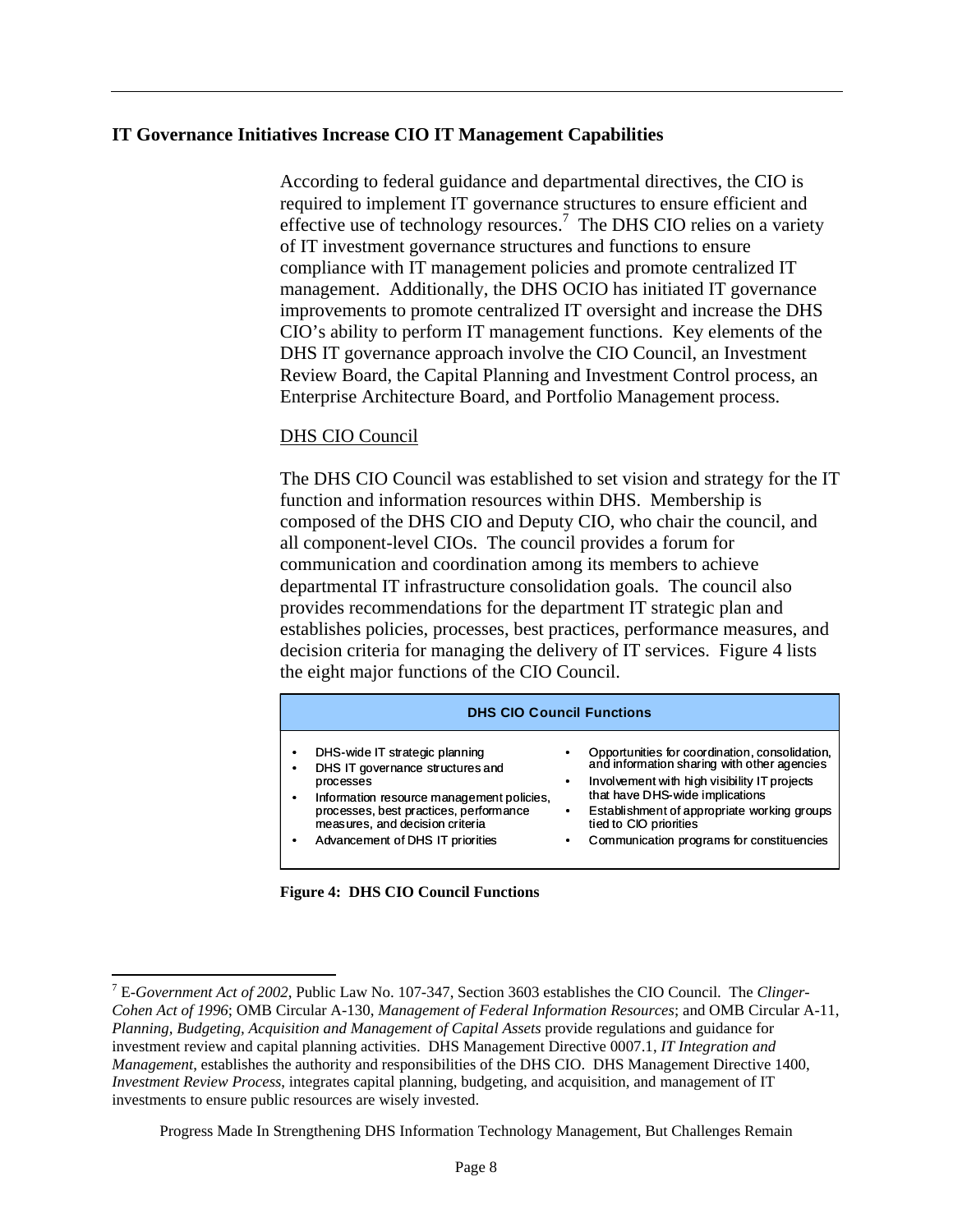In 2004, we reported that the council had evolved into an unstructured information reporting session for  $CIOs$ .<sup>8</sup> Lacking a formal structure, meetings were spent providing status updates on IT activities and issues within their organizations rather than focusing on strategic-level collaboration and decision-making. However, the CIO Council has begun to function more effectively as the primary coordination entity between the department-level and component-level CIOs, and has gained a positive reputation as a productive forum for strategic-level collaboration and decision-making since the time of our 2004 report. As a result, the CIO Council has increased the CIOs ability for strategic-level management of IT and collaboration among component stakeholders.

In November 2007, the DHS CIO instituted a secondary, more informal group to improve the effectiveness and efficiency of the CIO Council and promote increased collaboration among component CIOs. This group, referred to as the "Gang of Seven," is composed of CIOs from the seven major components.<sup>9</sup> The group's goal is to build consensus among the largest stakeholders on programs that have potential for DHS-wide impact or on departmental IT policies and standards.

Several component CIOs said that having the opportunity to coordinate within this smaller subset has improved the productivity in larger meetings of the full council. For example, component CIOs used these meetings to coordinate the development of common screening technology for the department and identify concrete steps for the near term. This type of coordination has proven especially critical when new technologies or strategic-level IT direction are being considered.

According to DHS OCIO leadership, the CIO Council has become a more effective mechanism for building consensus among components and providing an advisory board for the DHS CIO. A senior IT official said the council is functioning effectively as a primary means of communication across the component CIOs. As a result of the efforts of the council, several component CIOs said the relationship between component CIOs now is very collaborative, resulting in greatly improved productivity and communications. For example, CIOs have comprehensive discussions on their stewardship roles and the IT infrastructure process.

1

<sup>&</sup>lt;sup>8</sup> Improvements Needed to DHS' Information Technology Management Structure, OIG-04-30, July 2004.

<sup>&</sup>lt;sup>9</sup> The seven major operational components of DHS are the Transportation Security Administration (TSA), U.S. Customs and Border Protection (USCBP), U.S. Citizenship and Immigration Services (USCIS), U.S. Immigration and Customs Enforcement (USICE), U.S. Secret Service (USSS), the Federal Emergency Management Agency (FEMA), and U.S. Coast Guard (USCG).

Progress Made In Strengthening DHS Information Technology Management, But Challenges Remain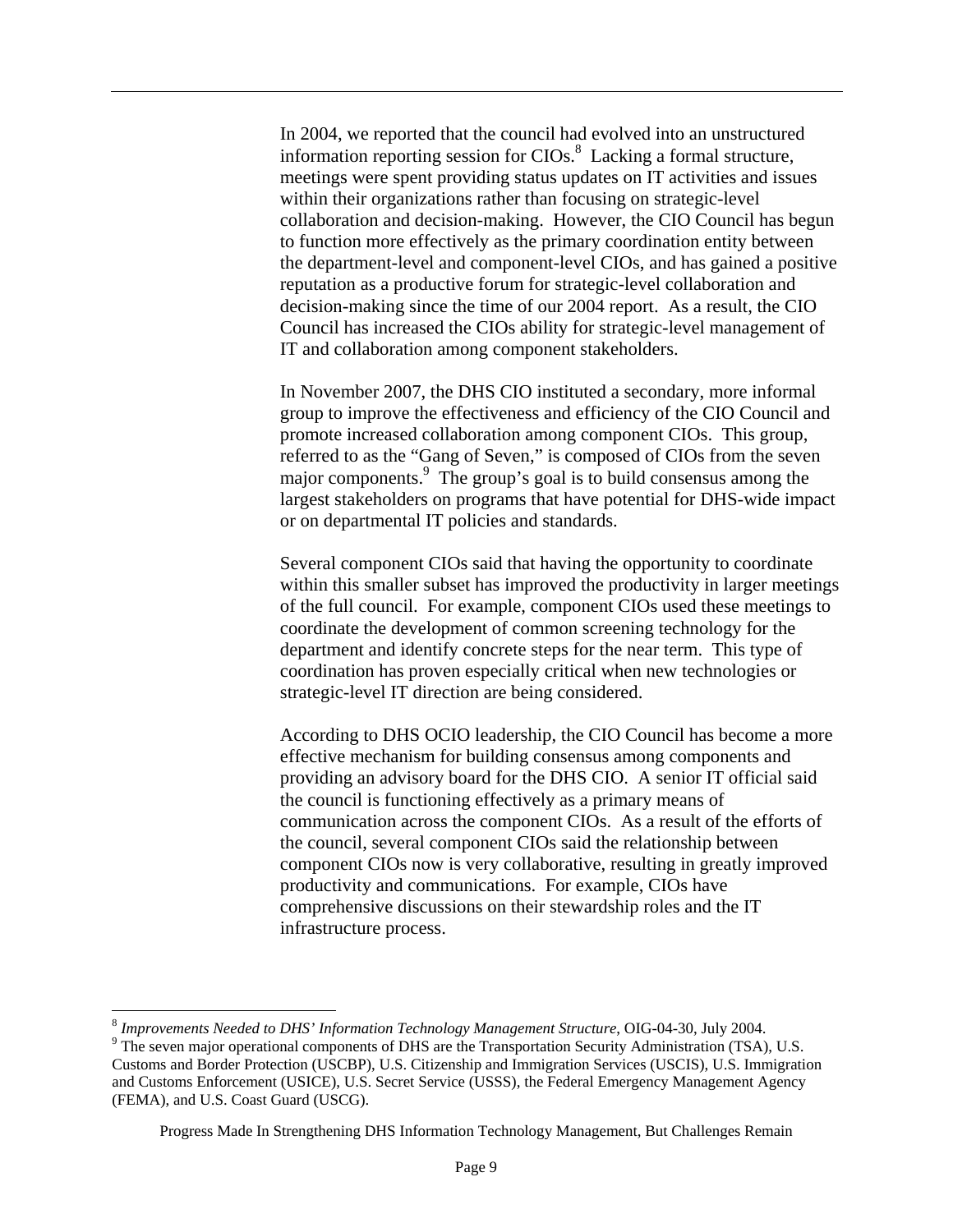#### Investment Review Board

Currently, the Office of the Chief Procurement Officer and the DHS CIO are collaborating to refine the investment review process and the corresponding DHS Management Directive 1400, *Investment Review Process*. One key aspect of this effort involves the Investment Review Board (IRB), the governance board responsible for providing senior managers with visibility, oversight, and accountability for investments. Although the DHS CIO does not directly oversee IRB activities, he plays a major role in reviewing IT investments that reach the IRB threshold. The revised process incorporates extensive input from the OCIO and will include the CIO in the investment review process. This input should ensure further CIO involvement in IT investment reviews.

#### Capital Planning and Investment Control

The DHS OCIO is working to enhance the Capital Planning and Investment Control (CPIC) business case submission process. As part of the CPIC process, components are required to submit business plans for IT investments to demonstrate adequate planning. To ensure that IT investments are based on a solid business case, the OCIO established a group to govern the CPIC process throughout the department. Projects are reviewed for approval and progress, primarily based on "Exhibit 300" business case documentation, which is developed for submission to the Office of Management and Budget (OMB) pursuant to the annual budget process.

To aid the CPIC process, CPIC administrators from each component act as liaisons between the department and the component programs. These administrators meet every 2 weeks with the DHS OCIO to review issues and identify process improvements. Additionally, the OCIO offers training for CPIC administrators, including lessons learned that are captured annually. However, one challenge for the OCIO has been that the administrators are sometimes contractors rather than government employees. Because historically there has been high turnover with the contractors, the OCIO must spend extra time retraining and re-educating the new CPIC administrators. Further, contractors sometimes lack access and communication channels to component leadership, limiting the effectiveness of the group for components with contractor representation.

#### Enterprise Architecture Board

The Enterprise Architecture Board (EAB) is an investment review mechanism that has improved department-wide IT management functions. Consistent with the investment review process, EAB is responsible for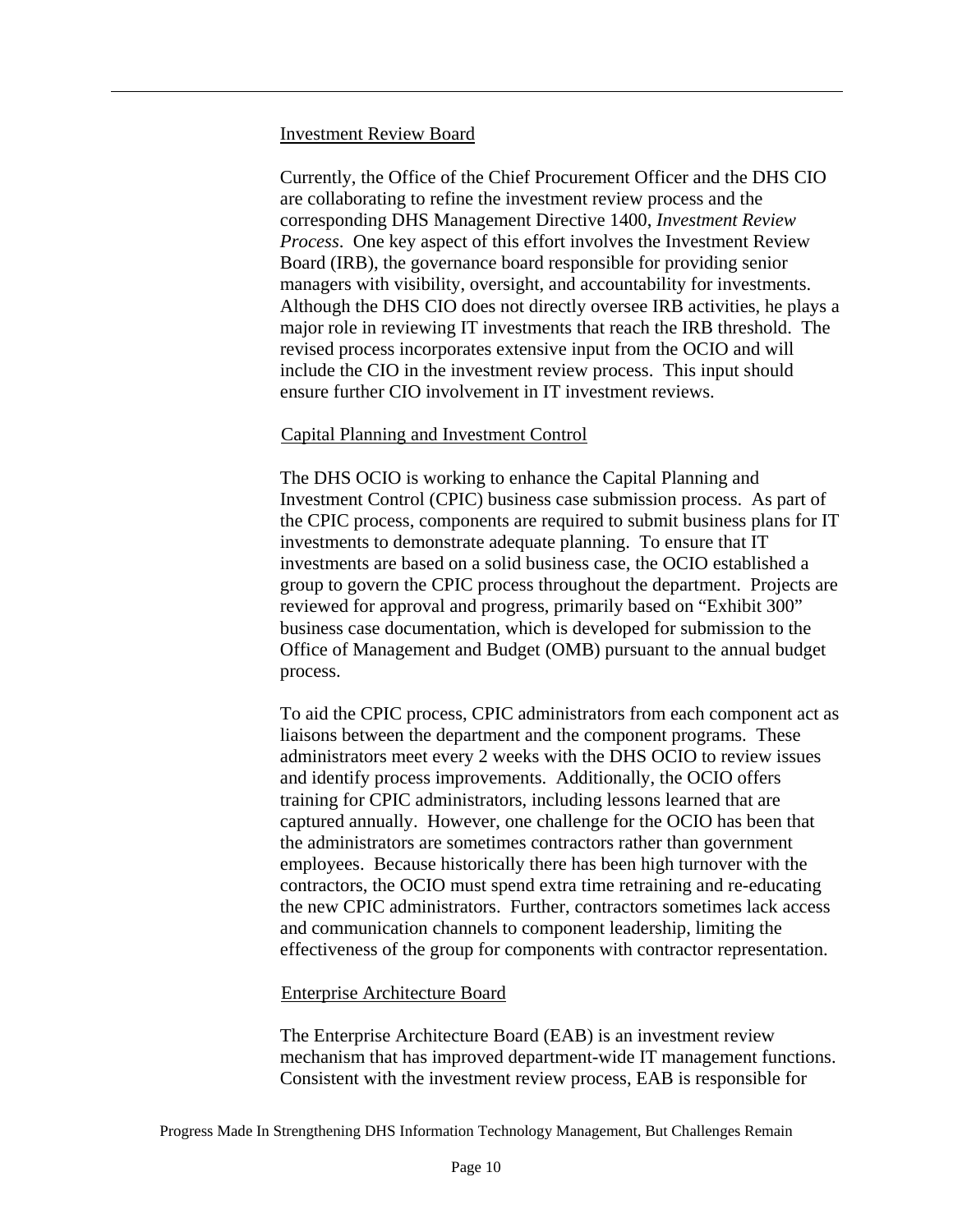ensuring compliance with OMB federal enterprise architecture guidance. Membership is composed of the DHS CIO and Deputy CIO, component reviewing and making recommendations to the DHS CIO for approving individual investments. Also, the board is responsible for ensuring that each IT investment aligns with the DHS enterprise architecture and is approved before submission to the CIO for final approval and inclusion in the annual budget submission. Finally, the EAB is responsible for directing, overseeing, and approving the DHS enterprise architecture and CIOs, Chief Financial Office designee, Chief Procurement Office designee, business unit and program representatives, information officers, and directorates/organizational elements.

#### Portfolio Management

To augment investment review processes, the OCIO has recently begun a portfolio management program. The DHS portfolio management approach aims to establish portfolios, based on DHS mission areas, strategic goals, and objectives. Several pilot portfolio initiatives were conducted by the DHS CIO in fiscal year 2007 to prepare for departmentwide implementation in fiscal year 2008. At the time of our review, 22 IT portfolios have been established by the DHS CIO, with 6 assigned to Portfolio Managers. One primary goal of the portfolio program is to align IT investments with strategic objectives across all of DHS. As a result, the DHS CIO will increase visibility of IT spending, thereby more effectively managing all IT investments across the department.

Absent this, there has been limited visibility into relationships between IT assets and investments across the department. Going forward, the DHS CIO will designate a portfolio manager for each of the DHS IT portfolios to provide recommendations and perform analysis for investments within their assigned portfolio. The DHS IT portfolio management program will augment existing budget, acquisition, and review processes and decisionforums. Within each portfolio, target architecture and transition plans will be established to ensure that investments within portfolios effectively meet mission goals and objectives.

Once portfolio management is implemented, the DHS CIO will increase line-of-sight visibility across all IT investments and the ability to eliminate spending on duplicative IT assets, to integrate and manage IT investments agency-wide. According to one OCIO senior official, this process has already been successful in giving the DHS CIO visibility into investments and aligning them to mission and goals.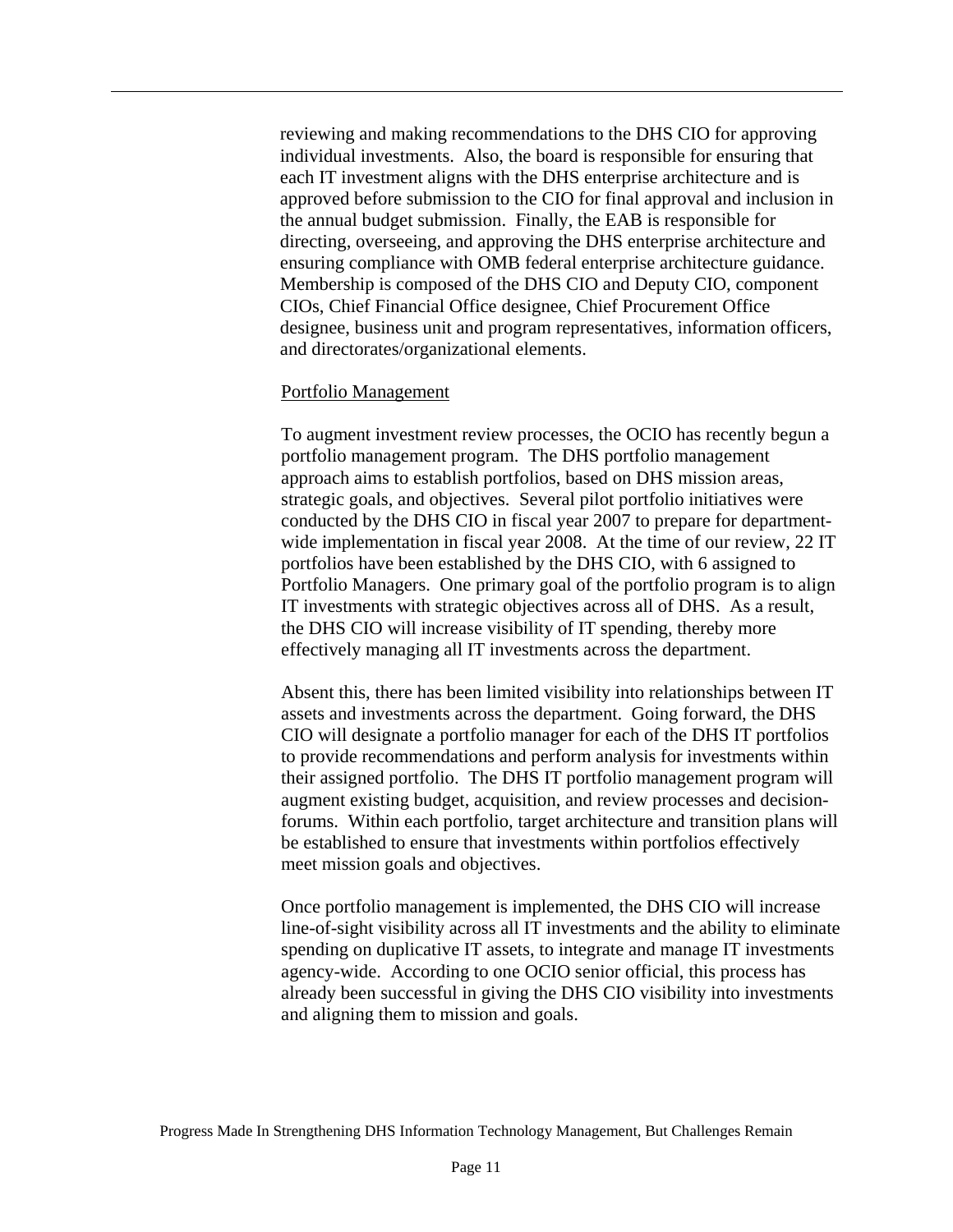#### **Increased DHS CIO Management Oversight of IT Acquisitions**

The *Clinger-Cohen Act of 1996* assigns CIOs responsibility for ensuring effective acquisition of information technology resources.<sup>10</sup> In 2004, the DHS CIO did not have sufficient visibility or approval authority for department-wide IT investments. Based on Management Directive 1400, the DHS CIO's primary IT investment review responsibility was limited to "level-three investments," which had a cost of \$1-5 million annually or lifecycle costs of \$5-20 million.<sup>11</sup> Therefore, the DHS CIO was not the principal proponent for level-one and level-two investments, which are critical programs with contract costs over \$5 million and lifecycle costs over \$20 million. Rather, the IRB, headed by the Deputy Secretary, was responsible for reviewing both non-IT and IT investments for levels one and two. With this structure, the DHS CIO had minimal control over high priority IT investments, limiting the ability for centralized management and awareness of all IT systems and initiatives.

The DHS CIO has made progress by establishing an acquisition review process to improve CIO oversight of IT spending. In November 2006, under MD 0007.1, the DHS OCIO implemented a new IT acquisition review (ITAR) process to review and approve all department-wide IT acquisitions exceeding \$2.5 million. The ITAR process steps are described in Figure 5.

Component CIOs must submit an acquisition request package to the DHS OCIO for review and approval. An OCIO coordinator reviews the package for completeness and provides it to OCIO subject matter experts for evaluation. The CIO staff makes acquisition decisions on the request package at their twice-weekly meetings. Following the OCIO's review, the Acquisition Review Board either approves the acquisition or sends it back to the components with specific conditions for the component to address. The DHS CIO Acquisition Review Board consists of the DHS CIO direct reports. This body makes the final recommendation on an acquisition request.

<sup>&</sup>lt;sup>10</sup> Clinger-Cohen Act of 1996, Public Law 104-106, Division E, Section 5125, February 10, 1996.<br><sup>11</sup> Department of Homeland Security, Management Directive 1400, *Investment Review Process*.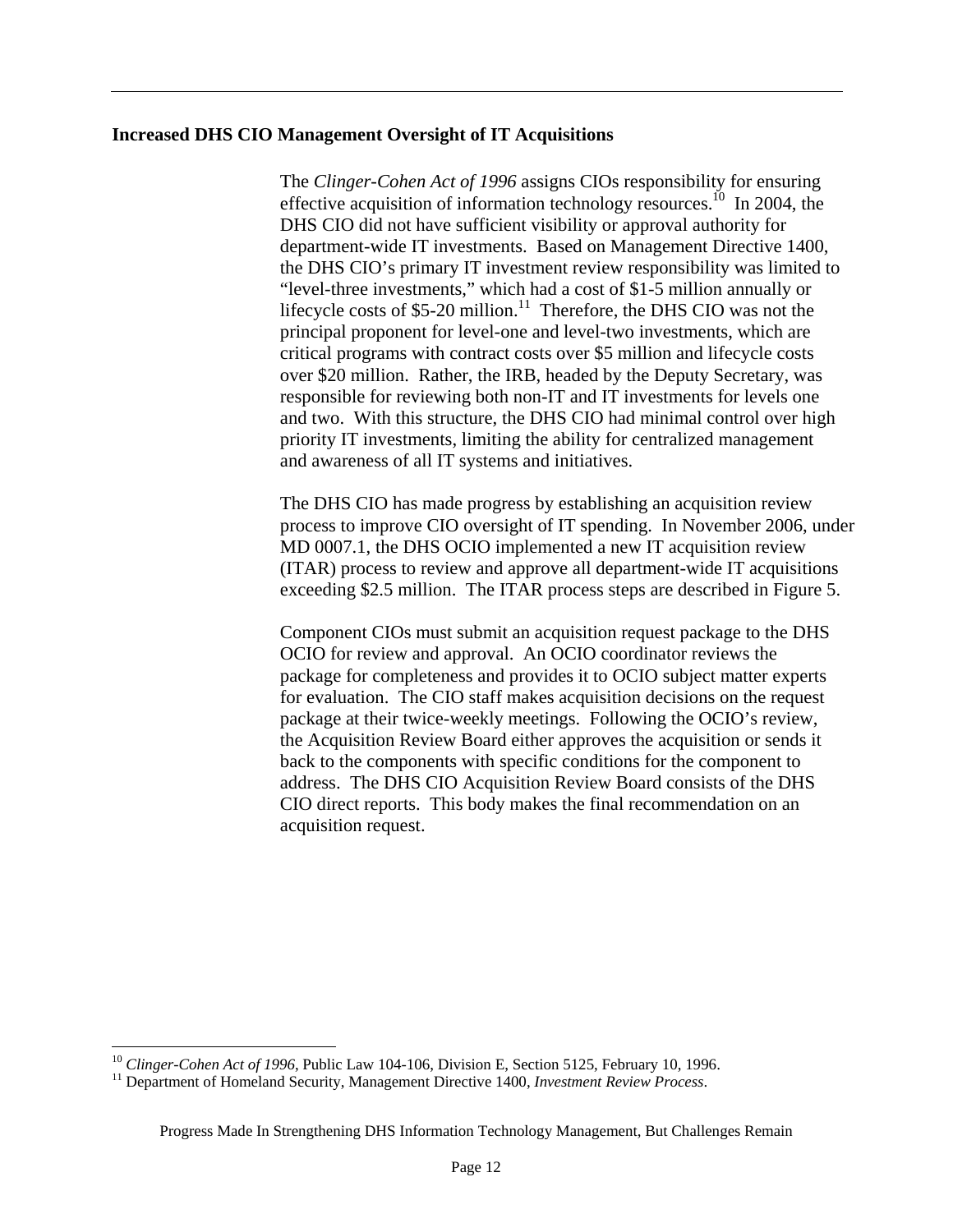

**Figure 5: IT Acquisitions Review Process Flow** 

Many of the larger component-level CIOs have assigned ITAR coordinators to administer their IT acquisition packages. These coordinators track and manage requests throughout the process and attend regular coordinator meetings. According to a DHS OCIO official, components that have implemented the process with assigned coordinators are realizing greater benefits, such as shorter review times and fewer conditions. For example, acquisition requests from coordinators resulted in a review time of 16 days, as opposed to an average of over 30 days for all requests. The TSA ITAR coordinator said that this approach has been helpful, with significant benefits stemming from the quarterly coordinator meetings, which provide opportunities for collaboration with other components to share ideas.

The DHS CIO has taken steps to ensure effective implementation of the ITAR process. For example, to obtain buy-in and participation, the OCIO provided a draft of the MD 0007.1 to the components for review and comment. Component-level CIOs provided feedback on how to improve the process, as well as input on their concerns about the challenges components would face to comply with process requirements. The OCIO incorporated many of the components' comments and suggestions into the final version. In addition, the DHS CIO has also issued an *ITAR Review*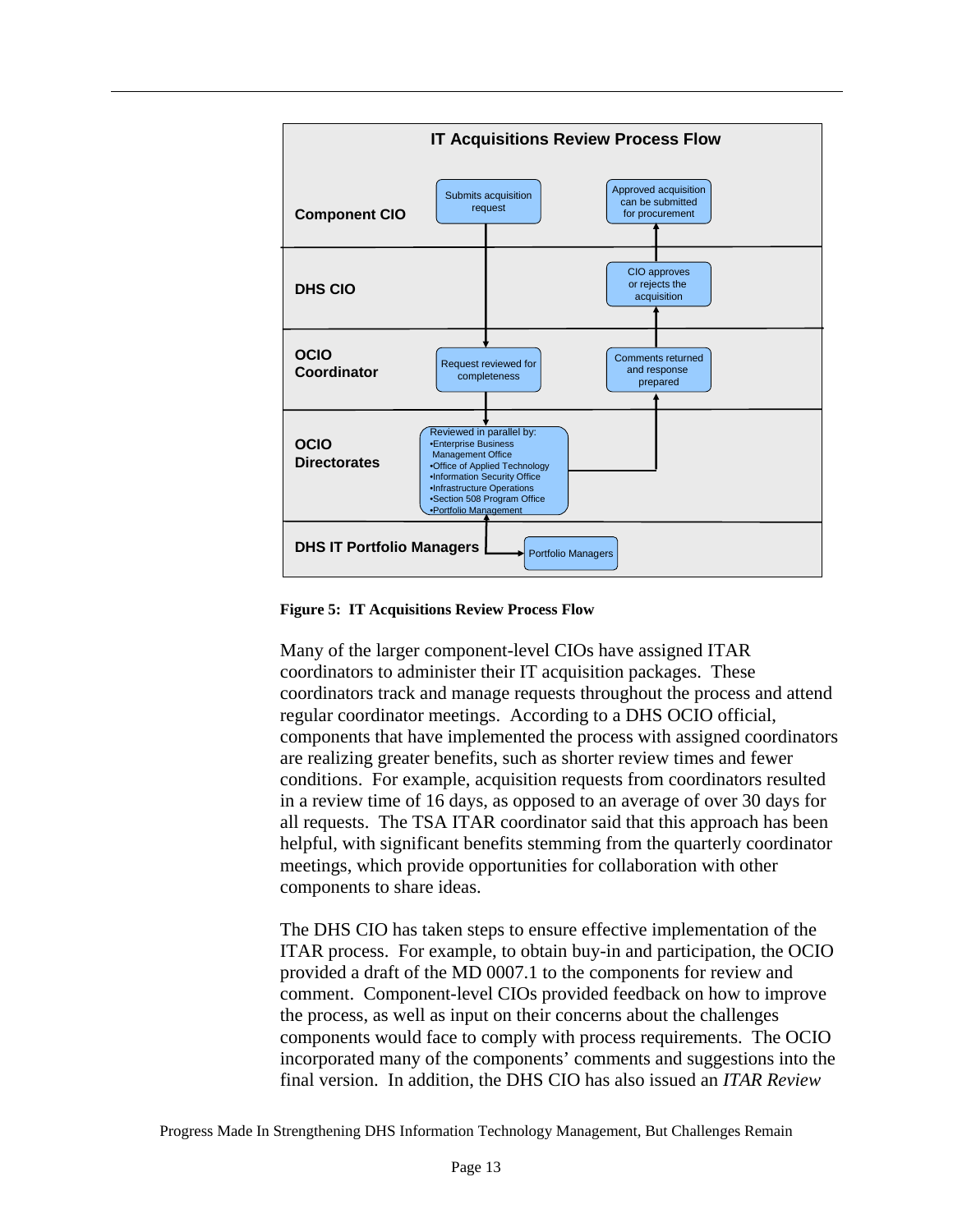*Guide* that defines the major steps and responsibilities in the review process.

The DHS CIO continues to communicate the ITAR process to stakeholders to improve its execution. In January 2008, the DHS OCIO held a meeting to educate components on the high-level goals of the ITAR process. DHS OCIO officials also lead ongoing acquisition review coordination meetings to gain additional feedback from components. During these meetings, ITAR coordinators and stakeholders may raise issues and identify process improvements for discussion, many of which are addressed by the OCIO. For example, components must complete a checklist as part of the acquisition package. Several components said that the checklist, which contains 167 questions and requires a great deal of time to complete, is too long. Although the checklist had already been revised and shortened once, the OCIO plans to further update the acquisition review questionnaire to make it easier for components to use.

#### Impact of Acquisition Review

Although the ITAR process has been operating for only 1 year, there is early evidence that the DHS CIO has had a greater degree of impact on IT decisions department-wide. For example, the OCIO reviewed 243 acquisitions within the ITAR process from November 2006 through September 2007, totaling approximately \$3.2 billion. According to budget figures collected by the OCIO, these IT acquisitions reviewed accounted for approximately 57% of the total DHS IT budget of \$5.6 billion in fiscal year 2007. In this same fiscal year, the review process identified 132 acquisitions, or 54% of the 243 submitted, that had issues components needed to resolve.

Implementation of the ITAR process has increased the DHS CIO's ability to ensure program and project alignment with department-wide IT policy, standards, objectives, and goals. For example, it has enabled the DHS CIO to direct IT efforts toward the department's primary infrastructure goals, such as consolidating component networks and data centers. Consolidation of component networks and data centers is an element of the DHS CIO's goal to establish "one infrastructure" for the department to facilitate data sharing, security, and efficiency. Through the review process, the CIO has validated component IT plans to ensure commitment to move component-wide area network segments to a common network, as well as to consolidate assets at the enterprise data centers and transition to DHS' Network Operations Center and Security Operations Center.

Additionally, the ITAR process has promoted enterprise architecture and portfolio alignment by ensuring that IT initiatives adhere to established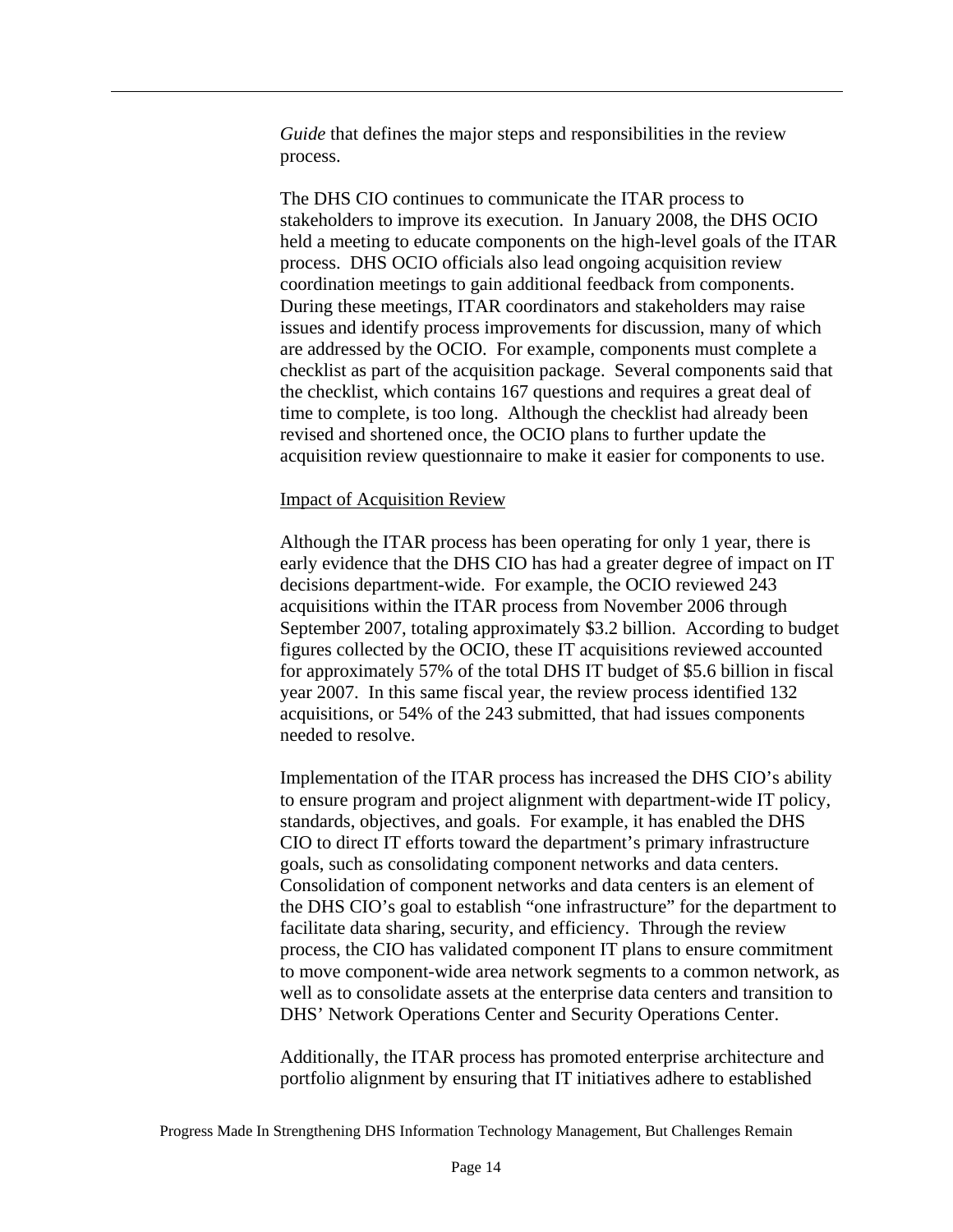process, the number of programs reviewed by the EAB has increased 50%. Additionally, the DHS OCIO directed components to conform to DHS targets and goals. The ITAR process has increased compliance with the DHS enterprise architecture, enabling the DHS CIO to direct IT efforts to align to target architecture goals. During the initial year of the ITAR enterprise architecture standards during the review process. For example, TSA planned to create an E-authentication solution for its Alien Flight School Program. However, during the ITAR process, the OCIO recognized that TSA's needs could be met by using the solution that U.S. Immigration and Customs Enforcement (ICE) created for its Student Exchange Visitor Information System, thus preventing unnecessary duplication.

Component-level CIOs also have benefited from the ITAR process, which requires that component IT procurement requests be approved by the CIO before they are completed by the acquisitions office. A TSA OCIO official said that TSA has experienced benefits from the checkpoint established within its procurement office to ensure that all IT acquisitions below \$2.5 million go through the required component-level review. Consequently, the TSA CIO reviewed 113 requests under \$2.5 million for a total of \$70.1 million during fiscal year 2007.

The TSA CIO has more visibility of IT initiatives and, therefore, the ability to consolidate IT requirements and identify other opportunities to decrease costs. The TSA OCIO already has identified opportunities to use more enterprise licenses for products, such as security software, and consolidate IT support contracts that were disorganized across the agency, resulting in cost savings. TSA officials believe that this process has been valuable and provides needed insight on agency-level IT spending and initiatives.

#### **Challenges Remain for Effective Management of IT**

Although the DHS CIO has gained increased authority and oversight to better manage department-wide IT investments, significant challenges remain. Specifically, DHS OCIO staffing levels remain insufficient to effectively carry out new IT management responsibilities. Further, component CIOs lack visibility over IT spending, hindering their ability to meet the department's IT budget reporting requirements. Finally, benefits of the IT acquisitions review process are limited until all department programs and CIOs comply with new requirements defined in MD 0007.1. These challenges must be addressed for the DHS CIO to achieve benefits of centralized management of the department's IT, such as cost savings and infrastructure consolidation.

Progress Made In Strengthening DHS Information Technology Management, But Challenges Remain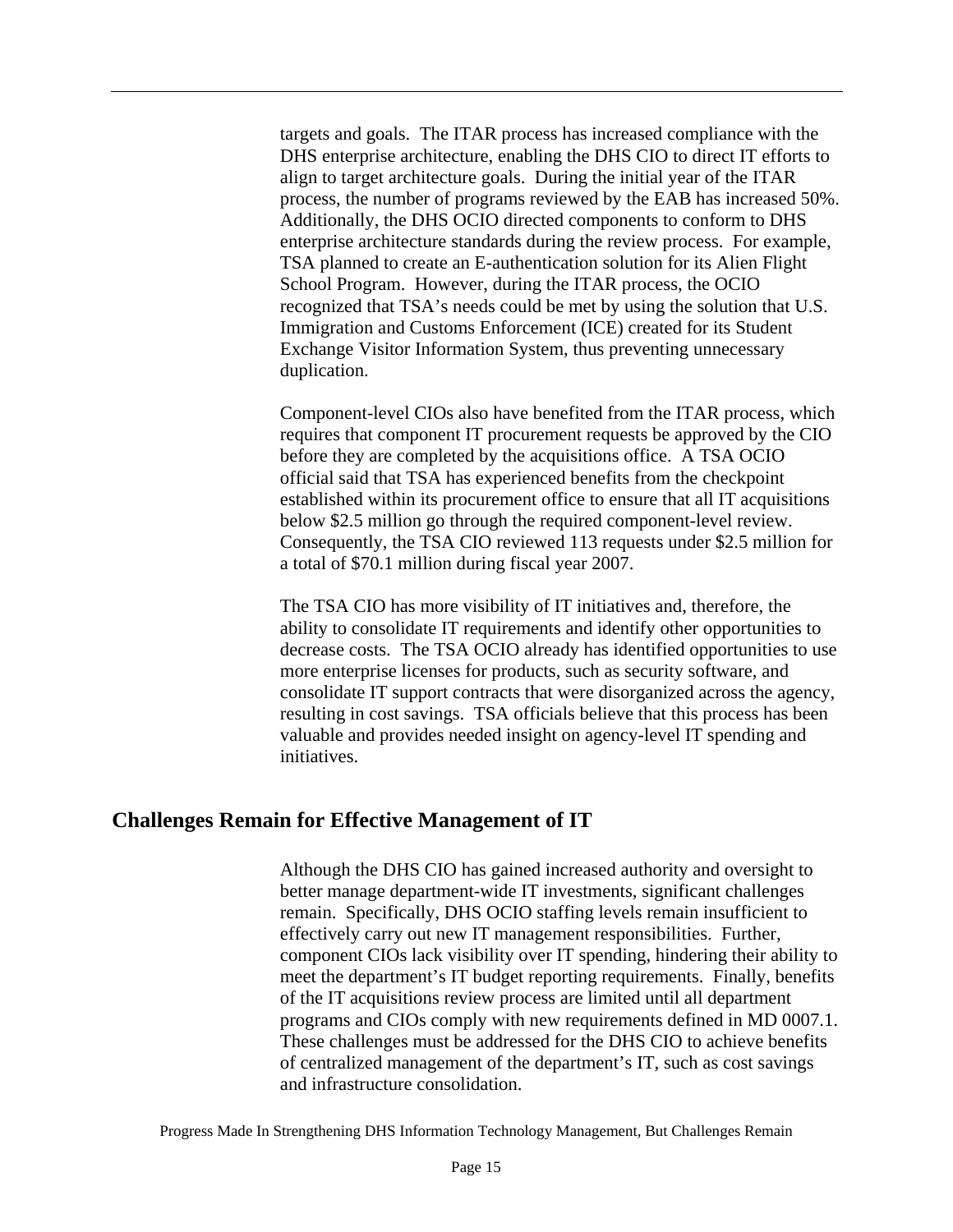#### **DHS CIO's Staffing Levels Remain Insufficient**

In 2004, the DHS CIO had limited staff resources to assist in carrying out the IT management activities needed to support the department. Although DHS has provided the DHS CIO with additional resources, the OCIO continues to experience significant staffing shortages. This has limited the DHS CIO's ability to effectively execute department-wide IT management functions, such as the ITAR process.

In 2004, we reported that DHS CIO staff resources were inadequate.<sup>12</sup> At that time, the CIO was authorized to hire 65 employees to support over 180,000 employees. However, only 49, or approximately 75%, of those positions were filled. In December 2007, the DHS OCIO was authorized to hire 111 employees across the five offices within the OCIO to support over 208,000 employees. However, only 71, or approximately 64%, of the authorized positions were filled. Figure 6 shows a comparison of the 2004 staffing levels to the levels in 2007.



#### DHS OCIO Staffing Comparison 2004 and 2007

 **Figure 6: DHS OCIO Staffing Levels: Comparison of 2004 and 2007** 

The OCIO continues to rely heavily on contractor staff, which accounted for approximately 83% of total staff, to perform OCIO functions. Specifically, contractors assist with initiatives such as E-government (E-Gov), portfolio management, and capital planning. Although the OCIO sees benefits from using contractors to help accomplish such initiatives, there are also disadvantages.

For example, contractors are regularly reassigned or return to their home offices; this means the OCIO has to continuously train new contractors,

<sup>&</sup>lt;sup>12</sup> Improvements needed to DHS' Information Technology Management Structure, OIG-04-30, July 2004.

Progress Made In Strengthening DHS Information Technology Management, But Challenges Remain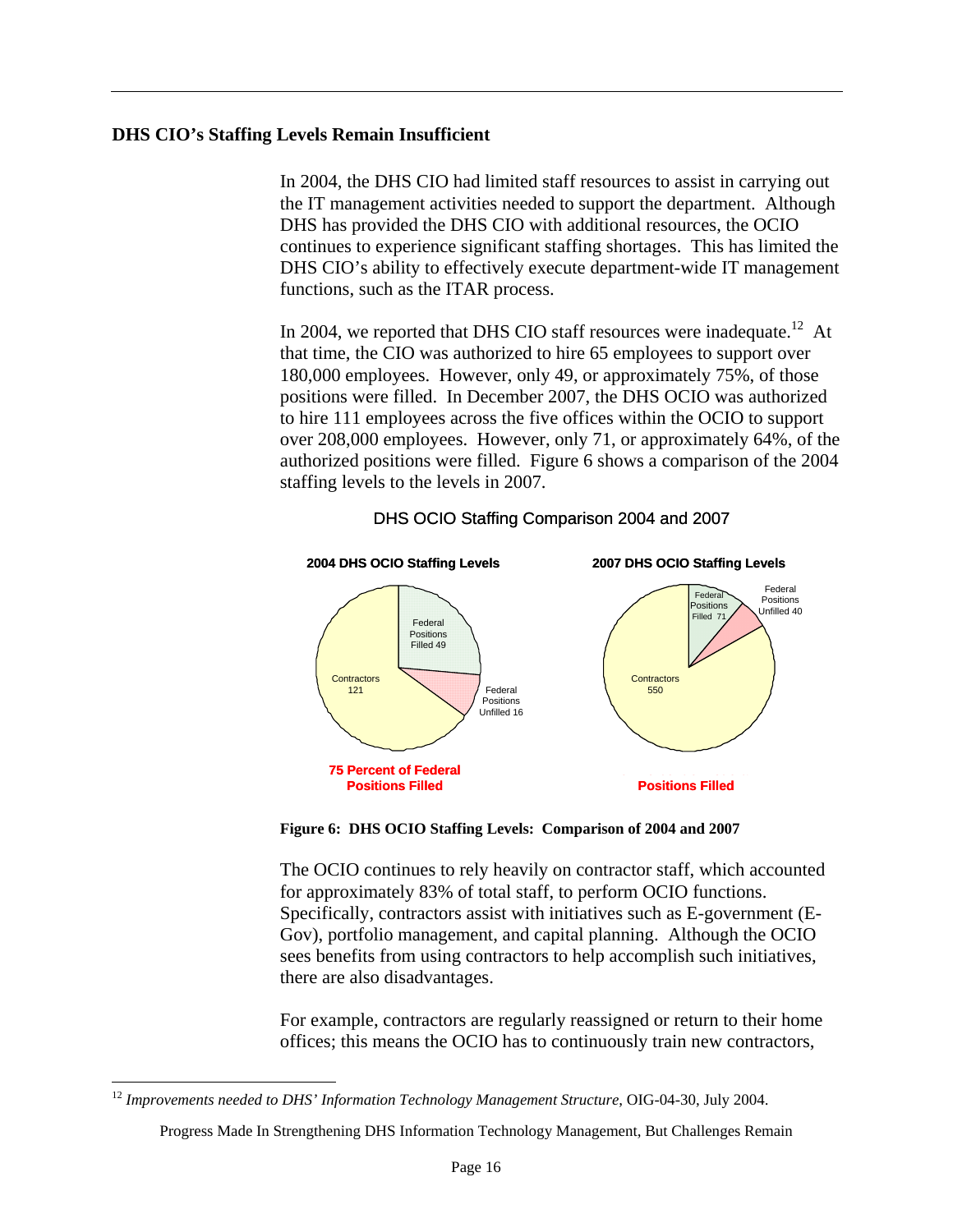resulting in less time to work proactively in other areas. The DHS OCIO is encouraging management staff to seek opportunities to convert positions from contractor to full-time government employees. With this approach, the OCIO staffing leadership hopes to increase its federal staff.

OCIO staffing officials said that it has been difficult to hire and retain qualified staff to fill its authorized positions. They attributed hiring difficulties, in part, to the complex and lengthy hiring process within the federal government, which can be burdensome and lengthy. For example, the OCIO must comply with Office of Personnel Management (OPM) standards and guidelines to develop new position descriptions before filling open positions. Further, all OCIO employees must obtain a classified clearance, which often delays hiring efforts. At the time of our review, OPM's Federal Investigative Services Division said it took an average of 65 days to hire a new employee undergoing the background investigation process.

Once positions are filled, there are recurring difficulties with employee retention. The OCIO has experienced turnover rates of approximately 47% each year for the past 2 years. Officials cited the work environment in OCIO as the leading cause for high staff turnover. Specifically, inadequate staffing results in employees working frequent overtime to keep up with the day-to-day demands for IT services and support functions. In this environment, employees get "burned out" from working long hours and they leave. This creates a repetitive cycle of hiring new personnel who must work long hours to meet job demands. As a result, there is little continuity and initiatives often do not get carried over as staff leave. For example, as new management-level staff come in and evaluate ongoing initiatives, efforts are reprioritized and initiatives may be canceled. In this environment, historical context on programs and initiatives is lost.

The OCIO also attributed the high attrition rates to employees moving to private companies or other federal agencies to gain salary or benefits unavailable at the OCIO. The OCIO staffing official who conducts exit interviews said that one primary reason for staff leaving is that they are able to obtain positions that provide the opportunity to work a normal schedule for a commensurate level of pay. The OCIO has developed incentives to provide bonuses and awards to improve retention.

To augment its staff resources, the OCIO has employed a "steward model" to accomplish IT services and meet infrastructure consolidation goals. Under the steward model, components are named as stewards over a domain, such as networks, and hold responsibility for the total performance of the domain project. With this approach, the OCIO is able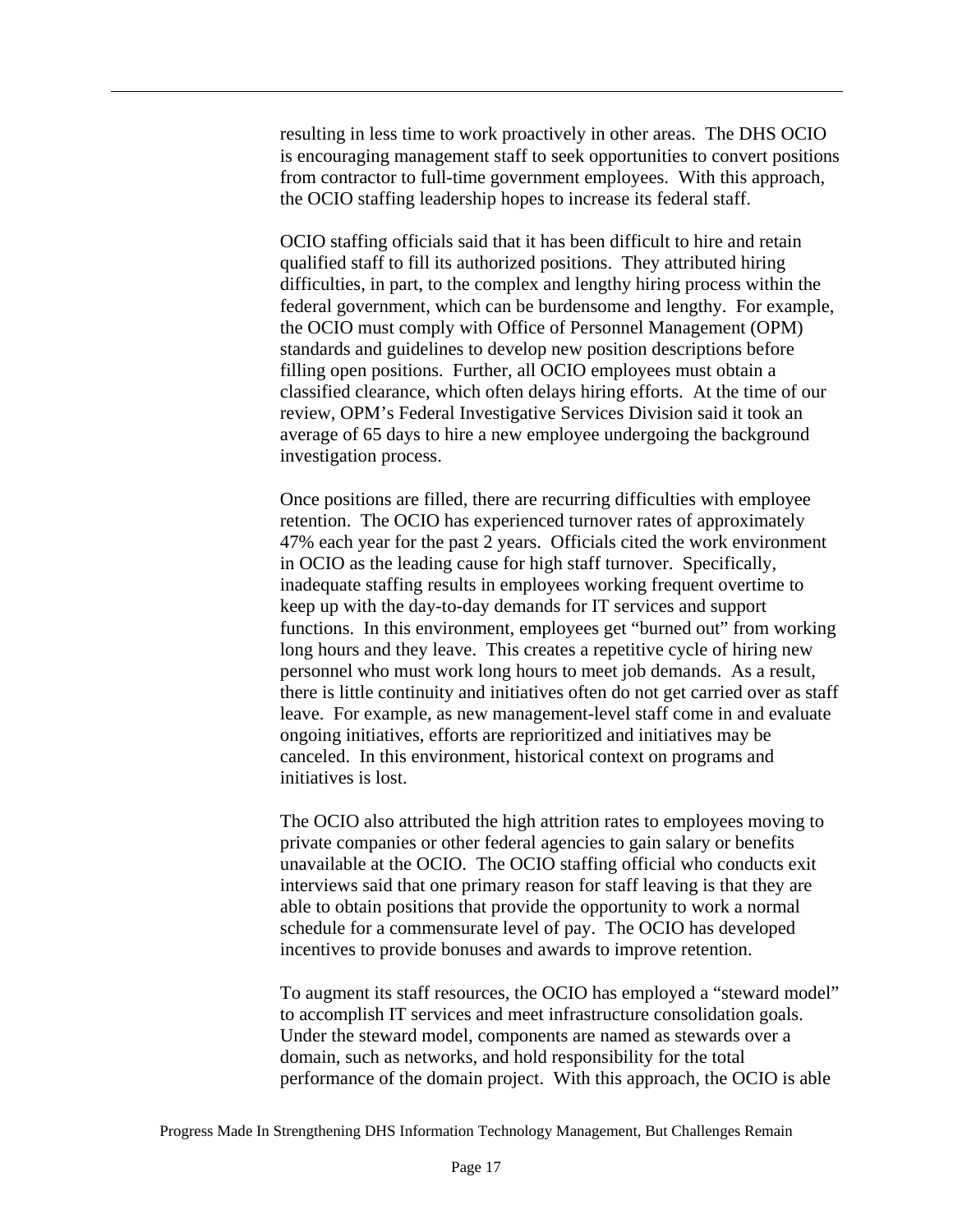to leverage the work being completed at the component level, thereby gaining the IT staff resources and expertise necessary to execute large initiatives.

According to multiple component-level CIOs**,** the steward approach has yielded benefits, such as cost savings, and has enabled the department to make significant progress meeting infrastructure consolidation goals. The steward approach has been most beneficial to the IT Services Office (ITSO), which has the most significant staff shortages within the OCIO. ITSO is responsible for administering department-wide IT support services, such as the infrastructure transformation program. However, at the time of our review, ITSO was staffed at only 60% of its total authorized staffing level. The steward approach has enabled ITSO to meet department-wide IT infrastructure transformation program goals despite inadequate staffing.

#### Inadequate Staff Resources Limit Effectiveness

The lack of adequate staffing has hindered the DHS CIO's ability to execute the increasing number of department-wide IT management responsibilities. For example, the Enterprise Business Management Office has six federal employees who are tasked to manage multiple enterprise business functions, including E-Gov, CPIC, portfolio management, and the ITAR process. Several component-level CIOs expressed concern with the Enterprise Business Management Office's ability to accomplish these functions with their limited staff.

Specifically, staffing shortages have created significant challenges in meeting the demands to execute the new ITAR process. For example, MD 0007.1 requires the DHS OCIO to provide comments and recommendations on proposed IT acquisitions within 10 business days of receiving the documentation. However, on average, it took 19.6 working days for the OCIO to process IT acquisition requests, with review timing peaking at over 30 days in fiscal year 2007 before additional resources became available. As a result, some components said that the delays affected the time needed to obtain complex acquisitions, making it difficult to keep IT projects on schedule and meet deadlines for implementing high-profile projects.

Inadequate staffing also limits the Enterprise Business Management Office's ability to implement improvements to the ITAR process. For example, plans are in place to upgrade the submissions of acquisitions request packages from the existing email and database to a web-based functionality. Additionally, the ITAR process will be moved to a new automated tracking system to allow components to track the progress of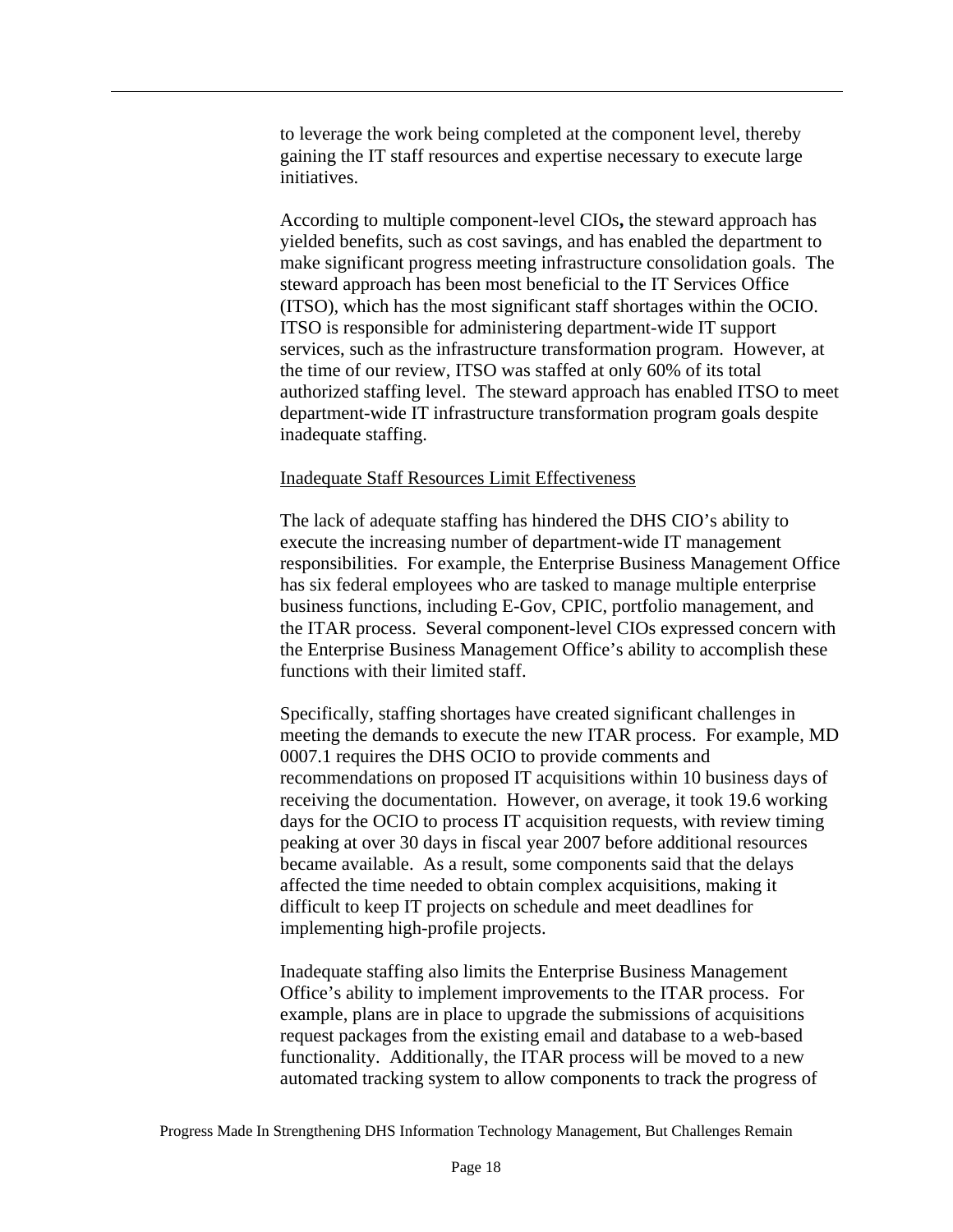acquisitions submitted to the OCIO. Both efforts are expected to improve review times and increase collaboration among components and department stakeholders. However, with limited staffing resources in the OCIO, automating the ITAR submission process has not received priority attention resulting in continued use of an inefficient work-around. The Enterprise Business Management office also plans to increase the usage of data collected with component's IT acquisitions packages. For example, the Deputy CIO said that this data could be used to consolidate operations and maintenance acquisition as components move to enterprise data centers. However, it does not have the staff or time to fully analyze all the data captured as part of the ITAR process.

#### Formal Staffing Plan Needed

To address its staffing shortages, the OCIO has developed an informal staffing resource plan to track and manage vacancies and recruiting efforts. According to the OCIO staffing official, the plan also enables the OCIO to track staffing retention, as well as monitor how the office is progressing toward meeting its target staffing goals of hiring an additional 20 to 22 people over the coming year. However, the DHS CIO lacks a formal long-term recruiting and retention strategy. While the current staffing plan enables the OCIO to maintain a holistic view of staffing levels and vacancies, it does not contain a clearly defined strategy, with specific actions and milestones, to assist the CIO in recruiting and retaining full-time employees.

In September 2007, the Government Accountability Office (GAO) reported that DHS had developed an IT human capital plan.<sup>13</sup> Although the plan was largely consistent with official OPM guidance, some recommended practices were only partially addressed. Missing elements include a clearly defined strategy and plan to facilitate human capital changes and workforce planning. DHS officials responsible for developing the plan said that until the missing elements are fully addressed, it is unlikely that the plan will be effectively and efficiently implemented. This, in turn, will continue to put DHS at risk of not having sufficient people with the right knowledge, skills, and abilities to manage and deliver its mission-critical IT systems.

<sup>13</sup>*Information Technology, DHS' Human Capital Plan is Largely Consistent with Relevant Guidance, but Improvements and Implementation Steps are Still Needed*, GAO-07-425, September 2007.

Progress Made In Strengthening DHS Information Technology Management, But Challenges Remain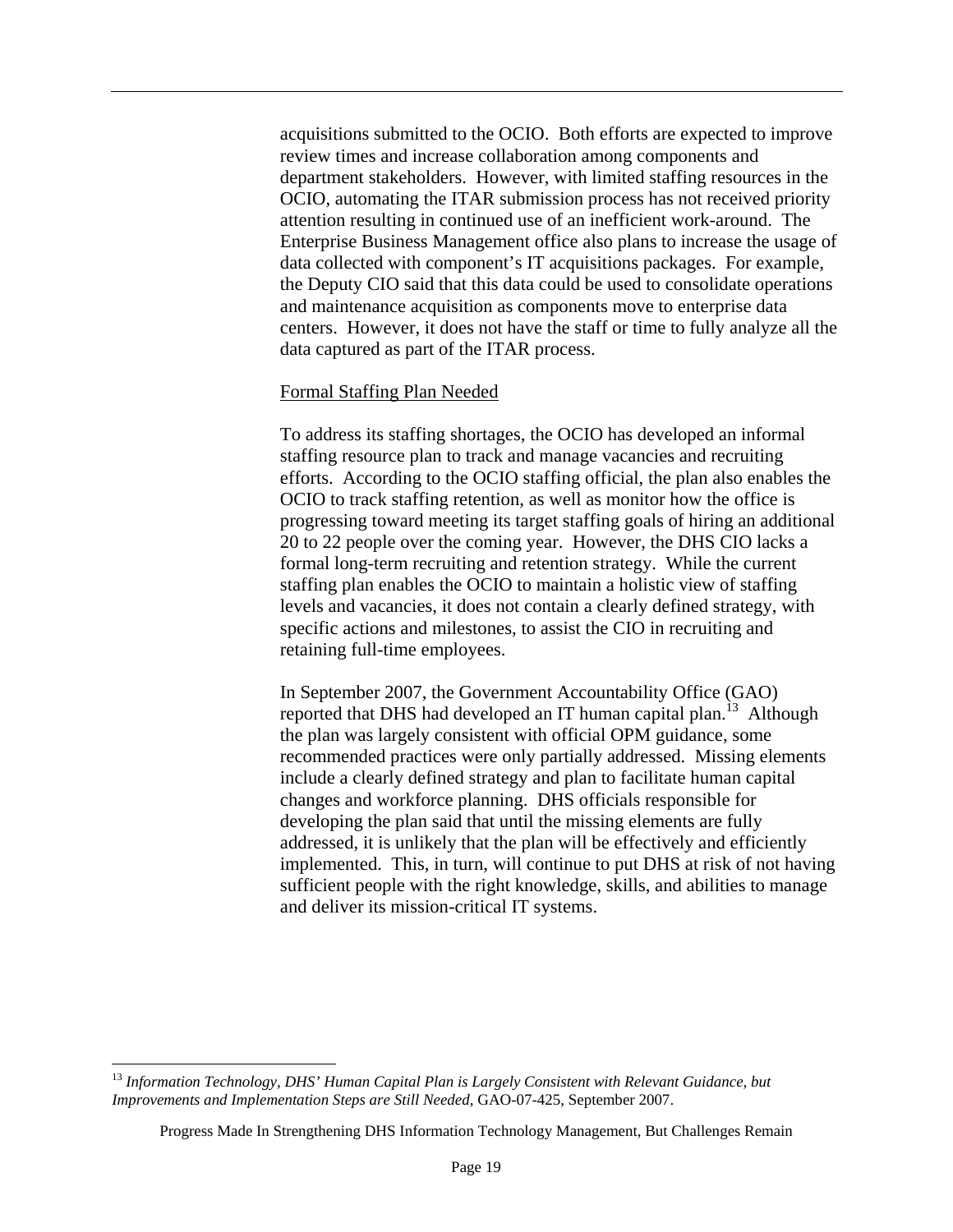#### **Department-Wide IT Budget Oversight and Authority Limited**

The *Clinger-Cohen Act* requires that CIOs review the IT budget within their agency or department to effectively manage IT systems and initiatives as strategic investments.<sup>14</sup> Further, DHS MD 0007.1 requires component CIOs to effectively manage and administer all component IT resources and assets. Specifically, they must ensure that all IT acquisitions in excess of \$2.5 million are approved by the DHS CIO before procurement; report purchases under \$2.5 million to the DHS CIO monthly, and prepare a separate IT budget across all component programs and activities.

However, due in part to decentralized IT budget practices, DHS component CIOs face challenges to fully execute the new responsibilities to consolidate and report on agency-wide IT spending. Although IT budget authority has increased for both the DHS and component-level CIOs, execution of that authority is hindered within components by fragmented IT budget policies and procedures. In fact, the majority of component CIOs interviewed said that they are constrained by existing IT budget practices, which present challenges to maintain sufficient agencywide IT budget oversight. As a result, they are not fully engaged in IT budget planning activities for all levels of IT spending. While component CIOs lack the ability to efficiently and effectively report on IT spending, the DHS CIO has limited oversight of IT department-wide.

Figure 7, below, depicts the varying levels of budget authority within the seven major operational components.



#### Major Component CIO IT Budget Authority

 $\overline{a}$ 

Progress Made In Strengthening DHS Information Technology Management, But Challenges Remain

<sup>14</sup>*Clinger-Cohen Act of 1996*, Public Law 104-106, Division E, Section 5125, February 10, 1996.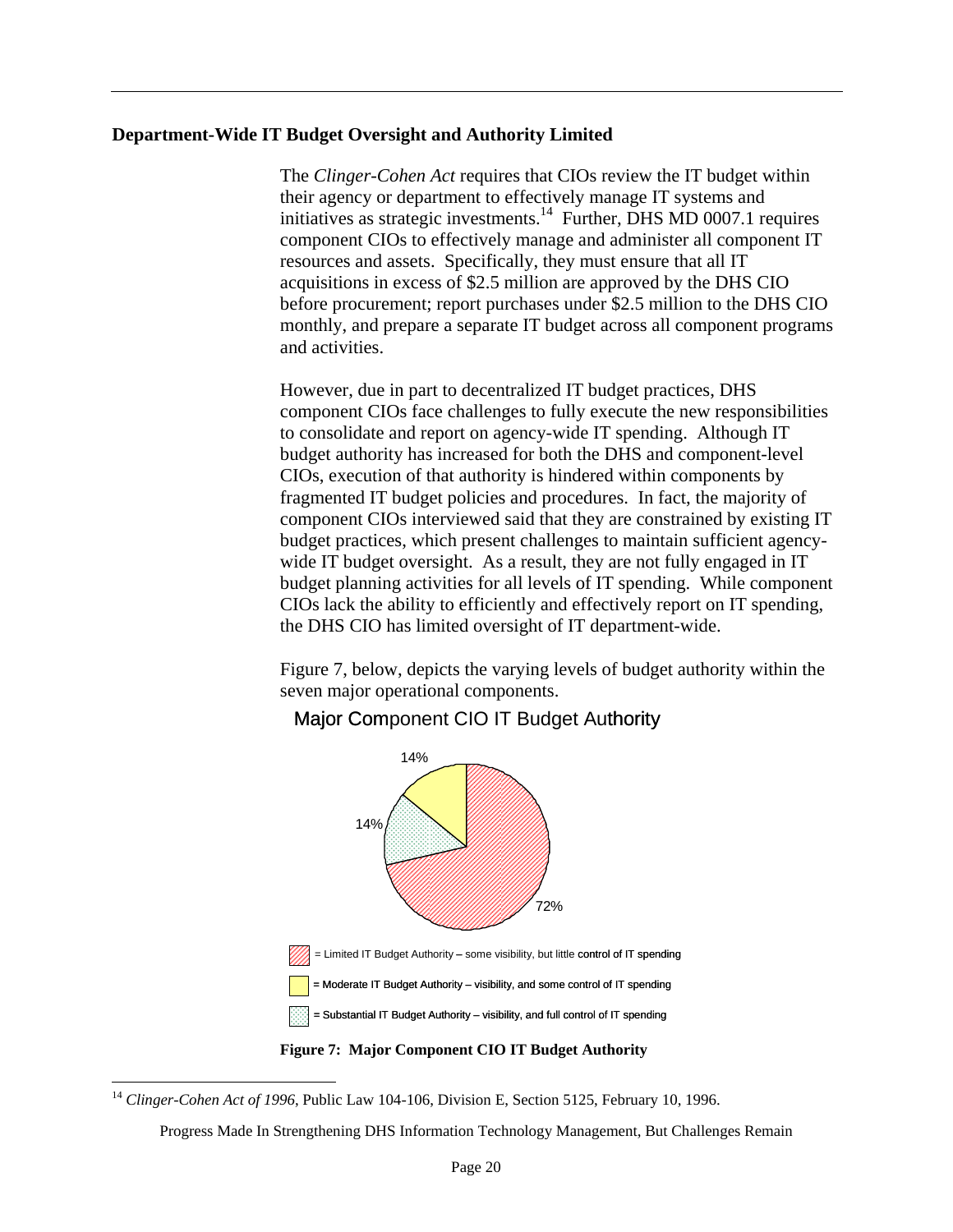A number of component CIOs are not fully engaged in program-level IT budget and planning activities. Because programs are often funded through direct appropriations or other sources, investment decisions may reside outside of the component CIO's purview. In these cases, offices and divisions maintain separate IT budgets that are independent of the CIO. For example, we reported in October 2007 that TSA's CIO had no official or substantive role in IT budgeting or planning outside the IT Division. 15 In this case, the CIO had IT budget authority for only 26% of the total IT spending across the agency, with the remaining IT being managed by programs and offices outside the CIO's authority. As a result, the CIO had limited visibility of systems development activities or implementation plans.

Additionally, a number of component CIOs said challenges stem from complex budget tracking and inconsistent accounting practices, such as uniform standards for categorizing IT spending across the agency. According to several CIOs, IT spending is often improperly categorized, making it difficult to compile an agency-wide IT budget. For example, FEMA OCIO officials said that it is a complex process to separate out IT spending from the overall project because the IT is often rolled into the overall project costs.

Component CIOs are making efforts to centralize component-wide IT spending to better meet the requirements for reporting IT budget data to the department CIO. However, component CIOs said it requires a significant effort to centralize existing fragmented IT budget practices. For example, the Coast Guard is attempting to centralize its IT budgeting functions, but expects it to be a long-term effort. The Coast Guard CIO is developing a process to review component IT spending under \$2.5 million. Since it is not cost-effective to look at all purchases, the CIO is determining what the minimum dollar threshold should be. The CIO expects this process also will increase his ability to review common IT purchases, such as radios, to ensure interoperability.

As a result, component CIOs may not be able to accomplish department IT budget responsibilities or reporting requirements until existing component-level budget functions are centralized and updated. Although component CIOs are not required to provide an IT budget to the DHS CIO until fiscal year 2009, some components attempted to meet an initial FY 2008 reporting deadline in April, 2007. Senior DHS CIO officials confirmed that it was a challenge for several component CIOs to provide budget information to the DHS CIO for the initial reporting deadline due

<sup>15</sup> DHS OIG, *Information Technology Management Needs to Be Strengthened at the Transportation Security Administration*, OIG 08-07, October 2007.

Progress Made In Strengthening DHS Information Technology Management, But Challenges Remain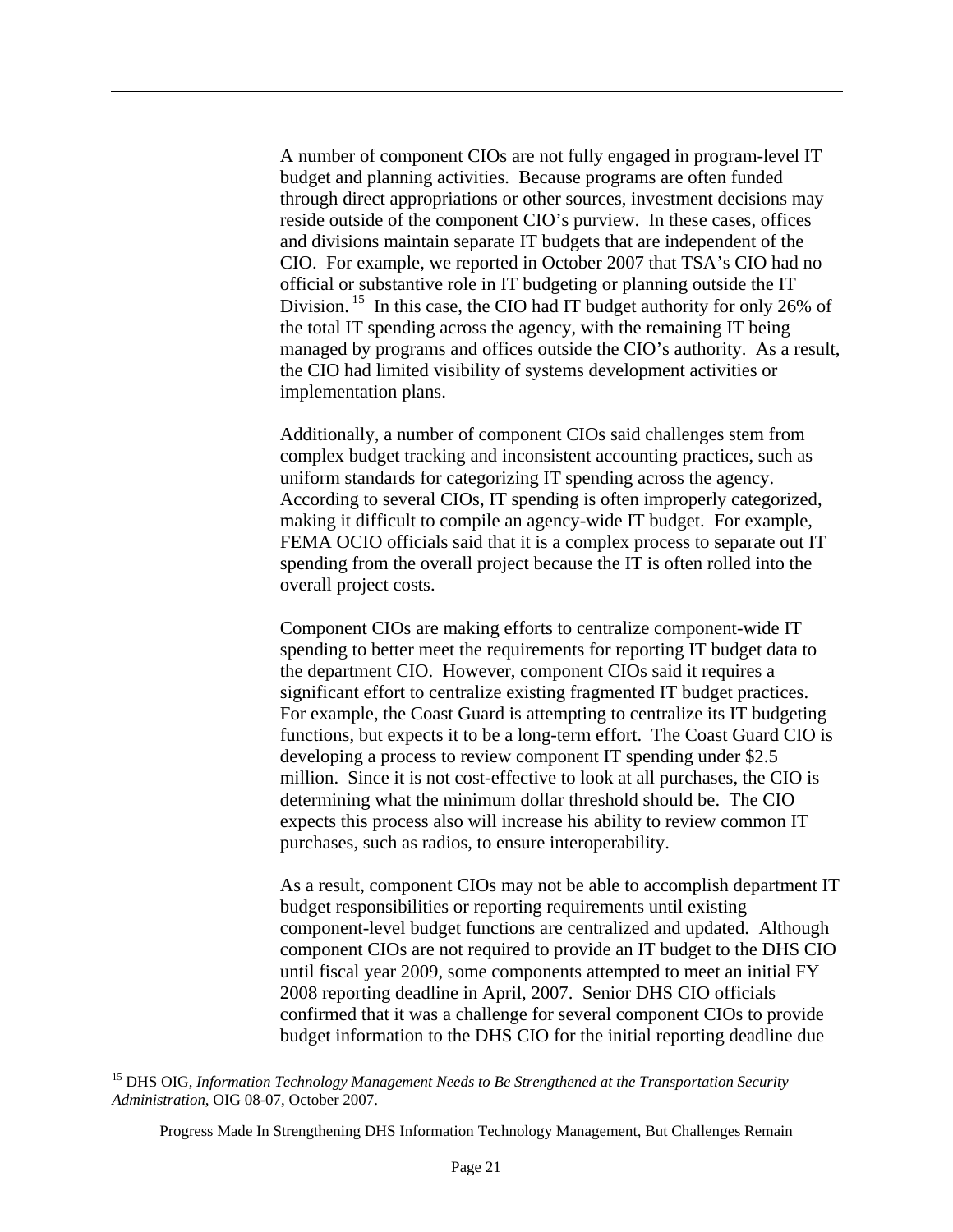to the short timeframe for consolidating IT budgets. DHS OCIO officials said that some components were better able gather the data and create a component IT budget than others.

Until IT budget data is fully consolidated at the department level, the DHS CIO will not attain complete visibility of IT spending across components, hindering the ability to influence technology decisions and investments. This also limits the ability to remediate IT budget issues prior to submission to OMB.

#### **Improvements Needed for IT Acquisition Reviews**

The ITAR process has not yet achieved full impact on department-wide IT spending since its implementation in November 2006 due to limited compliance by DHS programs and components. Specifically, in fiscal year 2007, only 57% of the department's estimated \$5.6 billion IT budget was evaluated through the ITAR process. According to the DHS OCIO, this is due in part to incomplete agency compliance, as well as the level of effort to implement and administer the acquisition process at the department and component levels.

Additionally, not all department-wide programs have embraced the new process. DHS OCIO officials said that this is more apparent with programs that have direct congressional funding or high profile visibility such as Custom and Border Protection's Secure Border Initiative (SBI-Net). Consequently, these programs are often managed outside of the ITAR process by executive leadership boards that include the DHS Deputy Secretary. As a result, department-wide IT acquisitions oversight remains limited while significant portions of IT acquisitions are not yet being reviewed to ensure alignment with IT policy, standards, objectives, and goals.

Further challenges in implementing the ITAR process stem from the level of effort for component CIOs to incorporate the new ITAR process without any additional staff or budget resources. In most cases, this is a new process not currently performed as part of existing IT acquisitions at the component level. Most component CIOs said that the ITAR process has increased the administrative burden of the component CIOs without adding additional budget or staff resources to assist. Specifically, CIOs said that preparing IT acquisition requests to submit to the DHS CIO requires a significant amount of time and effort, which has increased their workload. However, most components reported they lacked sufficient staff to successfully implement the processes. Component CIOs are putting staff in place and establishing new policies and procedures to more effectively execute the new IT acquisitions process.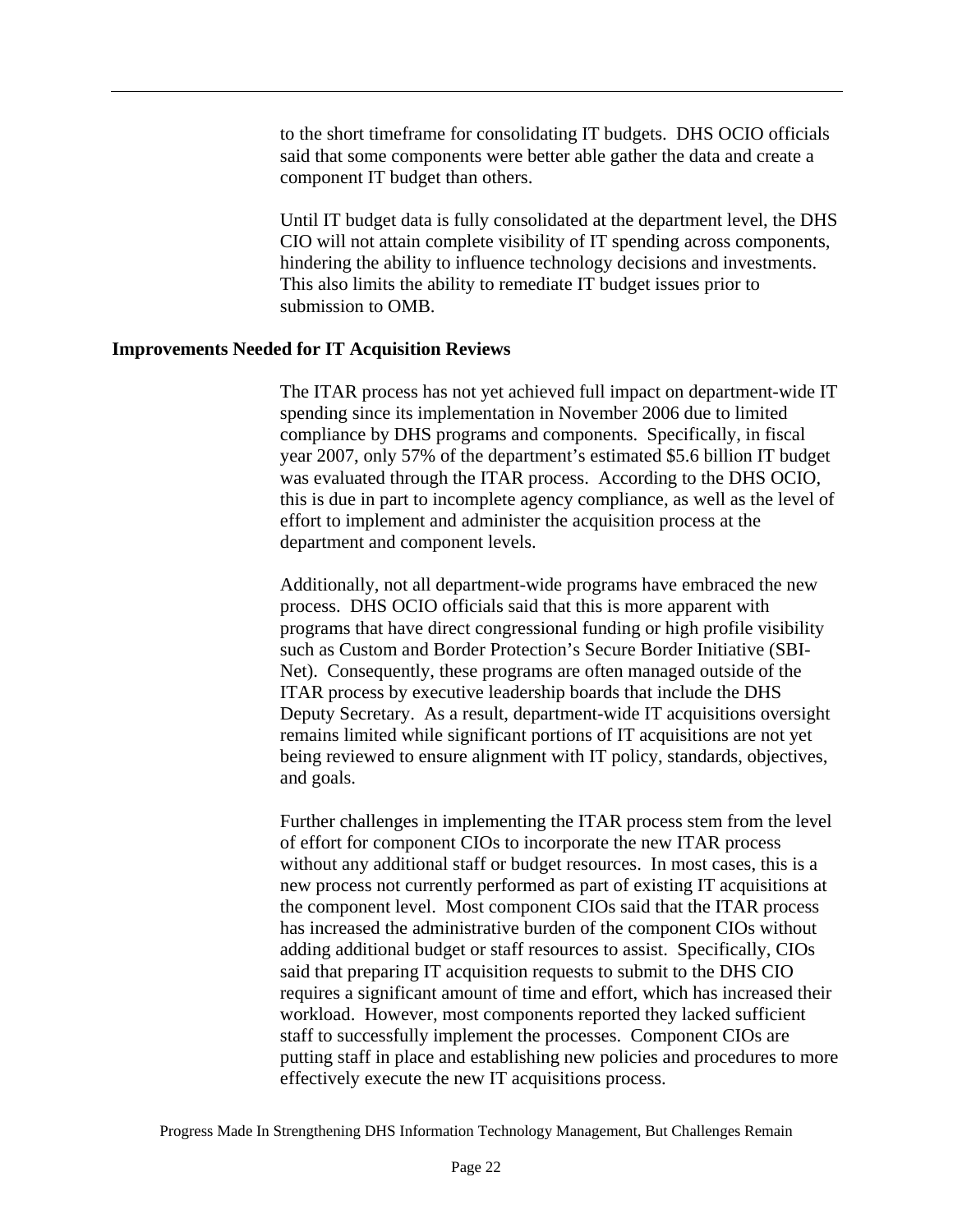immediately and with minimal training. A separate component, the Likewise, several components have plans to update their existing IT acquisitions workflow in order to begin conducting reviews for acquisitions under \$2.5 million. For example, TSA is establishing a review team of eight subject matter experts to review IT acquisition requests under \$2.5 million. However, there is a challenge to obtain staffing with sufficient time or experience to begin the new duties United States Coast Guard (USCG), is creating a new acquisition office to augment the CIOs ability to administer IT acquisition reviews. In addition to performing the required ITAR functions, the office will serve as a liaison to funnel relevant information between the department and subject matter experts.

#### **DHS IT Management Scorecard Ratings**

To determine whether current DHS-level IT management practices and operations are effective, we conducted a high-level assessment of DHS' current IT management capabilities. The purpose of this scorecard is to demonstrate where DHS has strengthened its IT management. The scorecard includes DHS CIO functions as well as the same functions within the seven largest DHS component-level CIO offices. A measurement of components' capabilities is included to provide a more complete perspective on department-wide capabilities.

The focus of this assessment was to identify progress made implementing the following six IT management capability areas:

- alignment to the IT strategic direction. • IT Budget Oversight: Ensures visibility into IT spending and
- IT Strategic Planning: Provides a strategy to align the IT organization to support mission and business priorities.
- Enterprise Architecture: Functions as a blueprint to guide IT investments for the organization.
- Portfolio Management: Improves leadership's ability to understand important interrelationships between IT investments and department priorities and goals.
- Capital Planning and Investment Control: Improves the allocation of resources in order to benefit the strategic needs of the department.
- IT Security: Ensures protection that is commensurate with the harm that would result from unauthorized access to information.

These six elements were selected based on IT management capabilities required by federal and DHS guidelines to enable CIOs to manage IT department-wide. The ratings applied to each capability were based on a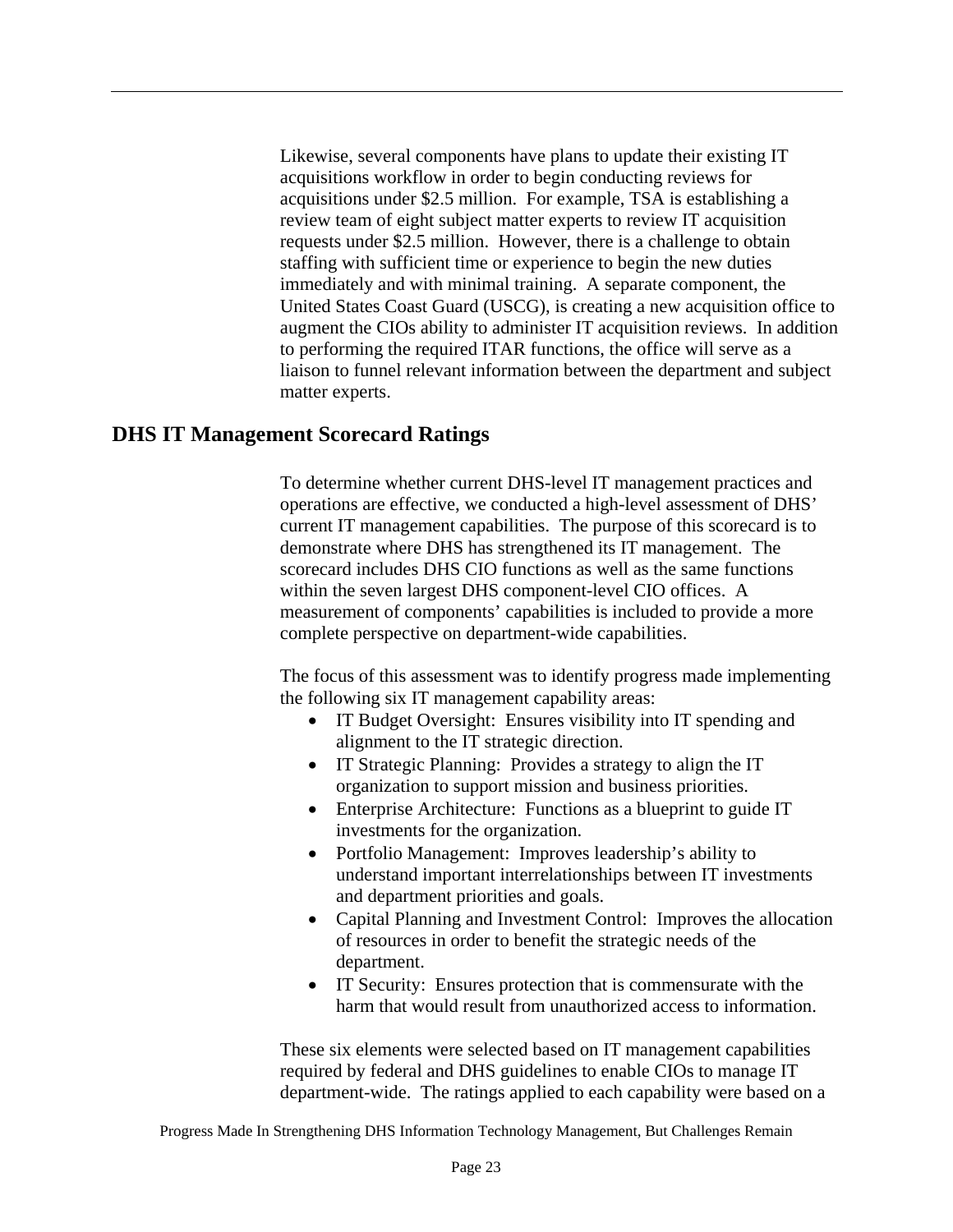four-tiered scale ranging from "Little" progress to "Substantial" progress. Each capability was rated based on the extent to which the capability has been planned and/or implemented, as well as the extent to which the capability is able to provide IT management benefits to the organization. Figure 8 below lists the levels and definitions for our ratings.

| <b>Progress Level</b>                                                                                  | Definition |  |
|--------------------------------------------------------------------------------------------------------|------------|--|
| Plans are in place for this capability, but the capability has not<br>Little<br>been fully implemented |            |  |
| The capability is partially implemented, with limited IT<br>Some<br>management benefits realized       |            |  |
| The capability is implemented with moderate IT management<br>Moderate<br>benefits realized             |            |  |
| The capability is implemented with substantial IT management<br>Substantial<br>benefits realized       |            |  |

**Figure 8: Progress Levels for OIG Scorecard Elements** 

#### IT Budget Oversight

The DHS CIO has demonstrated "some" progress in increasing department-wide visibility of the IT budget across DHS. As a result of increased department-wide IT spending visibility, the DHS CIO has also made improvements conducting department-wide IT budget functions. The *Clinger-Cohen Act* requires federal CIOs to ensure that IT is acquired and managed in accordance with agency mission and policies.<sup>16</sup> Coupled with new responsibilities defined in the DHS MD 0007.1, the DHS CIO plans to conduct reviews across the department of all IT and non-IT investments that contain any IT assets and services. The goals for IT budget reviews are to resolve IT budget issues prior to OMB submission, to align IT investments to targets and priorities, and to eliminate redundancies.

Progress in this area was further evidenced by the DHS CIO's fiscal year 2010 IT budget planning guidance, issued in January 2008. According to the DHS OCIO, this guidance will better integrate component IT resource reviews with DHS program and budget reviews. With support of DHS leadership, the DHS OCIO will continue to focus on improving IT budget capabilities.

<sup>1</sup> <sup>16</sup>*Clinger-Cohen Act of 1996*, Public Law 104-106, Division E, Section 5125, February 10, 1996.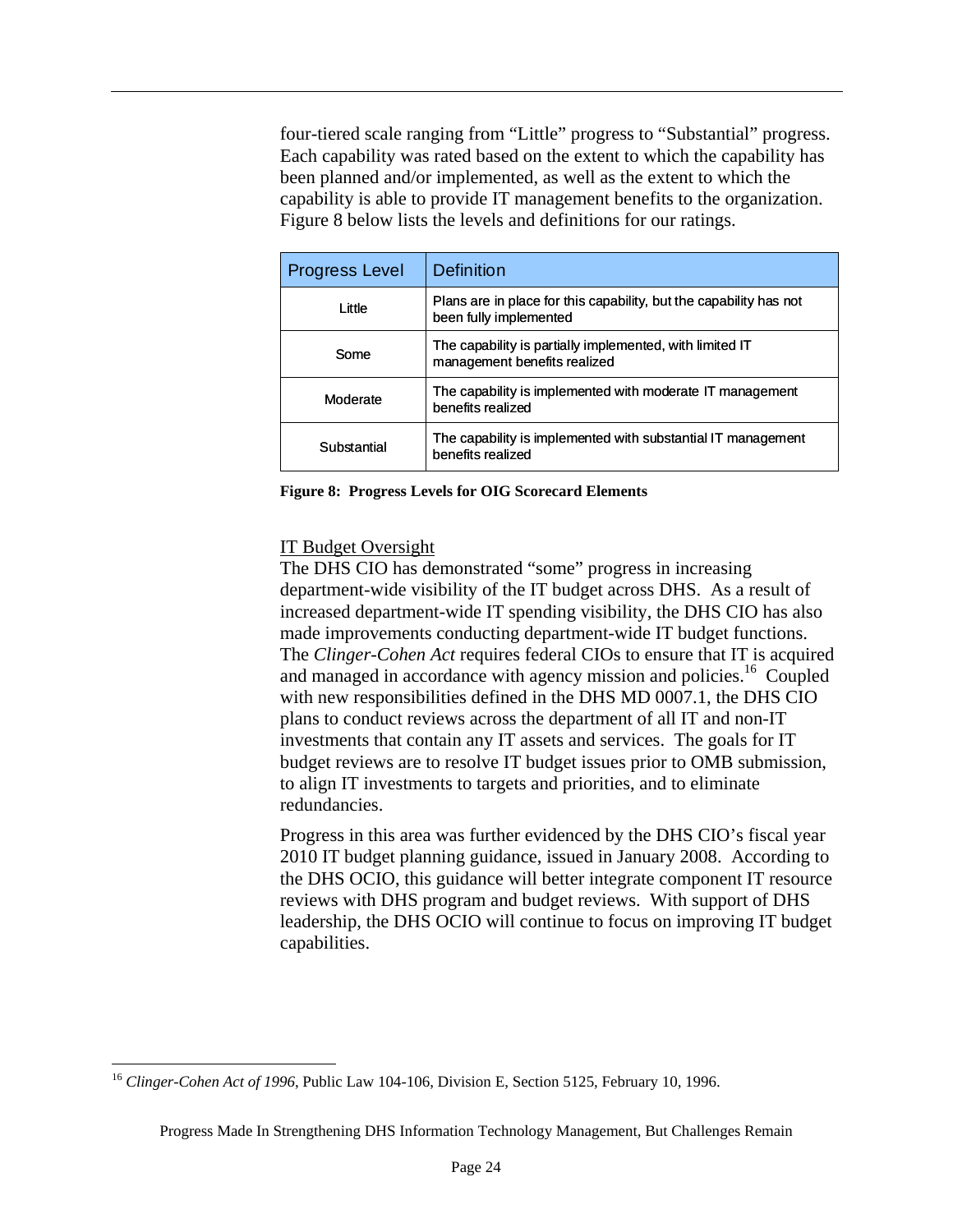

Overall, components demonstrated "some" progress made in conducting IT budget planning and programming functions. Although componentlevel IT budget responsibilities have increased through the MD 0007.1, over 70% of DHS component CIOs remain hindered by ineffective, decentralized IT budget practices. Most component CIOs plan to further centralize existing IT budget functions in order to meet requirements in the management directive to prepare a component IT budget. For example, many DHS components are implementing initiatives to increase centralized management of IT investments by restructuring and consolidating IT spending accounts that are currently managed by separate offices throughout the agency.

#### IT Strategic Planning

The DHS CIO's progress in performing IT strategic planning functions is considered "moderate." OMB Circular A-130 instructs agency CIOs to create strategic plans that demonstrate how information resources will be used to improve the productivity, efficiency and effectiveness of government programs. 17 An effective IT strategic plan establishes an approach to align resources and provides a basis for articulating how the IT organization will develop and deliver capabilities to support mission and business priorities. The DHS OCIO has made progress in conducting IT strategic planning by increasing focus on alignment of IT to department goals. Although the current IT planning approach does not fully link technology to mission requirements, the OCIO plans to achieve strategic outcomes and stronger IT alignment to the Secretary's goals. The OCIO is currently updating DHS' IT strategic plan and has communicated the goals within the plan to the CIO Council.

1

<sup>17</sup> Revision of Office of Management and Budget Circular A-130, Transmittal 4, *Management of Federal Information Resources*, July 1994.

Progress Made In Strengthening DHS Information Technology Management, But Challenges Remain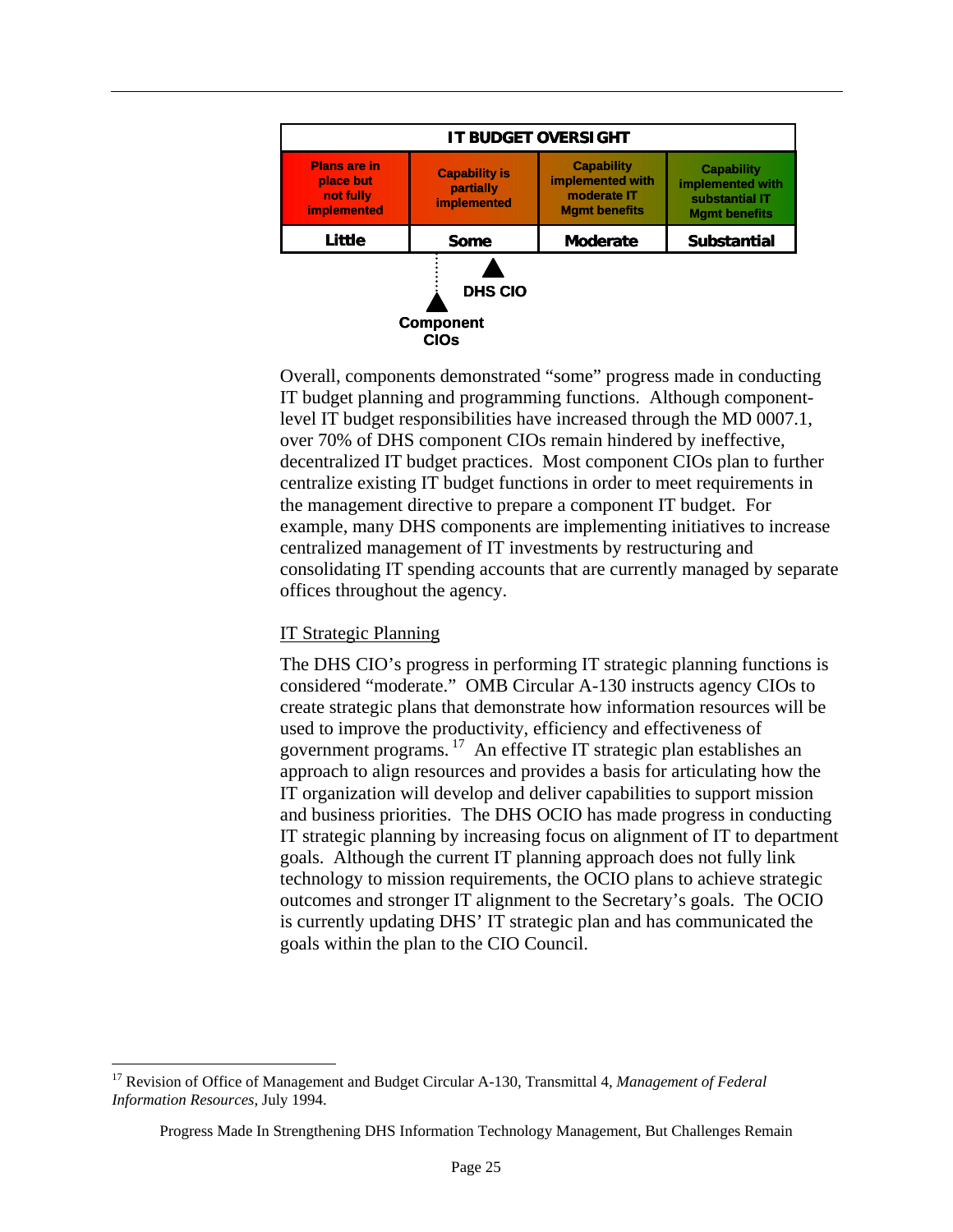

Overall, components made "some" progress in conducting IT strategic planning functions. The MD 0007.1 requires component CIOs to implement a detailed IT strategic plan specific to the component's mission and in support of DHS' mission. As of January 2008, approximately 70% of the component-level CIOs had developed an IT strategic plan. However, there was a wide degree of variance in component-level IT planning capabilities. For example, not all components are consistently able to link strategic goals and objectives with IT investments. Further, although some component CIOs said that they had developed an IT strategic plan, not all are up-to-date or aligned to the DHS mission.

As a result, components may invest in technology that is not effectively aligned with department and agency mission, goals, and business processes. Improvements are planned by some component CIOs who are updating their IT strategic plans. However, until components improve their strategic planning approach, the agency may fall short of its potential to improve business processes and systems.

#### Enterprise Architecture

The DHS CIO has made "moderate" progress in implementing department-wide enterprise architecture. *The Clinger-Cohen Act* requires that CIOs develop and implement an integrated IT architecture for the agency. 18 An IT architecture functions as a blueprint for the organization to define an operational and technical framework to guide IT investments. Without an effective architecture, there is increased risk that systems will be duplicative, not well integrated, and limited in terms of optimizing mission performance. The DHS-level enterprise architecture has advanced greatly as an effective tool used for reviews and IT management decision-making. Overall, the DHS OCIO has increased its ability to enforce architecture alignment through MD 0007.1. Significant progress is due in part to the ITAR process, which has helped to promote and enforce architecture alignment of component IT investments to the business and technical architectures. Going forward, the OCIO plans to

1

<sup>18</sup>*Clinger-Cohen Act of 1996*, Public Law 104-106, Division E, Section 5125, February 10, 1996.

Progress Made In Strengthening DHS Information Technology Management, But Challenges Remain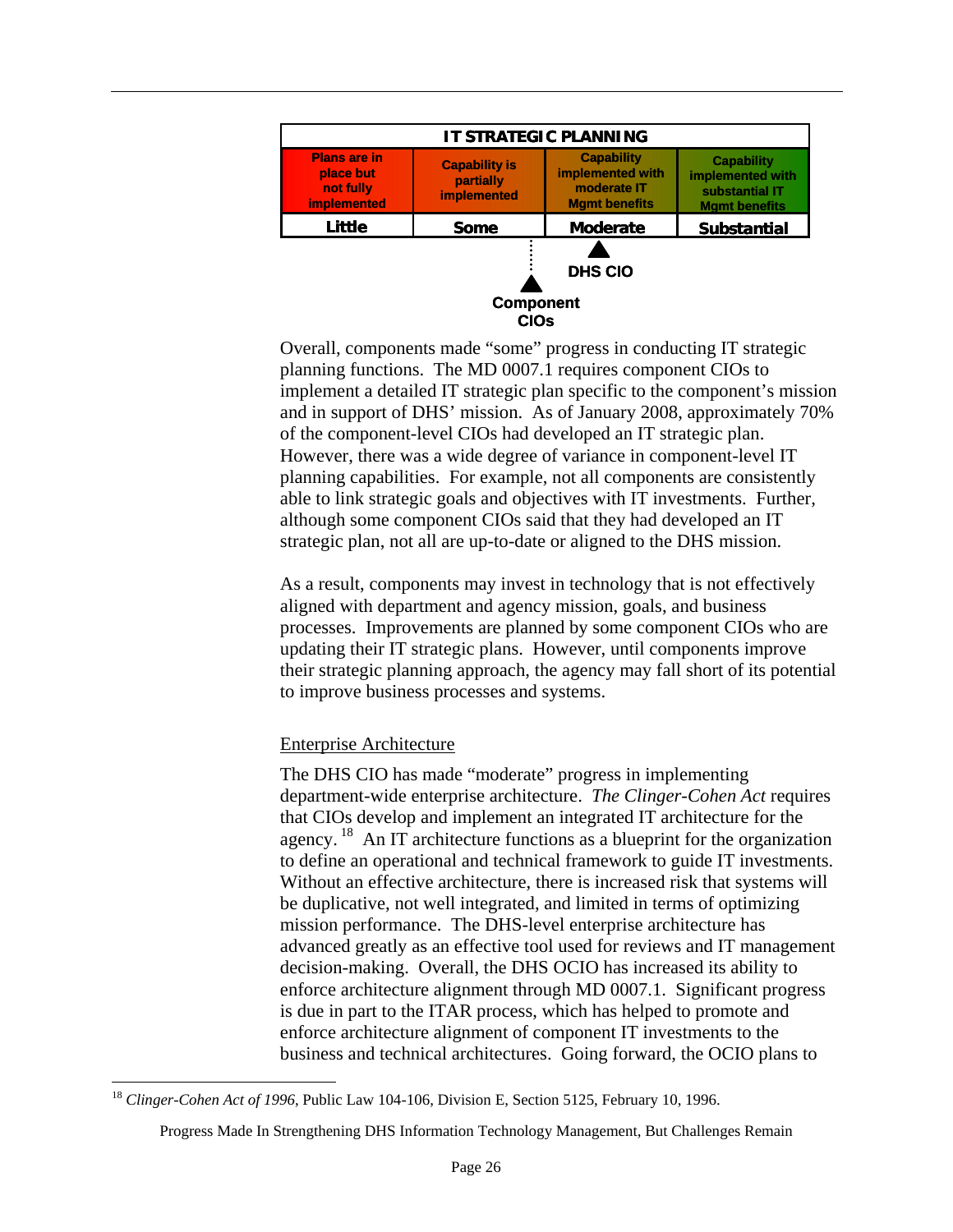mature and optimize the department's architecture through performancebased outcomes and to further develop the data architecture in missioncritical areas.



Overall, components received a rating of "moderate" for implementing component-level architectures that align IT investments to the DHS architecture. The MD 0007.1 requires component CIOs to implement a detailed enterprise architecture specific to the component's mission and in support of DHS' mission. As of January 2008, over 70% of the component-level CIOs were able to align IT investments to the department's architecture. Additionally, most components have an architecture defined at the component level that is used for some degree of IT investment decision-making. However, architecture products, such as reference models, definitions of current and future state architectures, and transition plans are in varying stages of development or use by components. Further, a number of components said that their architecture products were out of date or needed to be better defined. For example, one component CIO said that although they have an enterprise architecture in place, it is not fully kept up to date or used.

#### Portfolio Management

 $\overline{a}$ 

The DHS OCIO has made "moderate" progress in establishing the department's portfolio management capabilities. OMB Circular A-130 instructs agencies to implement a portfolio approach for investments to maximize return for the agency as a whole.<sup>19</sup> The DHS portfolio management program aims to group related IT investments into defined capability areas needed to support strategic goals and missions. Portfolio management improves leadership's visibility into relationships between IT assets and department mission and goals across organizational boundaries.

<sup>19</sup> Revision of Office of Management and Budget Circular A-130, Transmittal 4, *Management of Federal Information Resources*, July 1994.

Progress Made In Strengthening DHS Information Technology Management, But Challenges Remain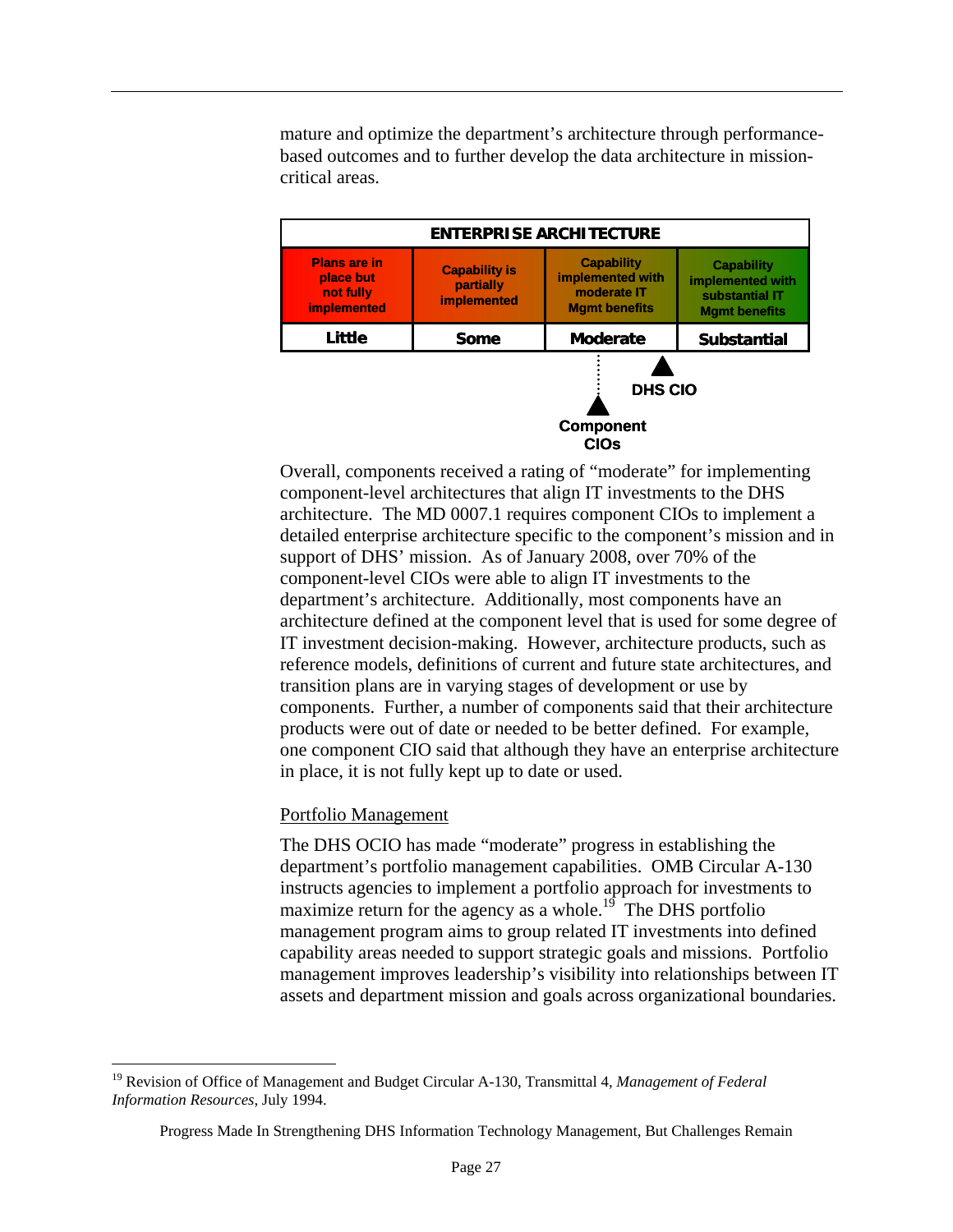The DHS OCIO has a solid plan in place to implement portfolio management capabilities in fiscal year 2008. The OCIO has recently finalized plans, along with the first round of documentation and guidance, for a department-level portfolio management approach. Currently, there are 22 defined portfolio areas, six of which are considered priority areas: infrastructure, geospatial, case management, human resources, screening and credentialing, and finance are implemented. Additionally, OCIO has created a portfolio management integrated project team to develop transition plans, measure performance, and standardize the portfolio management process. Although progress is being made, the department is not yet realizing management benefits from the portfolio management program. As a result, the department may miss opportunities for system integration and cost savings.



Overall, DHS components have made "some" progress establishing portfolio management capabilities; however, full implementation of this capability widely remains a work in progress. The majority of DHS component-level CIOs have developed a mapping approach to align component IT systems to current DHS-level portfolios. However, as of January 2008, less than half of the seven major component CIOs had implemented a formal portfolio management process at the component level. This is due in part to challenges relating to creating and aligning component specific portfolios to DHS' 22 portfolios.

Many CIOs said that it is a complicated process to fully align their unique mission and business processes to DHS-level IT portfolios. However, Coast Guard officials said that they are working to align all of their IT systems to the DHS portfolios. Through the IT budget review, Coast Guard and DHS OCIO officials identified which portfolios will be associated with each of the systems they have identified in that review. Until this capability is fully implemented, DHS components may continue to invest in systems within organizational silos, and opportunities for consolidation and cost savings may not be realized.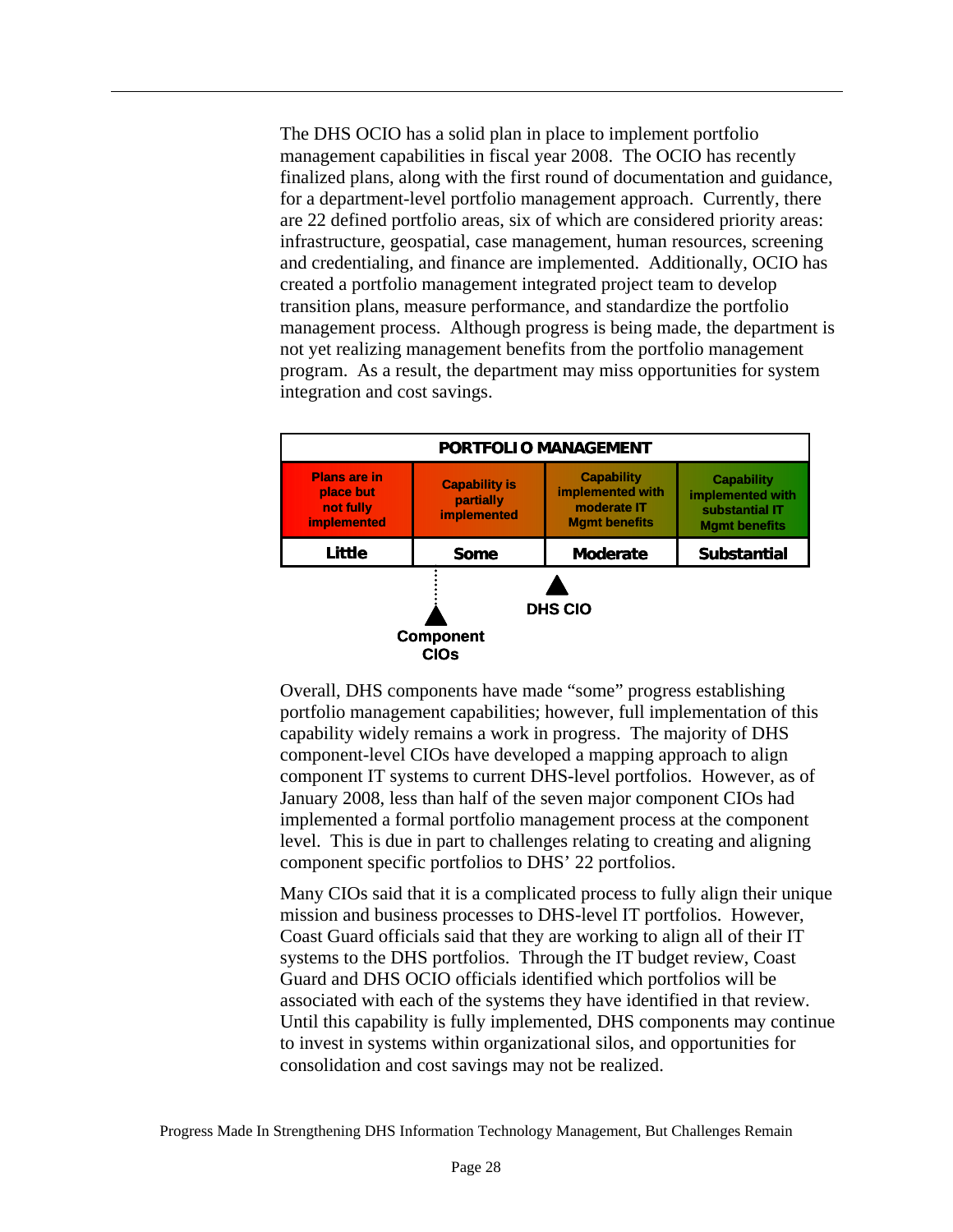#### Capital Planning and Investment Control (CPIC)

The DHS OCIO has made "moderate" progress establishing Capital Planning and Investment Control (CPIC) capabilities. The *Clinger-Cohen*  Act<sup>20</sup> requires that agencies and departments create a CPIC process to manage the risk and maximize the value of IT acquisitions. The CPIC process is intended to improve the allocation of resources, in compliance with laws and regulations, in order to benefit the strategic needs of the department. As part of the CPIC process, agencies are required to submit business plans for IT investments to OMB that demonstrate adequate planning. In fiscal year 2007, the 94 DHS programs on the management watch list were reduced to 18. In fiscal year 2008, there are 53 programs, and officials in the OCIO have undertaken efforts to remove these from the list by working with the program managers through the CPIC Administrator's twice-monthly meetings.



Overall, components demonstrated "some" progress in establishing capital planning capabilities. Most components had not yet achieved an integrated planning and investment management capability. Over 70% of the major DHS components had limited capital planning processes, outside the existing OMB 300 process. However, some component CIOs said that they are creating a CPIC process to integrate with existing governance structures such as the IRB. For example, the ICE IRB resembles a CPIC group with the major disciplines such as security, budget, and Enterprise Architecture all integrated into this process. The ICE CIO said that this process has improved the component's investment review and helps to leverage resources effectively. Overall, there have been improvements in the CPIC process by the components but this process is still being refined.

1

<sup>20</sup>*Clinger-Cohen Act of 1996*, Public Law 104-106, Division E, Section 5122, February 10, 1996.

Progress Made In Strengthening DHS Information Technology Management, But Challenges Remain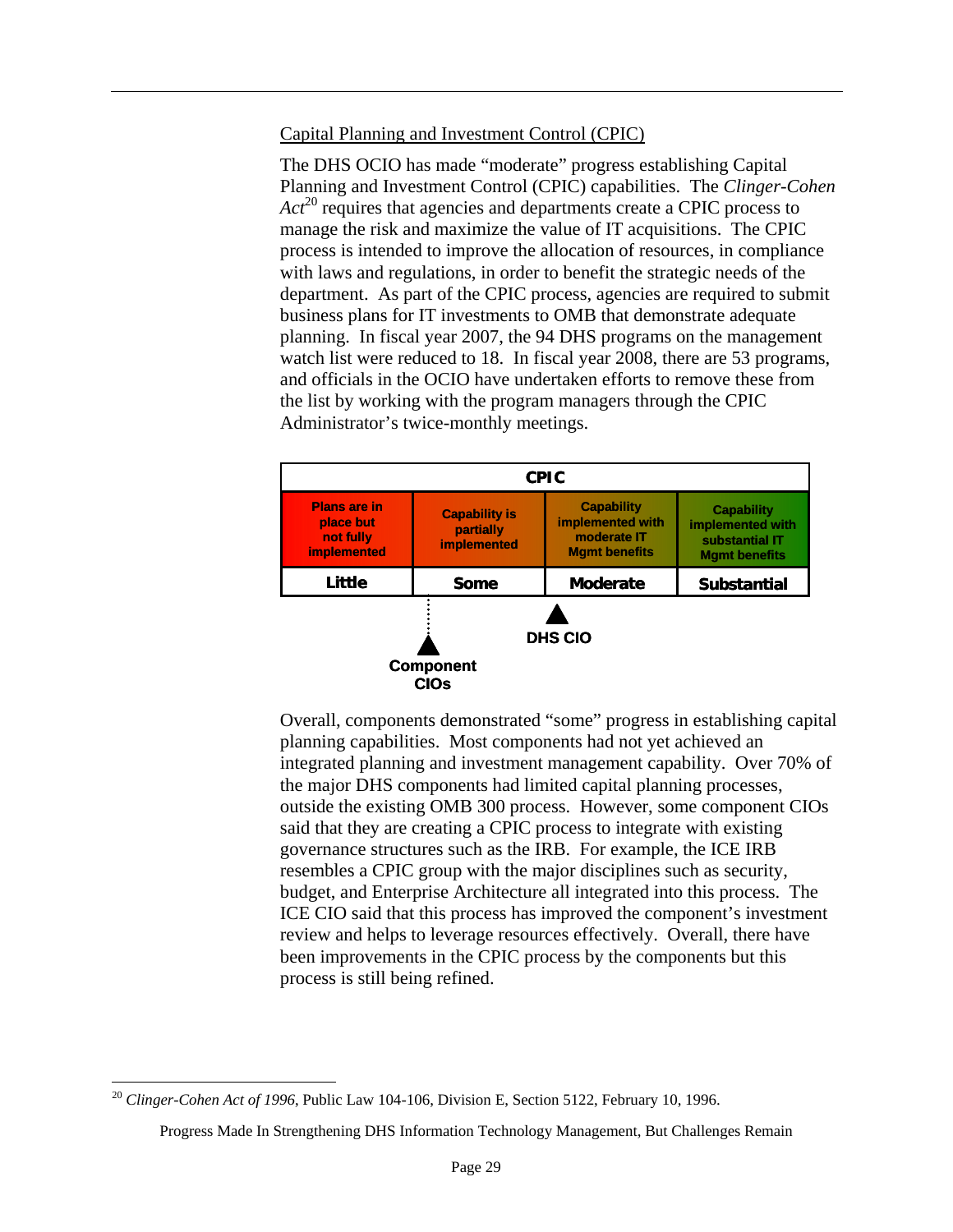#### IT Security

Management Act (FISMA). OMB Circular A-130 requires agencies to DHS IT security is rated at "moderate," for progress made over the past two years in compliance with the Federal Information Security provide information and systems with protection that is commensurate with the risk and magnitude of the harm that would result from unauthorized access to these assets or their loss, misuse**,** or modification. The CIO has taken an active role in ensuring that components comply with FISMA. In 2007, the CIO requested components to focus on improving areas such as Certification and Accreditation (C&A), annual selfassessments, and plan of action and milestones management. According to the DHS OCIO, additional quality control measures have been implemented to better manage the C&A process. The DHS OCIO also plans to focus on improving disaster recovery and continuity of operations over the coming year.

| <b>IT SECURITY</b>                                            |                                                         |                                                                              |                                                                                 |
|---------------------------------------------------------------|---------------------------------------------------------|------------------------------------------------------------------------------|---------------------------------------------------------------------------------|
| <b>Plans are in</b><br>place but<br>not fully<br>im plemented | <b>Capability is</b><br>partially<br><b>implemented</b> | <b>Capability</b><br>implemented with<br>moderate IT<br><b>Mamt benefits</b> | <b>Capability</b><br>implemented with<br>substantial IT<br><b>Mamt benefits</b> |
| Little                                                        | Some                                                    | <b>Moderate</b>                                                              | <b>Substantial</b>                                                              |
|                                                               |                                                         | <b>DHS CIO</b>                                                               |                                                                                 |

*(Components were not rated on IT security)*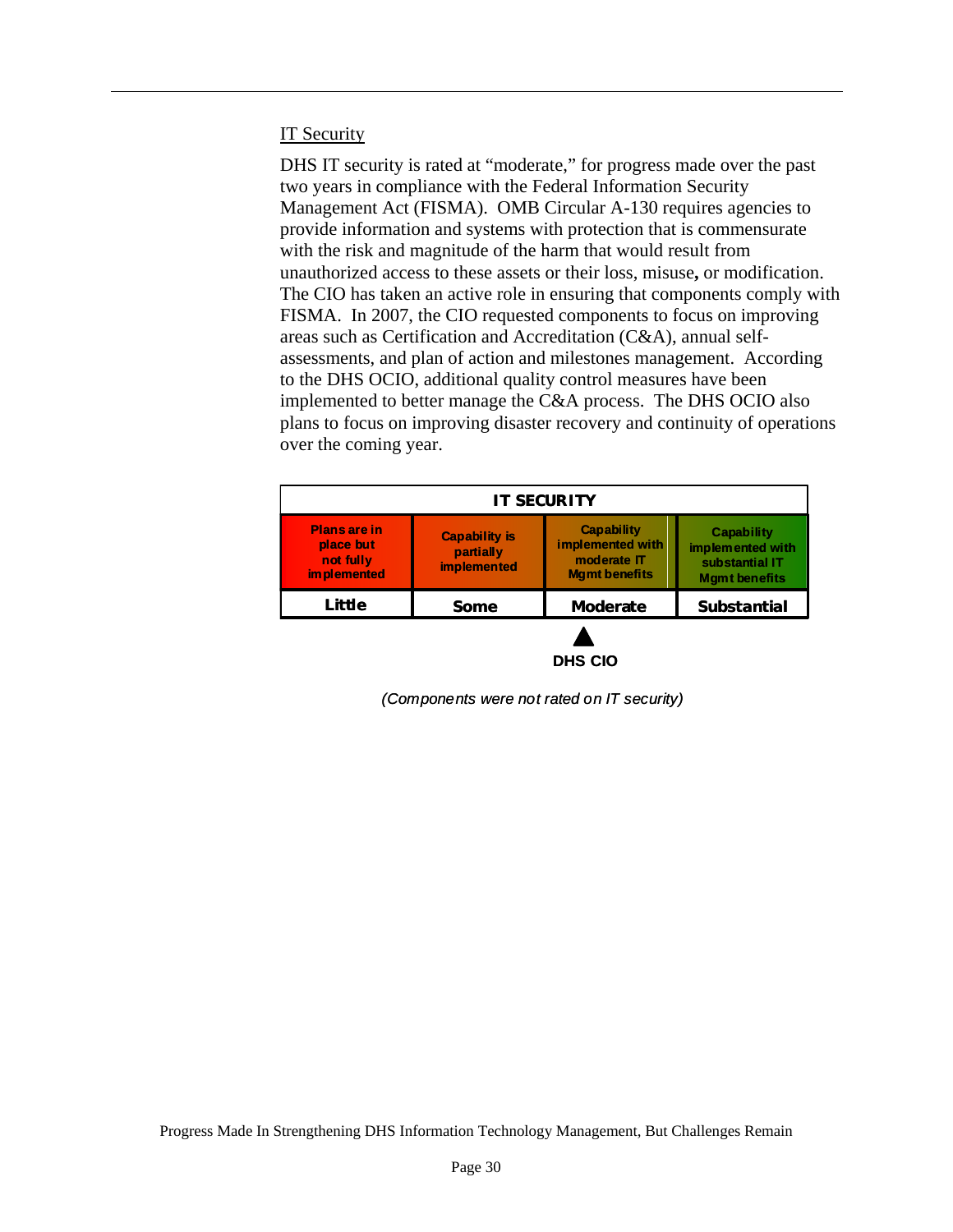#### **Recommendations**

We recommend that the DHS CIO:

**Recommendation #1:** Augment the DHS OCIO Staffing Plan to include specific actions and milestones for recruiting and retaining fulltime employees.

**Recommendation #2:** Ensure that component CIOs submit comprehensive, standardized IT budgets to the DHS CIO in accordance with Management Directive 0007.1.

**Recommendation #3:** Ensure that component-level CIOs develop and maintain IT strategic plans and enterprise architectures that align to DHS.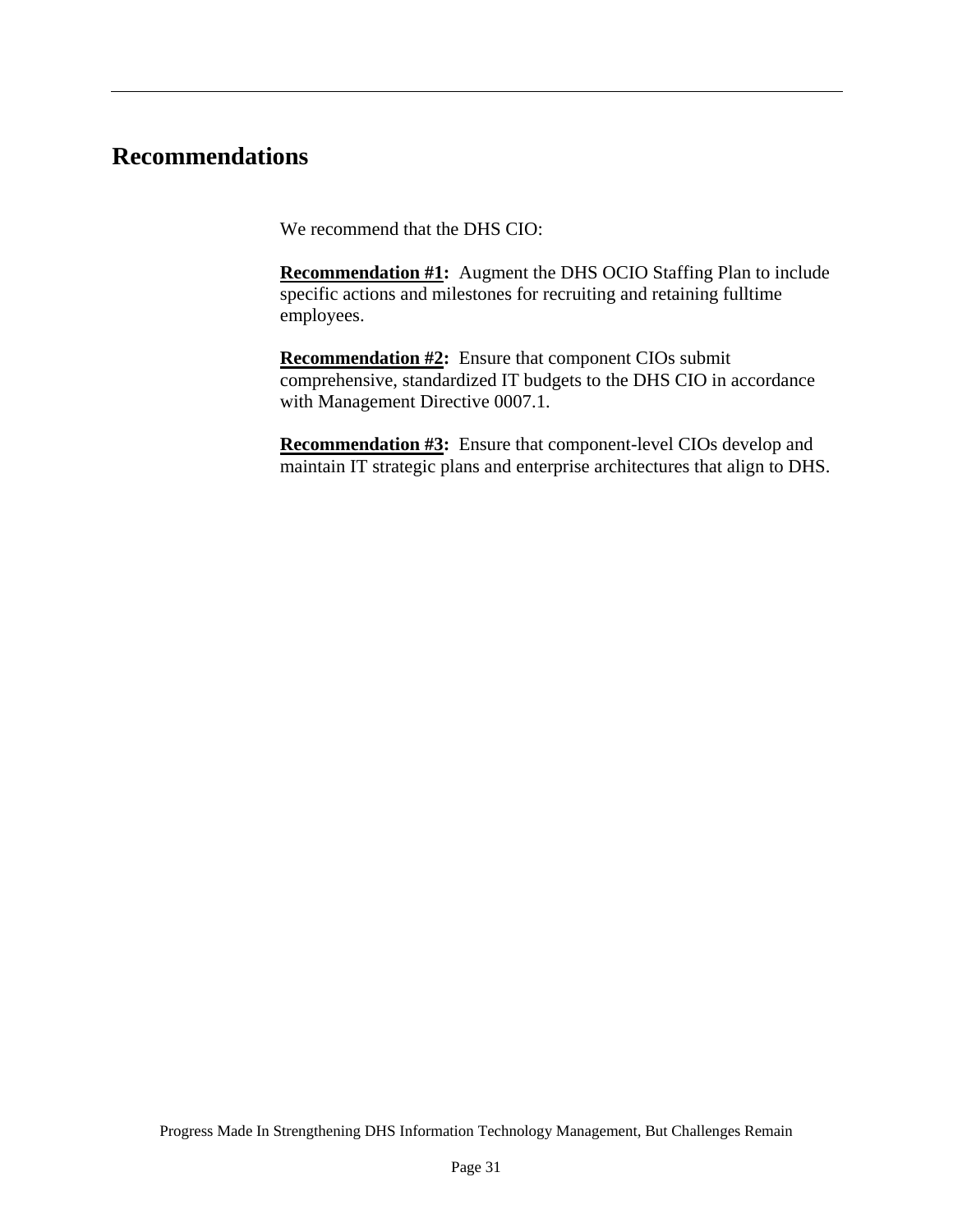#### <span id="page-35-0"></span>**Management Comments and OIG Analysis**

We obtained written comments on a draft of this report from the Under Secretary for Management. We have included a copy of the comments in their entirety in Appendix B.

The Under Secretary for Management concurred with our recommendations and provided comments on specific areas within the report. Additionally, the Under Secretary for Management provided an overview on steps being taken to address specific findings and recommendations in the report. We have reviewed management's comments and provide an evaluation of the issues outlined in the comments below.

In response to recommendation 1, the Under Secretary for Management agreed that the Office of the CIO's staffing levels remain insufficient. Accordingly, steps have been taken to accelerate hiring to fill vacant positions. For example, Management Directorate offices are in the process of evaluating whether contractor positions may be converted to create permanent federal positions. Additionally, the CIO Enterprise Business Management Office is developing a staffing management plan that will include individual development plans, training, clearly defined career paths, and performance goals. Management expects this approach to improve the CIO's ability to attract and retain talented government professionals, as well as improving the timeliness of IT acquisitions reviews.

The Under Secretary for Management also agreed that staff resource shortages within the Office of the CIO limit effectiveness in performing information technology acquisitions review. To address this finding, the CIO has distributed ITAR guidance to components and is developing automated capability to improve the process. Such steps are expected to assist the office in meeting the ten-business-day deadline for granting IT acquisition review decisions.

In response to recommendation 2, the Under Secretary for Management stated that the CIO is working closely with the Chief Financial Officer (CFO) and CIO Council to update and communicate budget policies and procedures to components. Specifically, the CIO is working with the CFO to closely integrate IT budget policies and procedures to assess annual component funding requests and ensure their alignment with the department's strategic goals and objectives. Additionally, the CIO Office's Portfolio Management process has been integrated in the IT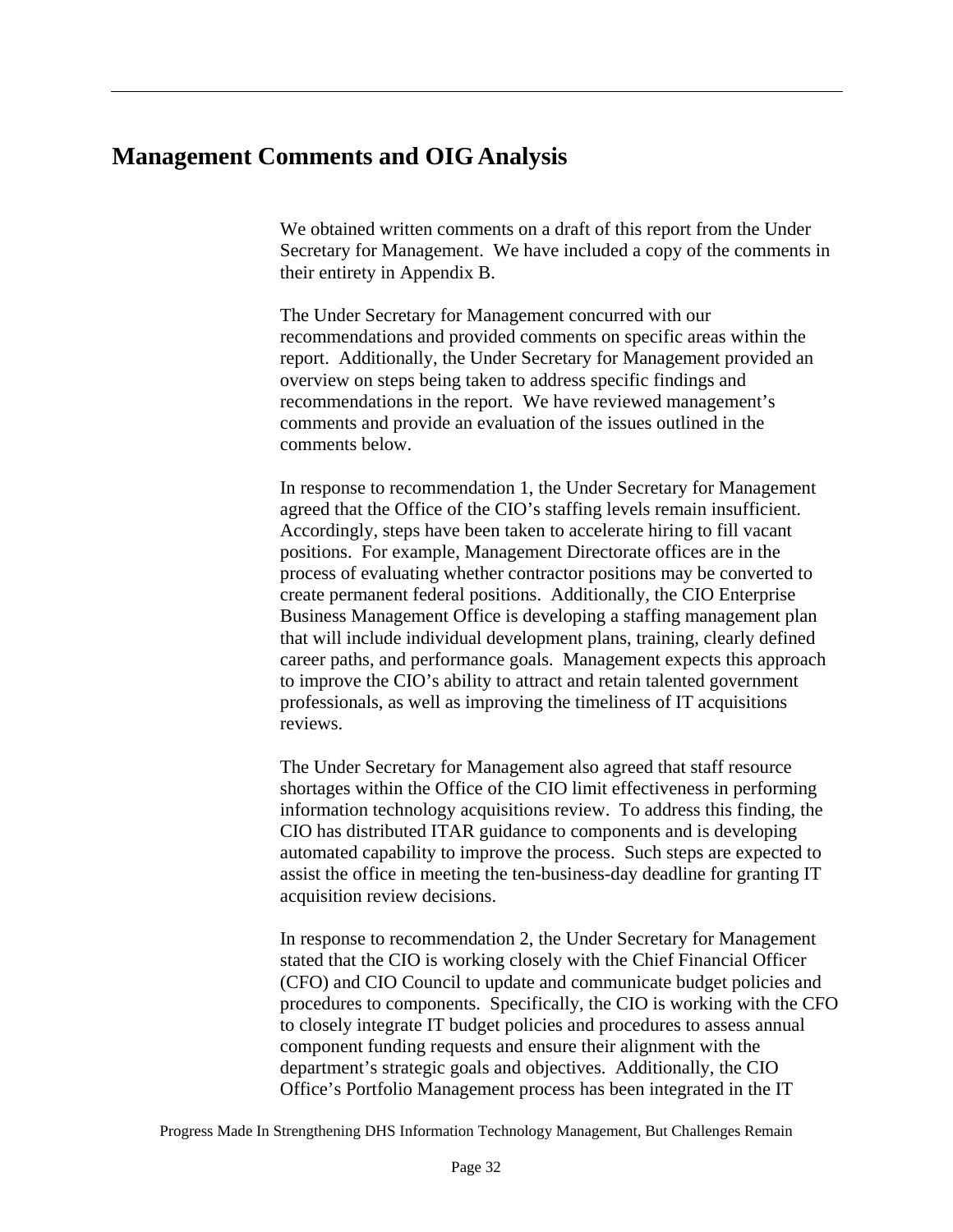budget review process ensuring that the Portfolio Managers have input into the budget recommendations. Through the budget process, continued coordination through the CIO Council will improve consistency in budget data requested by the CIO and the budget data received through the annual resource allocation plan process.

The Under Secretary for Management did not provide a specific response to recommendation 3, relating to component-level CIOs' IT strategic plans and enterprise architecture efforts.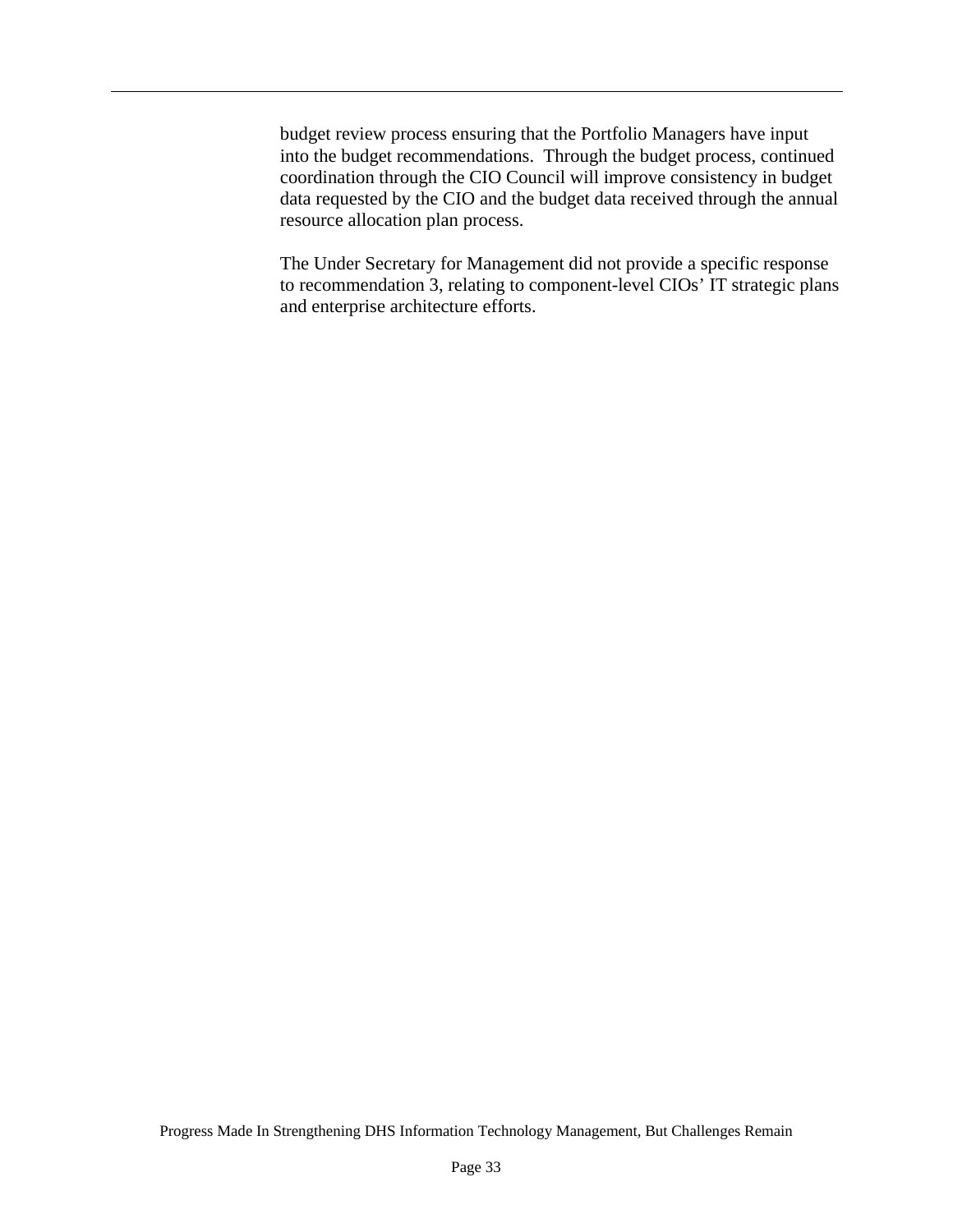As part of our ongoing responsibility to assess the efficiency, effectiveness, and economy of departmental programs and operations, we conducted a follow-up review of DHS' efforts to improve its IT management structure and operations. The objectives of this review were:

- To identify the current DHS CIO management structure and changes made to establish roles, responsibilities, and guidance for managing IT department-wide;
- To determine whether current DHS-level IT management practices and operations are effective to ensure strategic management of IT investments; and
- • To assess progress made in addressing our prior recommendations.

To establish criteria for this audit, we researched and reviewed federal laws and executive guidance related to IT management and CIO governance. We conducted research to obtain testimony, published reports, documents, and news articles regarding the DHS CIO operations and IT management throughout the department. We reviewed pertinent GAO and Office of Inspector General reports to identify prior findings and recommendations. A list of these reports is provided in Appendix C for reference. Using this information, we designed a data collection approach that consisted of focused interviews and documentation analysis to accomplish our audit objectives. We then developed a series of questions and discussion topics to facilitate our interviews.

We interviewed DHS CIO officials and staff to understand the department's strategy and processes for managing IT. Officials within the DHS OCIO described the current IT management environment and how it is evolving. We interviewed senior leadership to understand the division of roles and responsibilities related to developing and implementing department-wide IT management. Additionally, we met with the heads of operations within the Enterprise Business Management Office to discuss the implementation of DHS MD 0007.1 and related processes including newly implemented acquisition and budget review processes. Finally, we met with the heads of the major OCIO offices to obtain feedback on their roles and input to department-wide IT governance processes.

To assess the effectiveness of current IT management practices, we conducted interviews with CIOs from the seven major operational components within DHS: TSA, Customs and Border Patrol (CBP), USCIS, ICE, United States Secret Service (USSS), Federal Emergency Management Agency (FEMA), and USCG. The CIOs from these components provided feedback on their individual IT management environments, reporting relationships, and experiences with IT governance bodies and processes. We also surveyed these CIOs on their current IT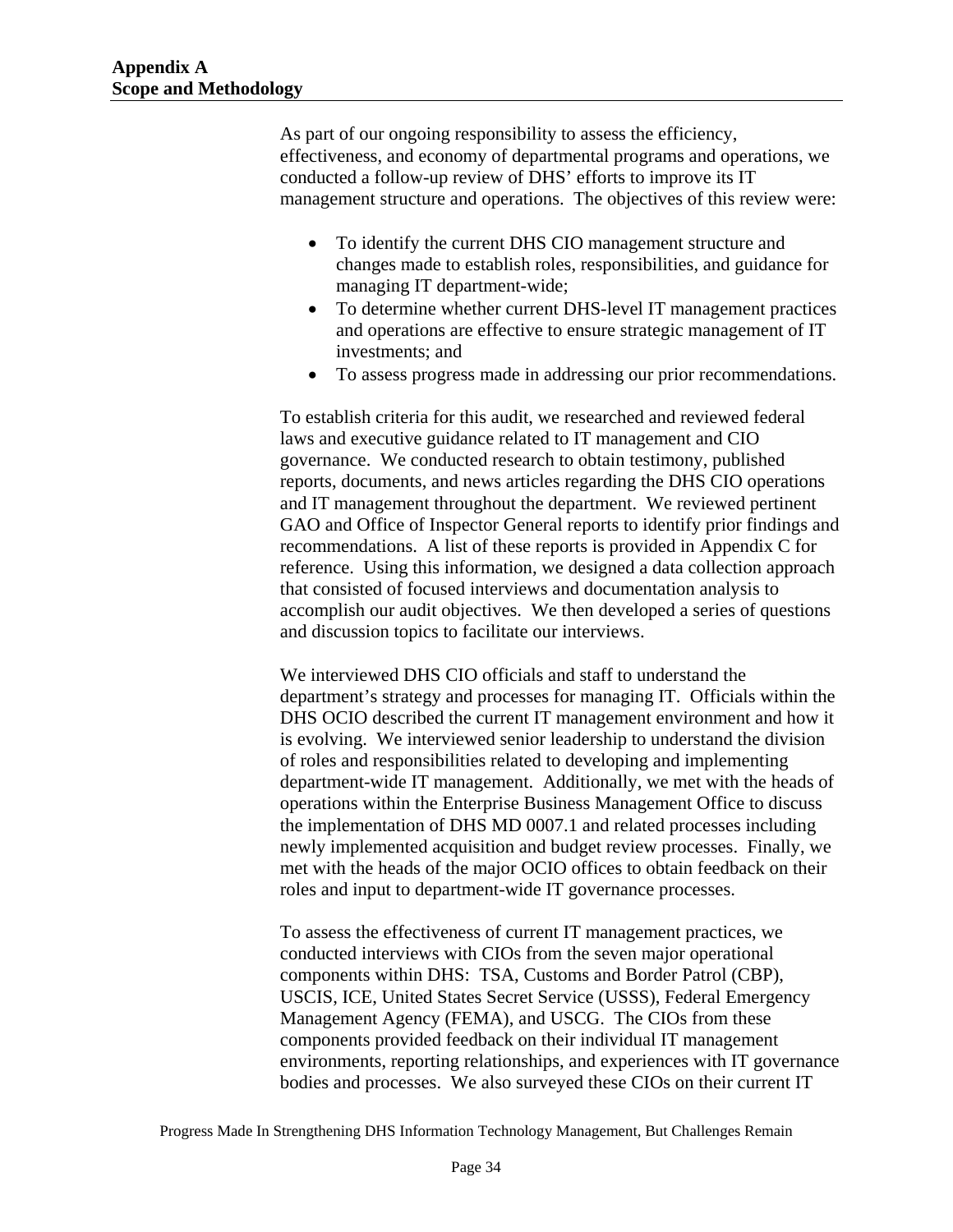management practices related to strategic planning, enterprise architecture, budget authority, portfolio management, and capital investment processes. We assessed responses and supporting documentation and created an aggregate rating of the current status for components in each of these IT management practices.

The data represented in the scorecard reflects the results of our audit fieldwork and documentation analysis conducted in November 2007 through March 2008. We collected and analyzed data from a variety of sources to determine the scorecard assessment for each of the IT management capabilities discussed in this section. Specifically, the audit team reviewed prior reports and assessments conducted by GAO, and the OIG. Additionally, the audit team requested, reviewed, and analyzed documentation related to the status of each capability from each of the seven components and the department. To obtain department and component CIO input for our assessment, we conducted a verbal survey during interviews.

We conducted this performance audit between November 2007 and February 2008 in accordance with generally accepted government auditing standards. Those standards require that we plan and perform the audit to obtain sufficient, appropriate evidence to provide a reasonable basis for our findings and conclusions based on our audit objectives. We believe that the evidence obtained provides a reasonable basis for our findings and conclusions, based on our audit objectives.

The principal OIG points of contact for this audit are Frank Deffer, Assistant Inspector General for Information Technology Audits, and Richard Harsche, Director of Information Management. Major OIG contributors to the audit are identified in Appendix C.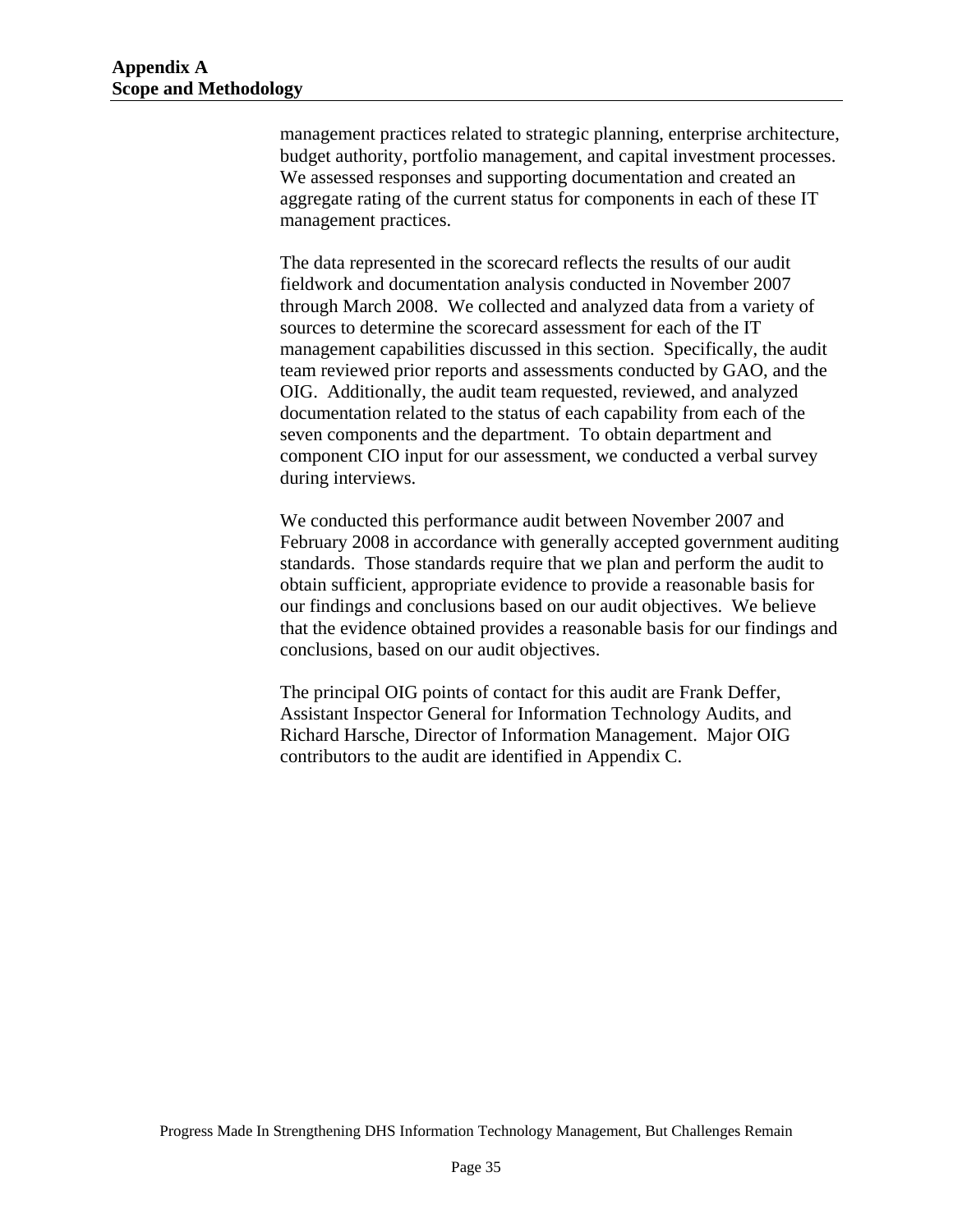Office of the Under Secretary for Menagement **U.S. Department of Homeland Security** Washington, DC 20528



#### JUN 1 1 2008

Frank Deffer

**MEMORANDUM FOR:** 

Assistant Inspector General, Information Technology

FROM:

Elaine C. Duke Acting Under Secretary of Management

SUBJECT:

Management Directorate Response to OIG Draft Report - Progress Made in Strengthening DHS Information Technology Management, **But Challenges Remain** 

Management has reviewed the draft report and concurs with the recommendations; however, there is an error on page 16, under unfilled federal positions in 2007, the number should be 40.

Concerning the recommendations and findings of the audit team, Management would like to address the steps being taken to rectify these issues.

#### Department of Homeland Security Office of the Chief Information Officer's Staffing Levels **Remain Insufficient:**

We are currently accelerating our hiring to fill the vacant positions. In addition, all of the Management Directorate offices are in the process of evaluating if contractor positions can be converted to permanent Federal positions.

#### Inadequate Staff Resources Limit Effectiveness (Where there are shortfalls for Information **Technology Acquisition Review):**

We agree that inadequate staff resources limit effectiveness; however, we have taken steps to reduce this problem. The Chief Information Officer (CIO) has recently distributed Information Technology Acquisition Review (ITAR) Guidance and an ITAR Quick Reference Guide to all components to improve upon the usability of the process. Additionally, the CIO is developing an automated capability for the IT Acquisition Review Process, which will streamline the ITAR process. It is expected that this capability will improve the ability to meet the ten business day deadline for an IT Acquisition Review Decision. This automated capability is expected to be rolled out in the first quarter of Fiscal Year 2009.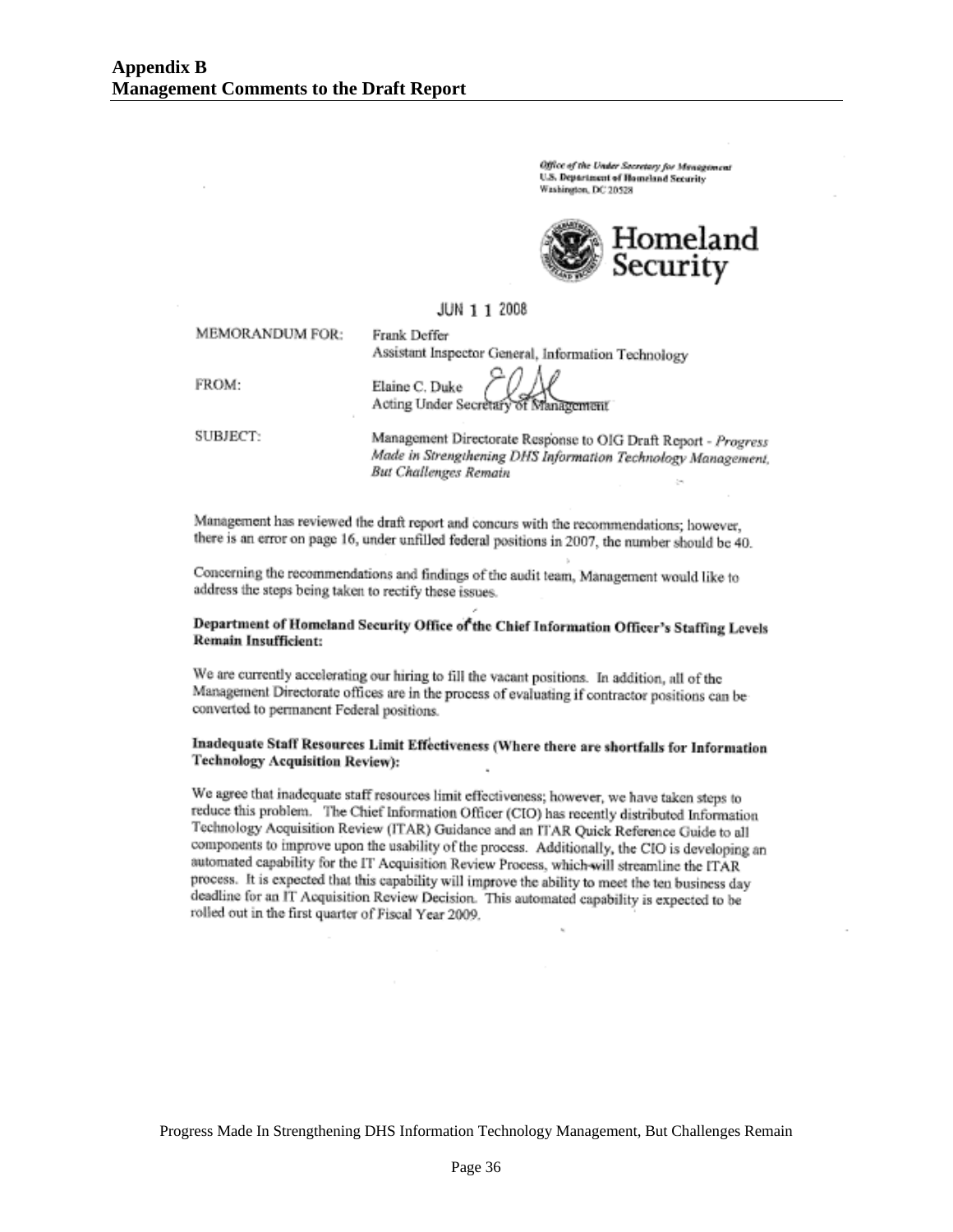#### Formal Staffing Plan Needed:

The CIO Enterprise Business Management Officer is developing a staffing management plan which will include individual development plans, training, clearly defined career paths, and performance goals. This approach is expected to improve the CIO's ability to attract and retain talented government professionals.

#### Department-wide IT budget Oversight:

The CIO is working with Chief Financial Officer to closely integrate IT budget policies and procedures to assess annual component funding requests and ensure their alignment with the Department's Strategic Goals and Objectives. Additionally, the CIO Office's Portfolio Management process has been integrated in the IT Budget Review process ensuring that the Portfolio Managers have input into the budget recommendations. Through the budget process, continued coordination through the CIO Council will improve consistency in budget data requested by the CIO and the budget data received through the annual Resource Allocation Plan process.

#### **Improvements Needed for IT Acquisition Review**

As mentioned in my response to the "Formal Staffing Plan Needed" concern above, the CIO Enterprise Business Management Officer is developing a staffing management plan which will include individual development plans, training, clearly defined career paths, and performance goals. This approach is expected to improve the CIO's ability to attract and retain talented government professionals. ٠é

Should you have any questions, please feel free to contact the Department's Chief Information Officer, Mr. Richard F. Mangogna, at (202) 447-3736.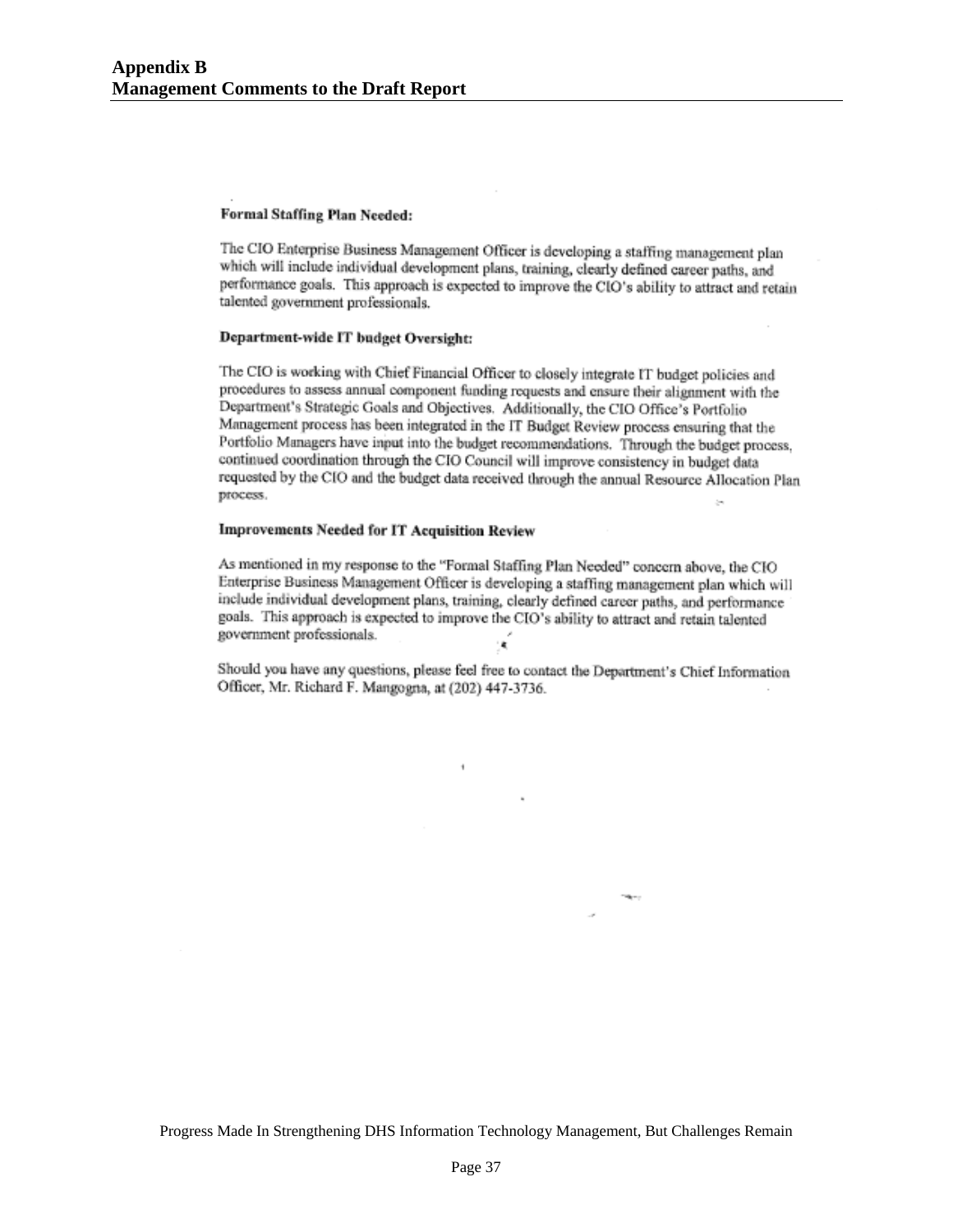#### **DHS OIG Reports**

*Improvements Needed to DHS' Information Technology Management Structure*, OIG-04-30, July 2004. http://www.dhs.gov/xoig/assets/mgmtrpts/OIG\_CIOReport\_0704.pdf

*USCIS Faces Challenges in Modernizing Information Technology*, OIG-05-41, September 2005. http://www.dhs.gov/xoig/assets/mgmtrpts/OIG\_05- 41\_Sep05.pdf

*Emergency Preparedness and Response Could Better Integrate Information Technology with Incident Response and Recovery*, OIG-05- 36, September 2005. http://www.dhs.gov/xoig/assets/mgmtrpts/OIG\_05- 36\_Sep05.pdf

*Challenges in FEMA's Flood Map Modernization Program*, OIG-05-44, September 2005. http://www.dhs.gov/xoig/assets/mgmtrpts/OIG\_05-44\_Sep05.pdf

*US Citizenship and Immigration Services' Progress in Modernizing Information Technology*, OIG-07-11, November 2006. http://www.dhs.gov/xoig/assets/mgmtrpts/OIG\_07-11\_Nov06.pdf

*Letter Report: FEMA's Progress in Addressing Information Technology Management Weaknesses*, OIG-07-17, December 2006. http://www.dhs.gov/xoig/assets/mgmtrpts/OIG\_07-17\_Dec06.pdf

*Information Technology Management Needs to Be Strengthened at the Transportation Security Administration*, OIG-08-07, October 2007. http://www.dhs.gov/xoig/assets/mgmtrpts/OIG\_08-07\_Oct07.pdf

#### **GAO Reports and Testimonies**

*DEPARTMENT OF HOMELAND SECURITY Formidable Information and Technology Management Challenge Requires Institutional Approach*, GAO-04-702, August 2004. http://www.gao.gov/new.items/d04702.pdf

*HOMELAND SECURITY Progress Continues, But Challenges Remain on Department's Management of Information Technology*, GAO-06-598T, March 2006. http://www.gao.gov/new.items/d06598t.pdf

*Information Technology: DHS Needs to Fully Define and Implement Policies and Procedures for Effectively Managing Investments*, GAO-07- 424, April 2007. http://www.gao.gov/new.items/d07424.pdf

*HOMELAND SECURITY DHS Enterprise Architecture Continues to Evolve But Improvements Needed*, GAO-07-564, May 2007. http://www.gao.gov/new.items/d07564.pdf

Progress Made In Strengthening DHS Information Technology Management, But Challenges Remain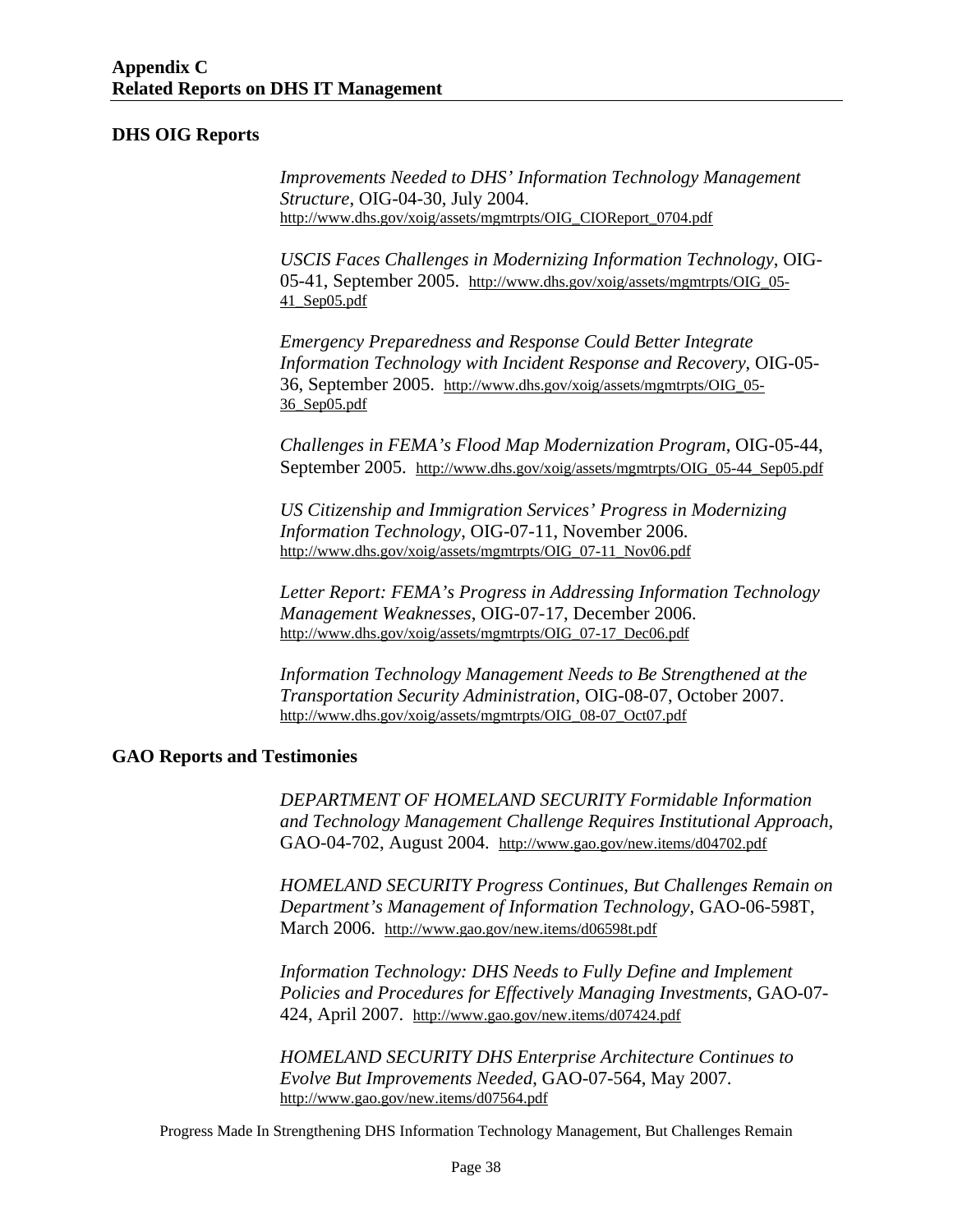*DHS: Progress Report on Implementation of Mission and Management Functions*, GAO-07-454, August 2007. http://www.gao.gov/new.items/d07454.pdf

*Information Technology, DHS' Human Capital Plan is Largely Consistent with Relevant Guidance, but Improvements and Implementation Steps are Still Needed*, GAO-07-425, September 2007. http://www.gao.gov/new.items/d07425.pdf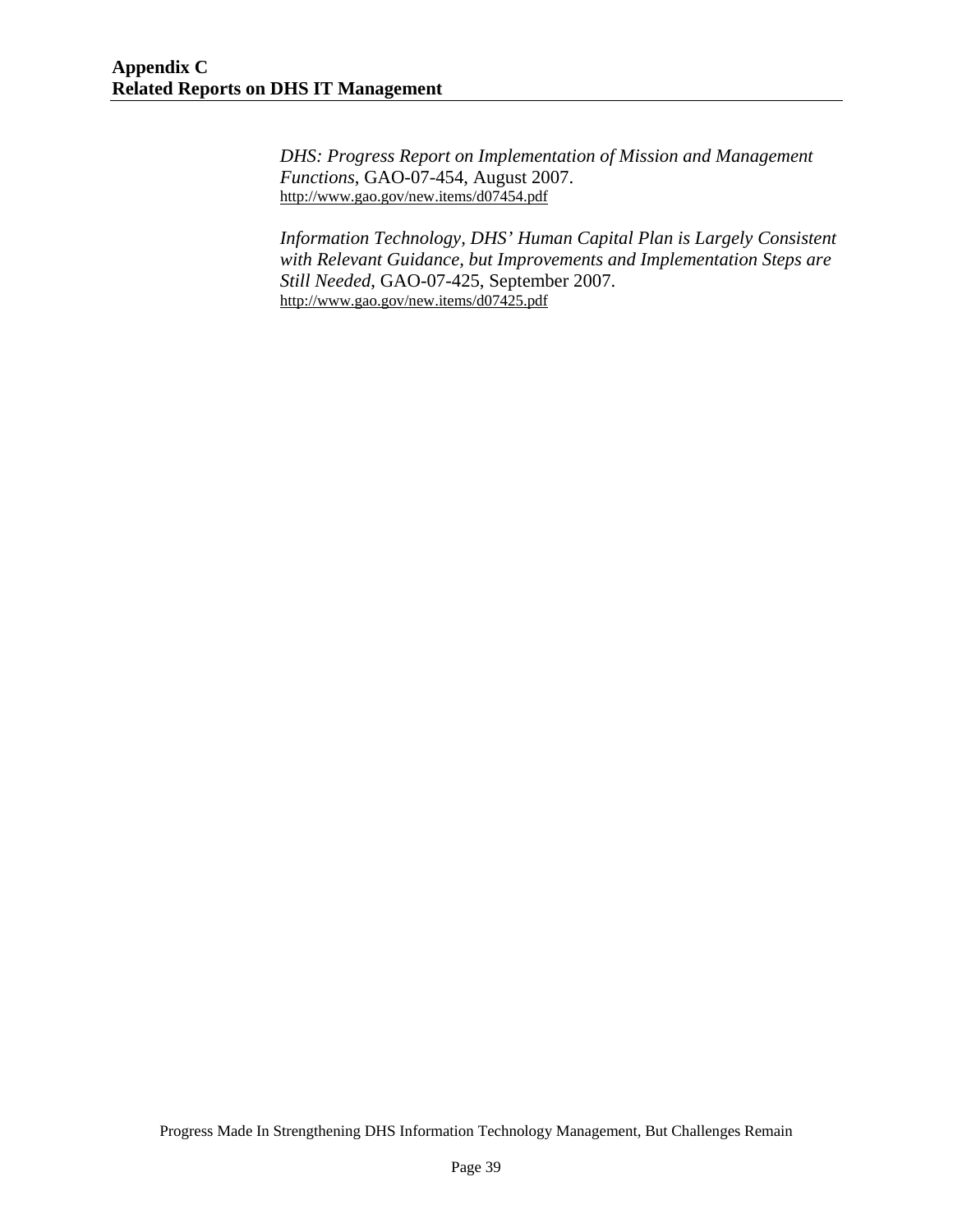#### <span id="page-43-0"></span>**Information Management Division**

Richard Harsche, Director Kristen Evans, Audit Manager Steve Staats, Auditor Shannon Frenyea, Auditor Beverly Dale, Referencer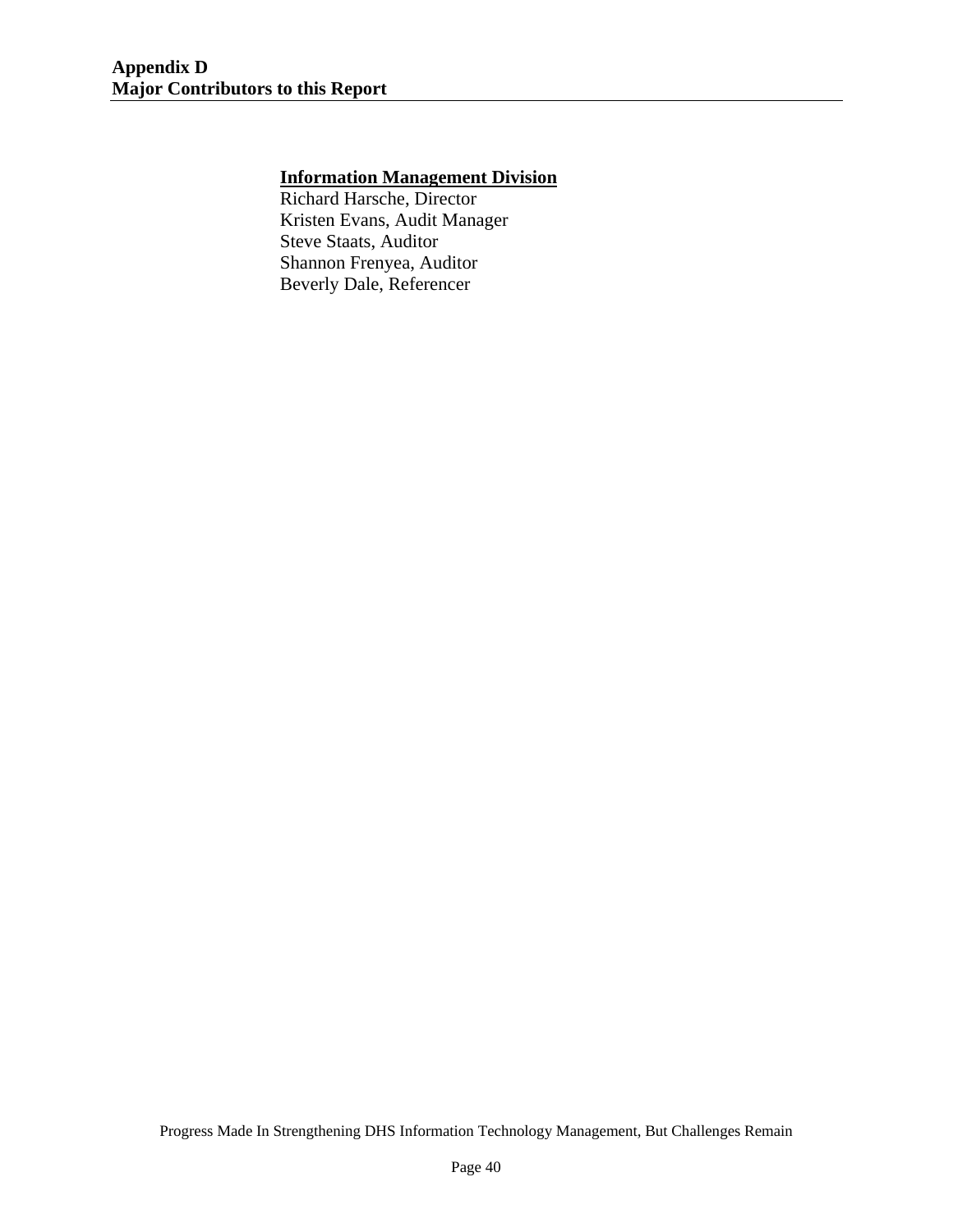#### <span id="page-44-0"></span>**Department of Homeland Security**

Secretary Deputy Secretary Chief of Staff Deputy Chief of Staff Assistant Secretary for Policy General Counsel Executive Secretariat Chief Information Officer Deputy Chief Information Officer Chief Financial Officer Chief Procurement Officer Director, GAO/OIG Liaison Office Under Secretary for Management Assistant Secretary for Policy Assistant Secretary for Public Affairs Assistant Secretary for Legislative Affairs

#### **Office of Management and Budget**

Chief, Homeland Security Branch DHS OIG Budget Examiner

#### **Congress**

Congressional Oversight and Appropriations Committees, as appropriate